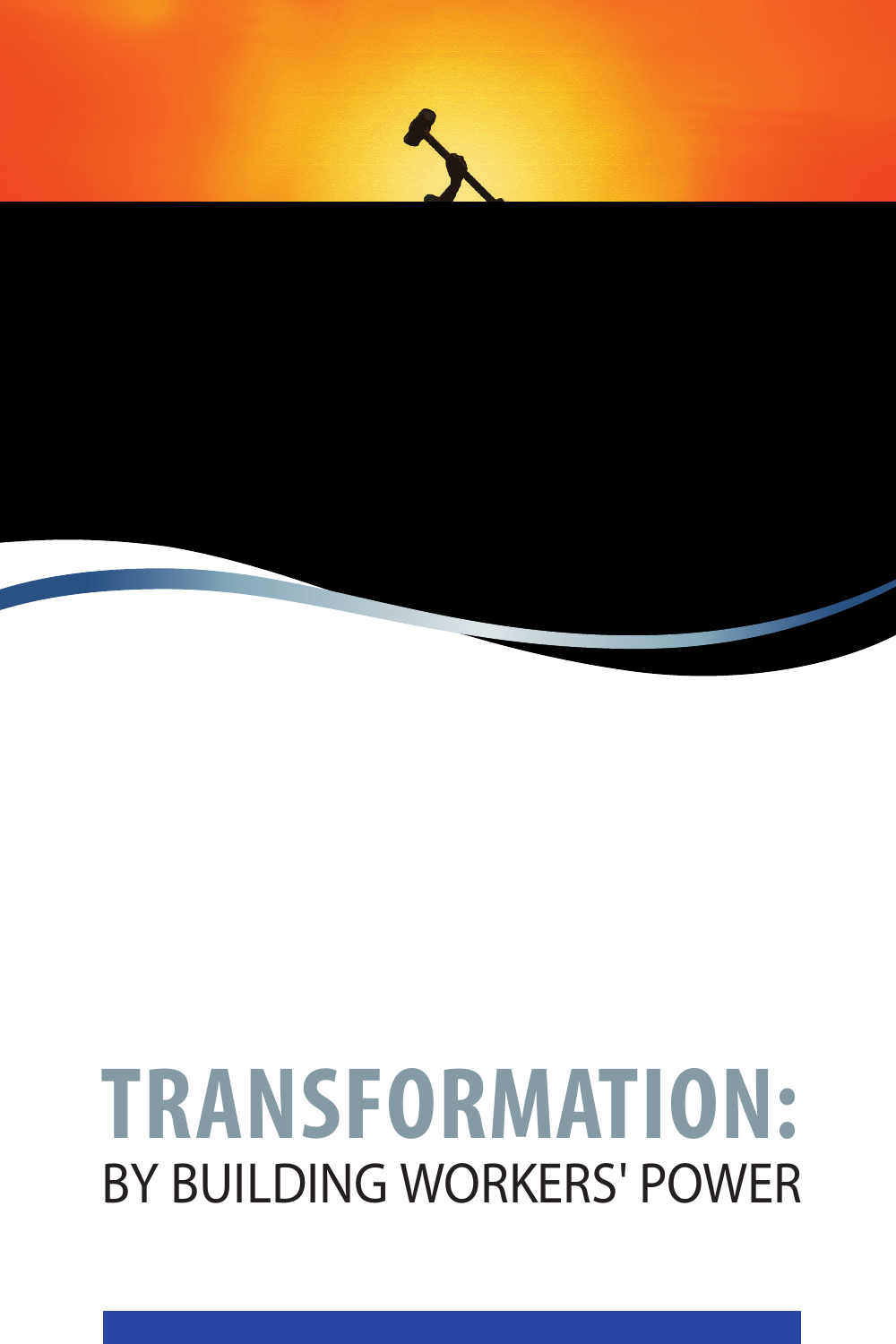# Transformation:  **By Building Workers' Power**



**September 1986** 

GEFONT **Policy Document** Adopted by 6th National Congress March 28-31, 2014; Kathmandu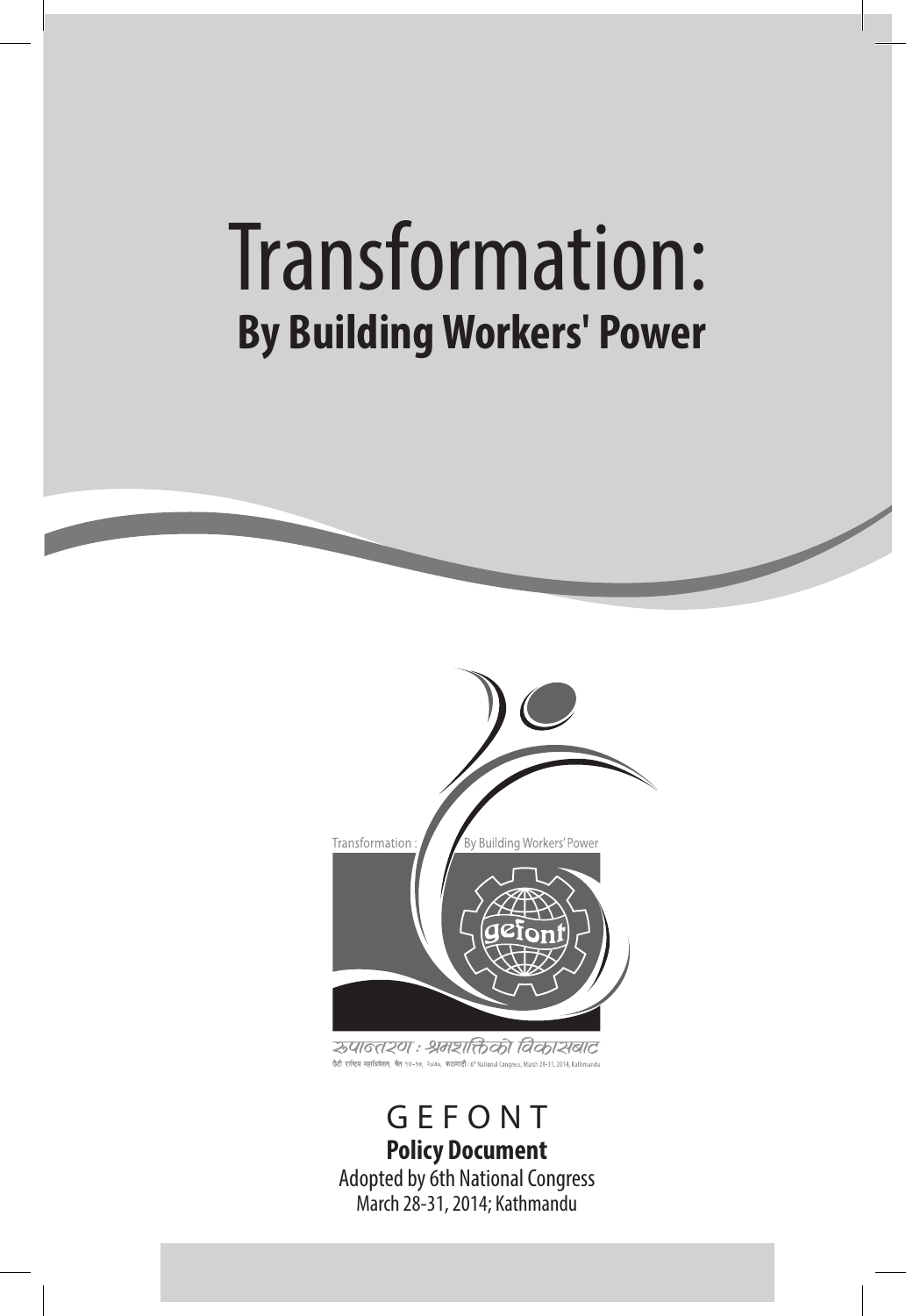Transformation: By Building Workers' Power (Policy Document)

Transformation: By Building Workers' Power

(GEFONT Policy Document)

#### **Published by**

General Federation of Nepalese Trade Unions (GEFONT) Man Mohan Labour Building, GEFONT Plaza, Putalisadak, Kathmandu, Nepal PO Box: 10652 Tel: + 977 1 4168000 Fax: + 977 1 4168012 E-mail: dfa@gefont.org URL: www.gefont.org

#### **Acknowledgement**

Mr M Kattel Ms Ushakiran Bhandari (Translation from original Nepali) LO Sweden for printing expenses

#### **Cover, Lay-out, Design & Printing Management**

M's Mouse Putalisadak, Kathmandu E-mail: msmouse@wlink.com.np

**Price: Nrs. 100**

© **GEFONT 2014**

**GEFONT Publication No. 133**

**ISBN:** 978-9937-8587-5-5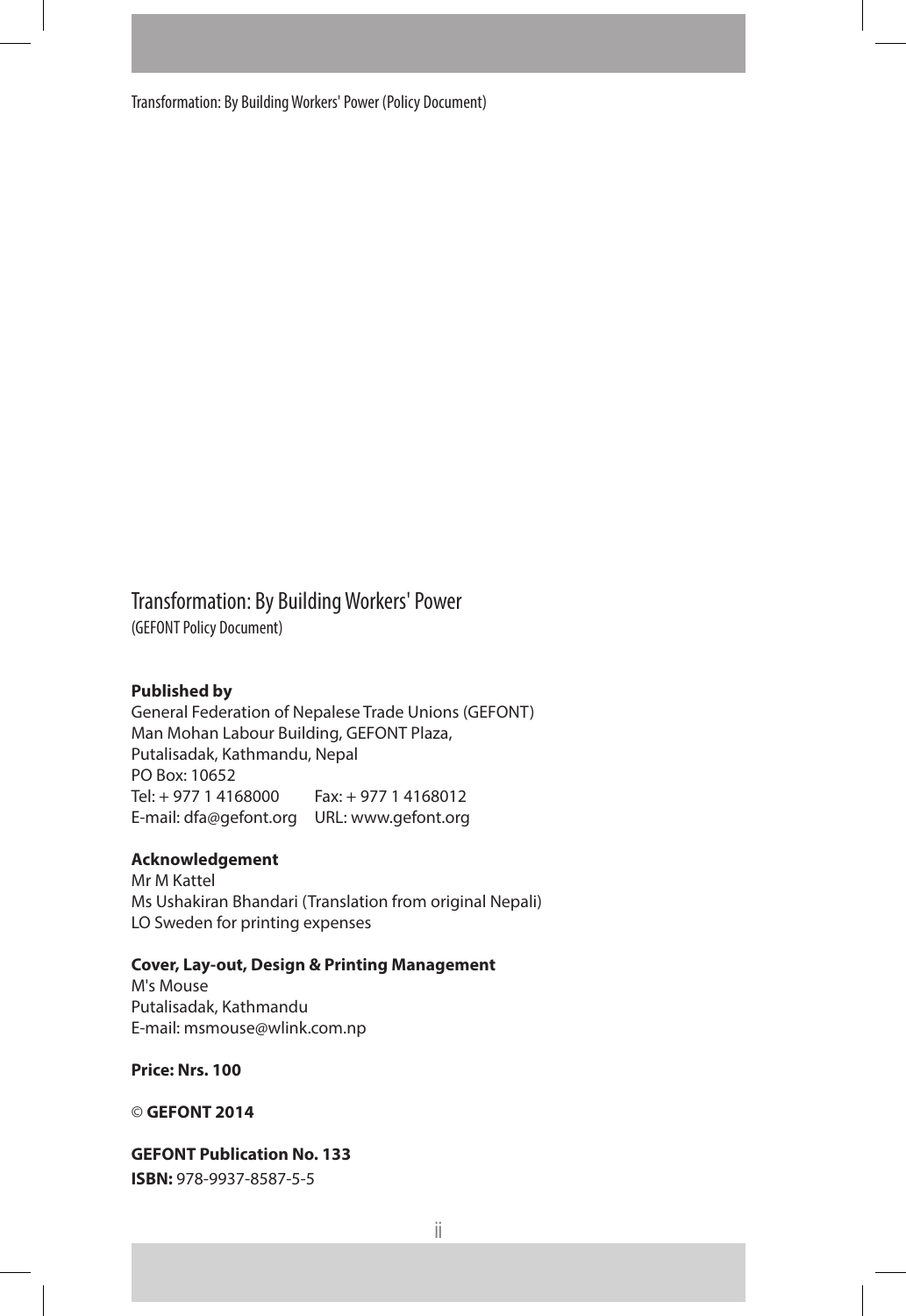## The unequal society stunted under the shadow of high-rise buildings is not what we are struggling for!

TODAY, on the 28th of March, the authoritarian Rana regime of the day was forced to bow before the working people 63 years ago. A 23-day labour strike not only forced the regime to raise the wage by 15 per cent but also to pay the wage for the entire strike period. Perhaps it was the first time the rulers, who used to treat people as their slaves, were forced to negotiate with agitating workers.

TODAY, on the 28th of March, in 1981, the tradition was begun of the nonviolent protest of national strike (known as Nepal bandh), in the involvement of trade union movement of our generation. Taking away the absurdities linked to the culture of strike today, the tradition we began was the decisive force to shake the foundation of the then authoritarian regime.

TODAY, on the 28th of March, in 1992, we began the historical 'First National Congress' of our union with the slogan of "Social Justice and Economic Parity –Industrial Growth and Workers' Solidarity".

From that day on, we have completely dedicated our attention and energy to the welfare of the working class. Now, as I recollect the past, I feel obliged to record the note of my respectful honour to all colleagues and co-workers who have been with us throughout this journey; and, pay deepest tributes to the martyrs who left us while fighting the tyranny.

And to you seniors: I reiterate the commitment that we would not let the movement deviate from your dream of building an ideal society!

While taking over the leadership five years ago, I had made this promise on behalf of the National Executive Committee: "GEFONT will organise all workers of all trades of all sectors of investment. It will reach all workers wherever they will be".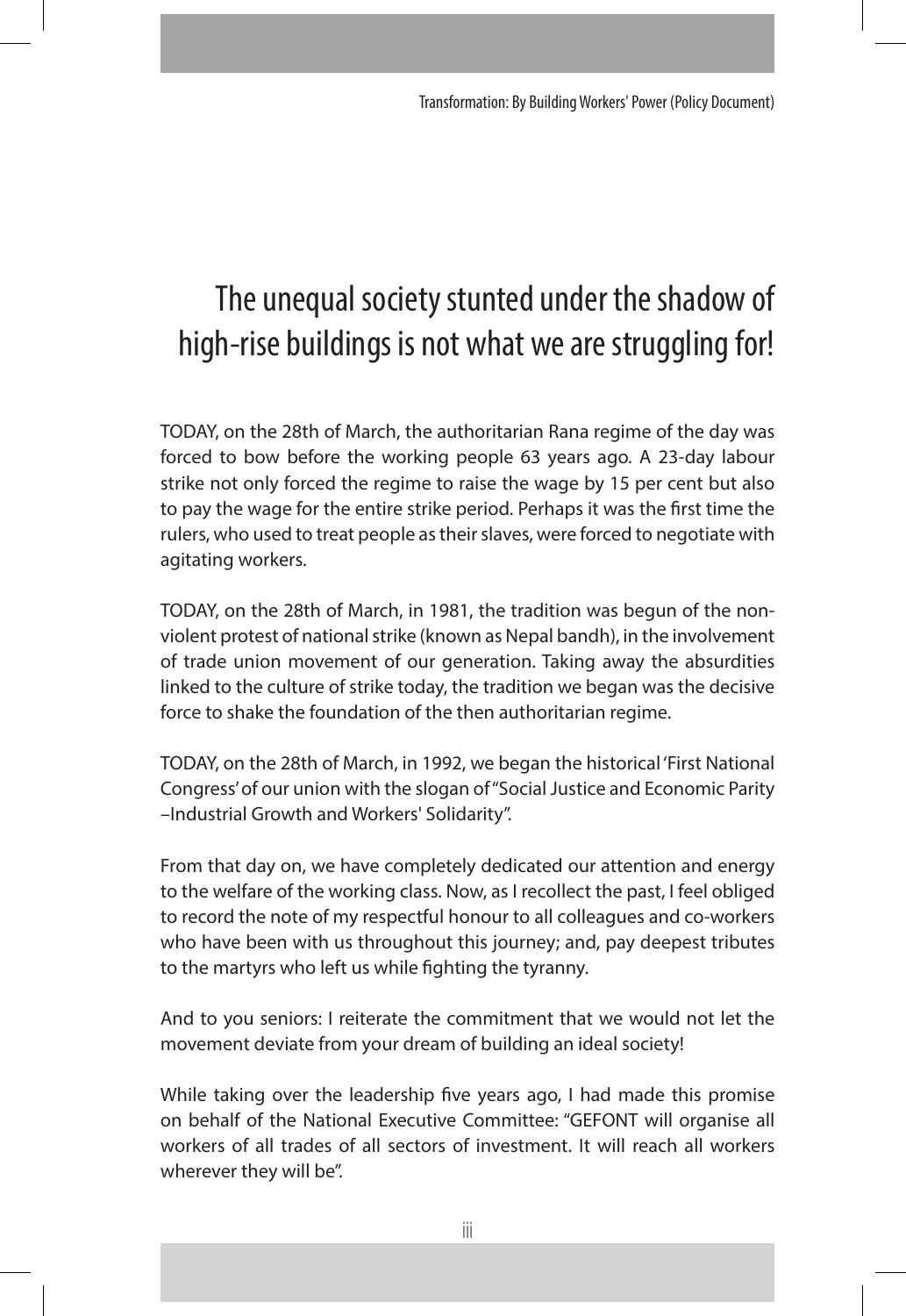- ONE UNION, ONE VOICE is our institutional mantra and ideal. We are following this ideal for long.
- AN INJURY TO ONE IS AN INJURY TO ALL is our institutional motto, which we have adopted from the world union movement. In our context, we elaborate it as the following: "Let us take care of each other; love each other; and, respect each other." For the working class who have "nothing to lose but their chains" and the whole "world to win", nothing could be more important than this institutional culture of mutual care and respect. Indeed, we are proud of this culture of 'collectivity' that has taken us far above than the despising competition marred by the binary opposite of "gain versus loss" and "you versus me". "We GEFONT, Our National Centre" has been our collective culture.

Five years ago, we had dreamed of the following:

- Establishment of a state that would free itself from the clutches of the over-voiced and bring itself down to the voiceless, and
- Building a society in which the weak and marginalised would not further weaken but would have an opportunity to climb up the ladder of progress, a society that would open the door to dignified, prosperous and creative life for the workers

We had taken an oath that "we would leave no stone unturned in the movement for equality and justice."

Five years later, standing before you, I wish to ask you very sincerely: Did we deliver on our promise? This National Executive Committee is available for your scrutiny as to whether it could live to the commitments made five years ago.

Dear Comrades,

As workers, our dreams are very simple.

- Some savings from our earning after the fulfilment of daily needs to address emergencies, which is state's responsibility, but it does not fulfil
- A piece of encouraging news, about the redress for pregnancy-related deaths in rural areas or dowry deaths – not just the news of a VIPs being taken abroad for treatment in an air ambulance

You are aware that 30 persons per hundred are unemployed and some 30 per cent of the total population is poor. We wish to see the progress of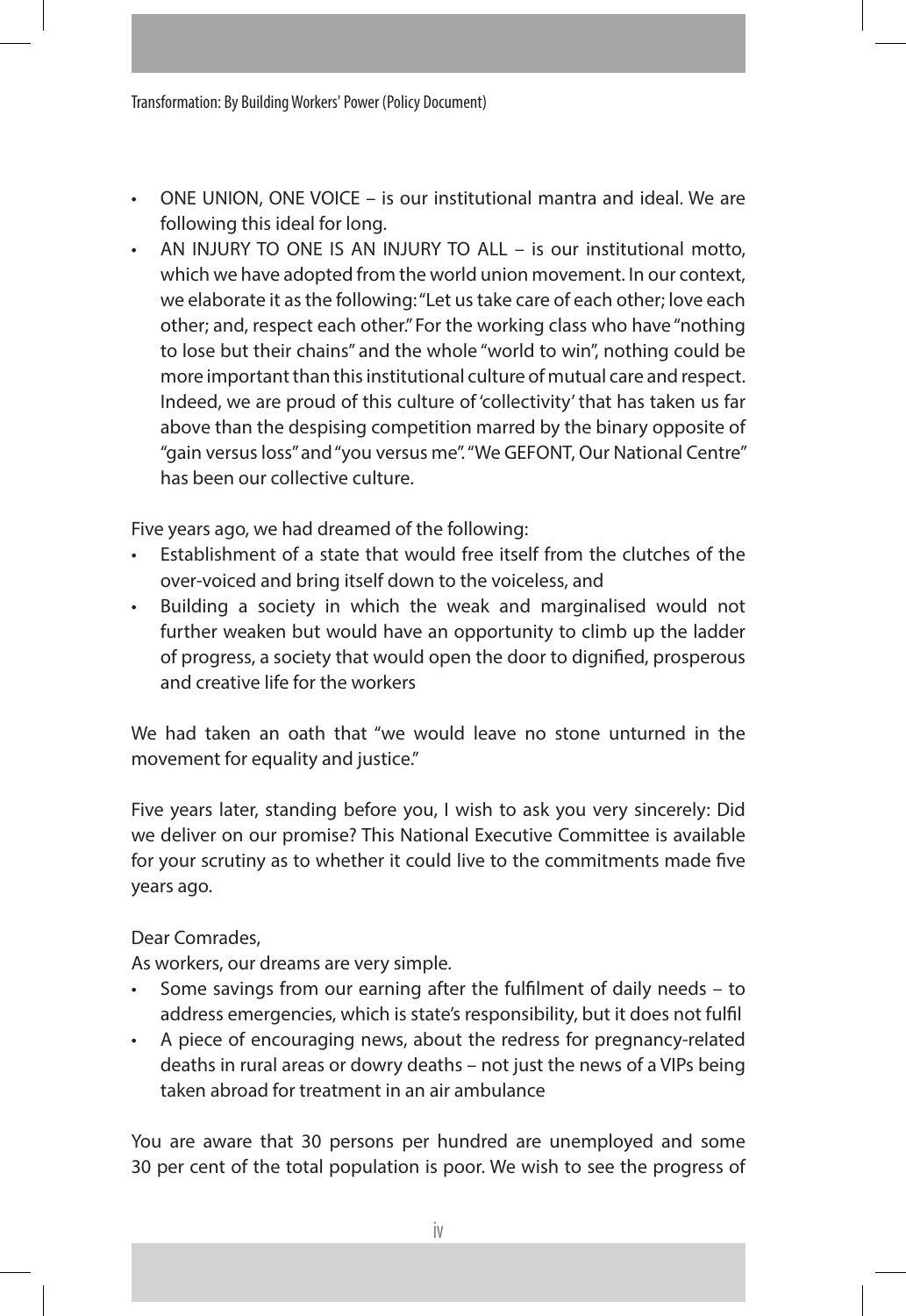our society measured against the income of the working class people NOT against the names of those billionaires listed in the Forbse Magazine.

As we commence this National Congress, we want the concerned to be reminded once again that the unequal society stunted under the shadow of high-rise buildings is not what we are struggling for. And we do not call any show a progress that builds on the deprivation of the weak.

We are tired of such expressions as "labour disputes" or "the fault of unions," which often come our way linked to the closure of a certain industry or some work-related issues. These date-expired slogans build on the rhetoric of workers' emancipation as well as on the design to frame workers for the owners' inefficiency. In the last five years, we came across such tuneless singing many times.

- Bhrikuti Pulp and Paper and Momento Apparels were closed not because of workers but due to other reasons. The workers have yet to get their wages despite several agreements. Who is accountable for this?
- Who is there to listen to the story of the workers displaced from the Pizza Hut and Casino in this capital city itself? Is there any one to care for the fate of the self-employed eking out a living as street vendors? Who is there to aid the workers who do not get the pay in time in the construction and service sectors?
- Thousands of workers in the tea estates are deprived of the minimum wage fixed by the state. So are agricultural workers – in want of legally mandated periodic review of wages. Who listens to their agony?

We humbly ask: Is unionism as obstacle to industrial operation? Or is it the fault in policy making and implementation?

We have no confusion that our interests do not match with those of industrialists and businesspersons. It is therefore we are different. But their businesses do not run without us. It is therefore we are together despite differences. We are also clear that:

- Capital should survive even for our living
- Labour should benefit to transform the Nepali society
- It is nonsensical to expect high productivity and quality product and services from those deprived of basic rights and minimum wages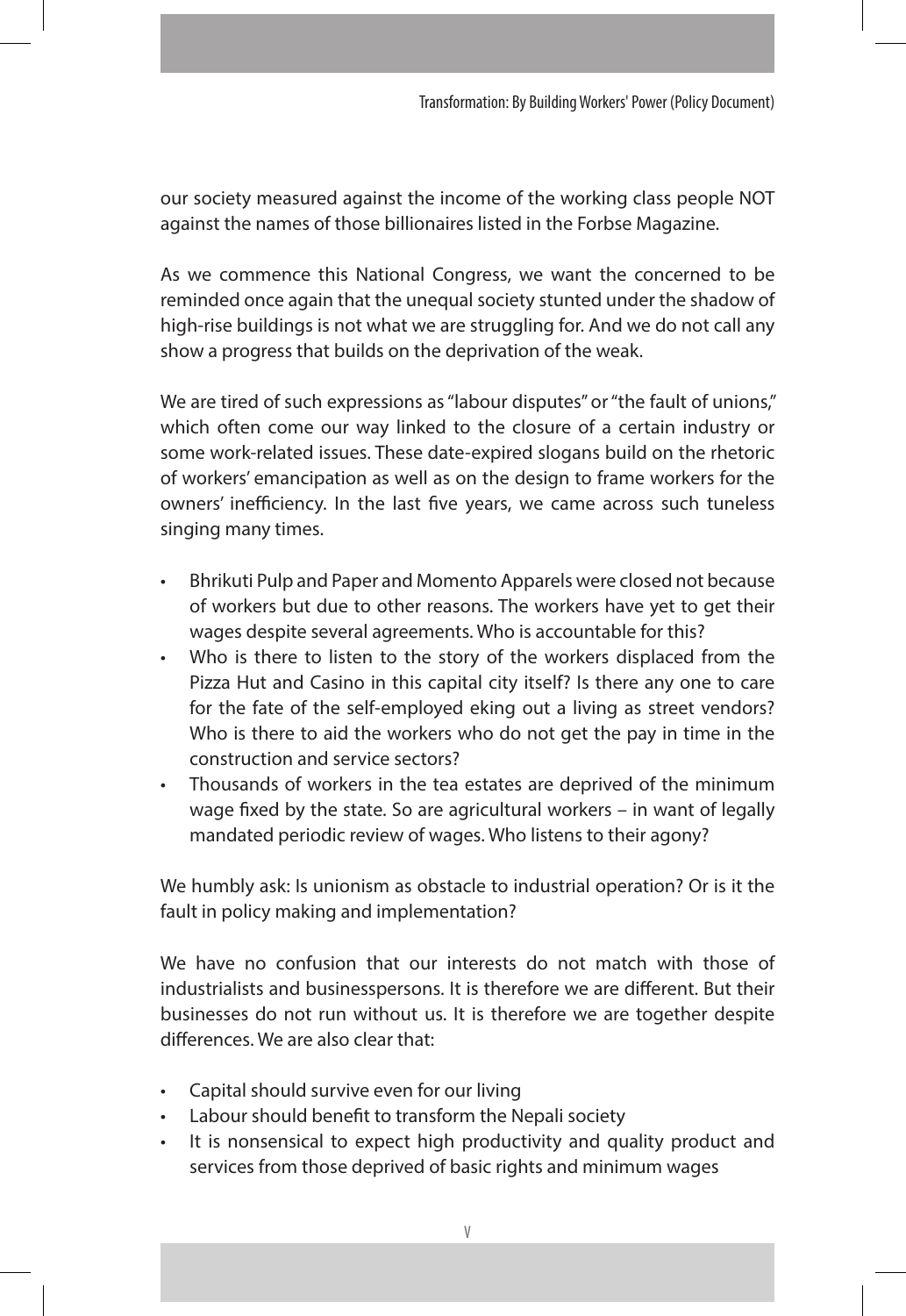• And, we are also aware of the extreme exploitation in the agricultural and construction sectors; of comparatively less exploitation in the industrial sector; and, also of the comparatively better pay structures in the service sector. However, the gap of wages between high-ranking officers and the workers in the service sector is disheartening.

We are aware that the world of work has two categories of investors. One of them is proudly identified in society as an 'employer' – who invests their property to produce services and goods. The other, who is hesitatingly identified as a worker, invests his/her entire life in the production process. In return for the investment, both these investors expect at least three guarantees.

- RETURN in the form of a profit or a wage; SUSTAINABILITY in the form of a long life of business or continuity of employment; and, SECURITY – in the form of the physical security of property or social security of life.
- As we have seen, the state machinery has always stood in favour of the first, while abusing the latter. We have this only question: Why is this double standard?
- What we are saying is just a minimum: not just only wages in return for the work and a few hundred rupees at the end of life, but a system that ensures a pension and unemployment allowances from the fund set up with contributions from the workers themselves; and, a system of state support for universal social security such as education and health that each of us are eligible as voters.
- Be aware! Trade union is not a part of a machine to follow the orders of a party when it is in power. Neither is it a barrack of the followers of the opposition ready to swarm in the streets in protest of the price hike by the Nepal Oil Corporation

We want the state to stand as a fair regulatory mechanism between the two investors. Capital should not be left unchecked, just because it is in demand. To the extent it happens, we will not cross the fair line of discipline we need to obey as workers.

#### Dear Comrades,

As in the past, 'transformation' is our main theme even in this Congress. Five years ago, we had concluded that transformation would not be possible without unity. Unfortunately, our society remained divided, unlike people's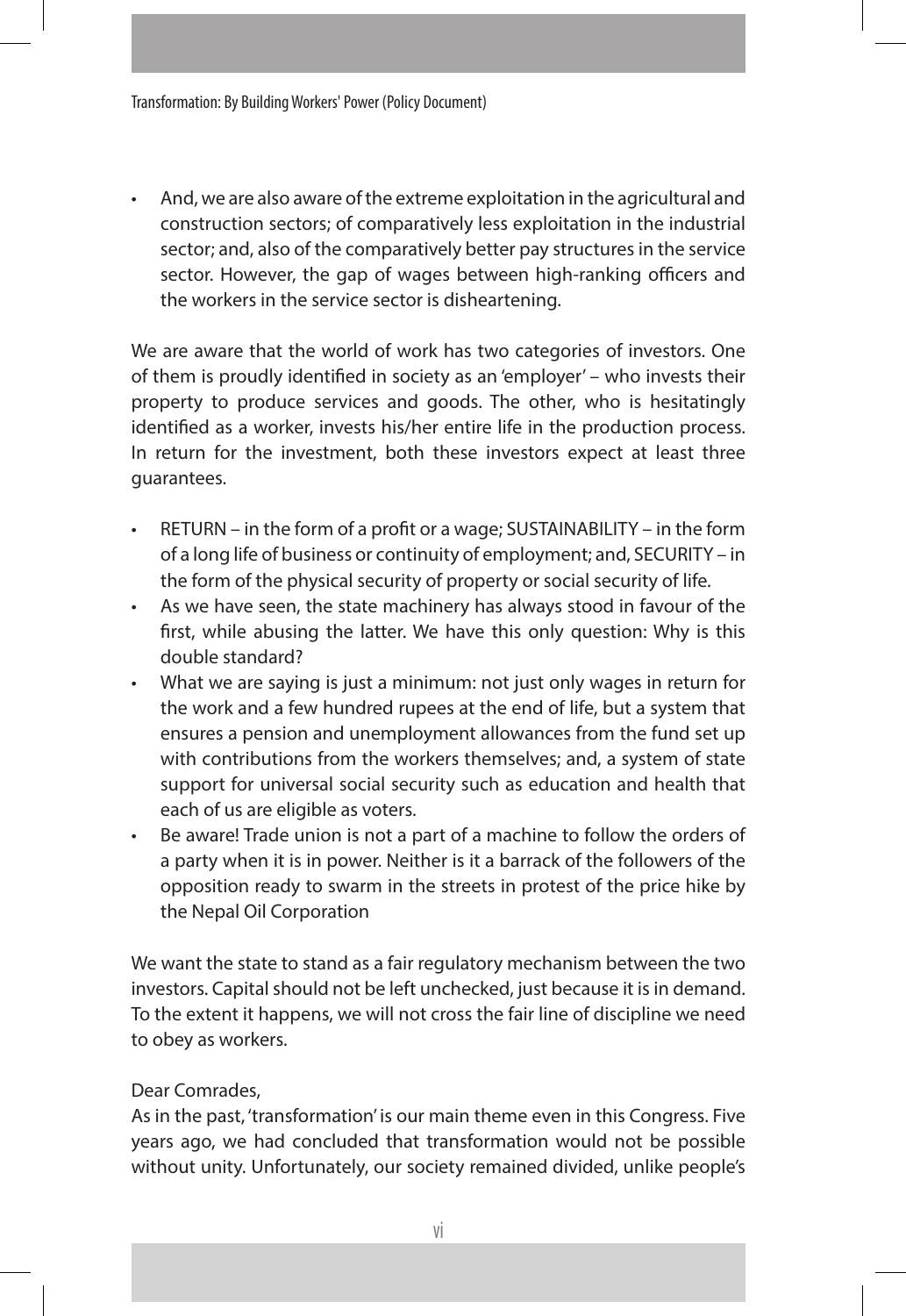expectation. As a result, we are almost in the situation we were on 28 May 2008.

As the tool of transformation, we divide "revolution" into "political" and "socio-economic" halves. In Nepal, we concluded "political" revolution, and this rhododendron revolution replaced the age-old institution of feudal monarchy with republic. The new regime will be institutionalised once a new constitution will be promulgated by the Constituent Assembly, now in business. But the "socio-economic" aspect of the revolution, which is central to social transformation, has not begun yet.

To address this problem, we have added "building workers' power" in the word transformation as the theme of the 6th National Congress, this theme because building of the workers' power forms the backbone of the process of peaceful transformation. To balance the movement for rights and interest with the process of production, reinvestment and redistribution is the best way to operate what we call "class struggle".

In our understanding, we need a triangular strategy to develop and strengthen Nepal's workforce, a strategy that addresses all at once the incountry wage-labour workforce, self-employed workforce and the workforce beyond the country. To consolidate the in-country workforce, we propose a focused intervention in the agriculture, construction and urban informal sectors – for numerical reasons; in the modern service sector – for quality reasons; and, as a block- the manufacturing sector.

The intervention should be made in five activity-areas, namely workplace democracy, wage, social security, social dialogue, and productivity & efficiency. To make the outcome sustainable, following five activities should be implemented:

- Get Involved through the policy of 'where there are workers, there is union'
- Organise each worker in contact to enhance the number of members
- Educate to enhancement skills of members through workers' education and trade union education in such skill areas including agenda setting, issue prioritisation and public policies
- Agitating of the workforce to propagate union agendas, issues and activities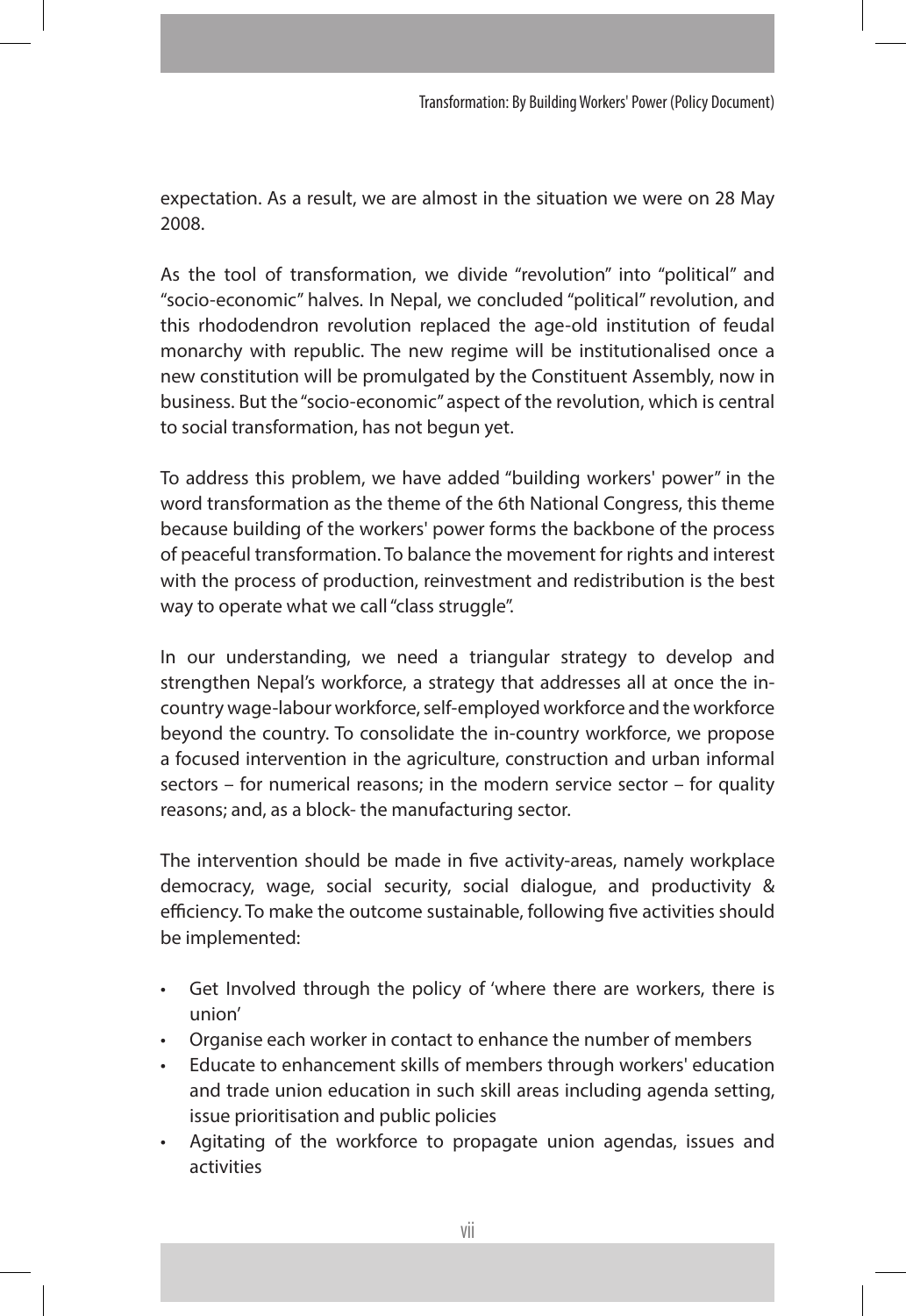• Intervene to guarantee workers participation in state processes and further consolidation of the union movement so that it can influence public policies

This year, GEFONT is celebrating its silver jubilee. In our movement of the second generation, since it began in late 1970s, we have both grandparents and grandchildren together. We take the zeal and courage of the young generation and the wisdom of the old as the energy to keep the union movement more active and vibrant. As such, in this National Congress some of us in the old generation will quit from executive positions and hand the leadership over to the young generation.

We will, however, develop a transitional mechanism through which to mobilise the wisdom of the old generation for policy analysis, trade union schooling and union expansion so that the new leaders will be able to further develop themselves to work freely and independently.

This is how we are prepared to hold the sky above us. We have similar expectations from those below us that they also become prepared to hold the sky above them.

There is a saying- Happiness is a place between too little and too much! We are enjoying similar feelings in your presence.

I would like to thank you all for accepting our invitation and sincerely welcome your presence on behalf of the GEFONT family.

Thank you!

Bishnu Rimal President, GEFONT

March 28, 2014; Nepal Academy Hall, Kathmandu *(Inaugural speech delivered by the President at Inaugural Ceremony of Sixth National Congress)*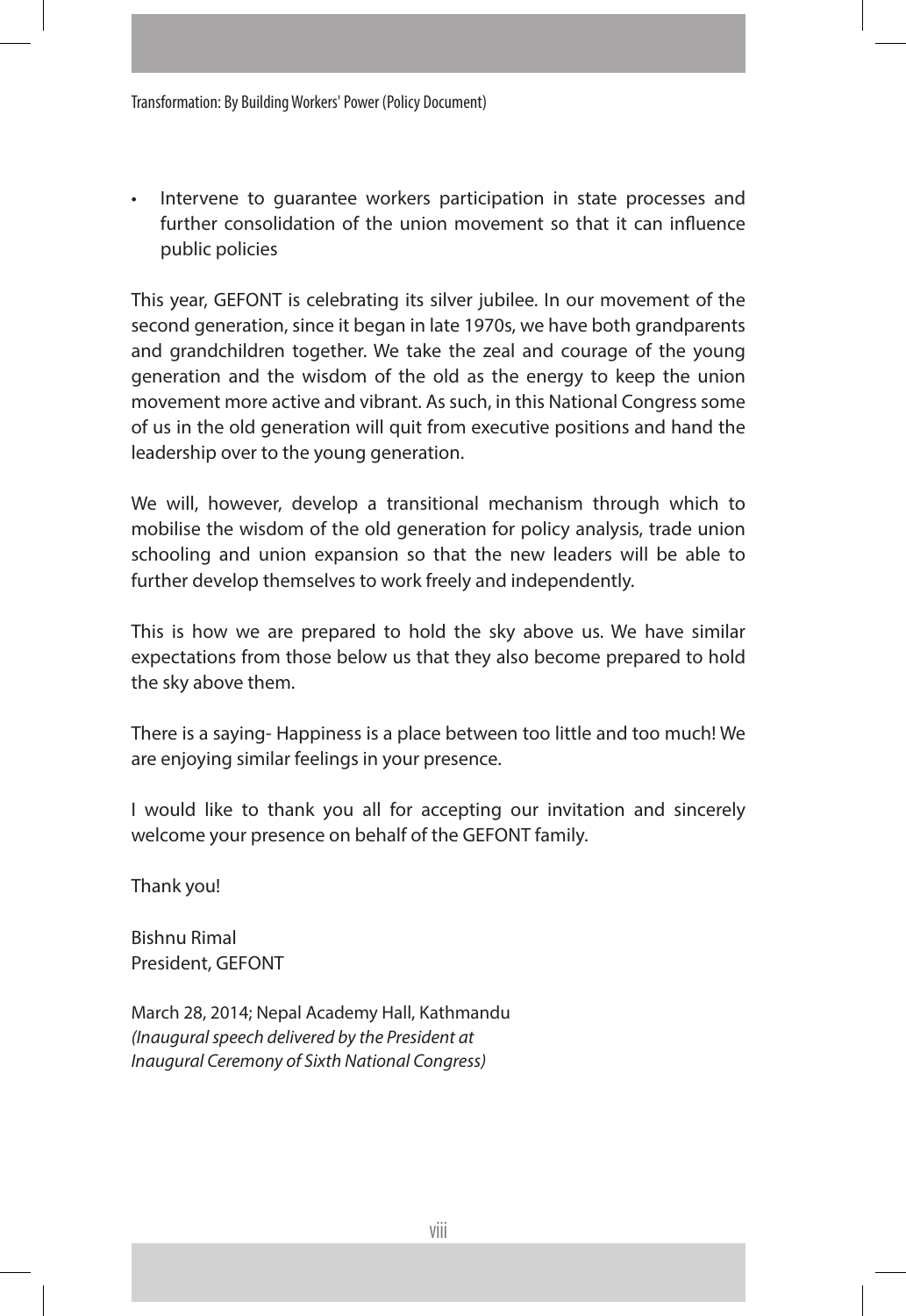## Table of Contents

|     | The unequal society stunted under the shadow of<br>high-rise buildings is not what we are struggling for! | iii |
|-----|-----------------------------------------------------------------------------------------------------------|-----|
|     | Part 1: Power Balance in Current Politics and Future Scenario                                             | 1   |
| 1.  | Sad Demise of the Opportunity of Lifetime                                                                 | 1   |
| 2.  | Incomplete Achievements and<br>New Mandate for Constitution Formulation                                   | 2   |
| 3.  | Election of New Constituent Assembly and New Prospect                                                     | 3   |
| 4.  | New Balance of Power and Future Political Scenario                                                        | 5   |
| 5.  | Federalism: An Unfinished Debate                                                                          | 6   |
| 6.  | Agenda of Transformation: Theme of our Conference                                                         | 9   |
|     | Part 2: Transformation: By Building Workers' Power                                                        | 9   |
| 7.  | Issues concerning class and social groups                                                                 | 12  |
| 8.  | Nepali Society on the path of overall transformation                                                      | 15  |
| 9.  | Industrial relation: Changing and to be changed                                                           | 17  |
| 10. | Development of Productive Force and Workers' Power                                                        | 20  |
| 11. | Workers' power and our contemporary phenomenon                                                            | 21  |
| 12. | Nepali Workforce                                                                                          | 33  |
| 13. | Organized Workers' Power as Medium of Transformation                                                      | 36  |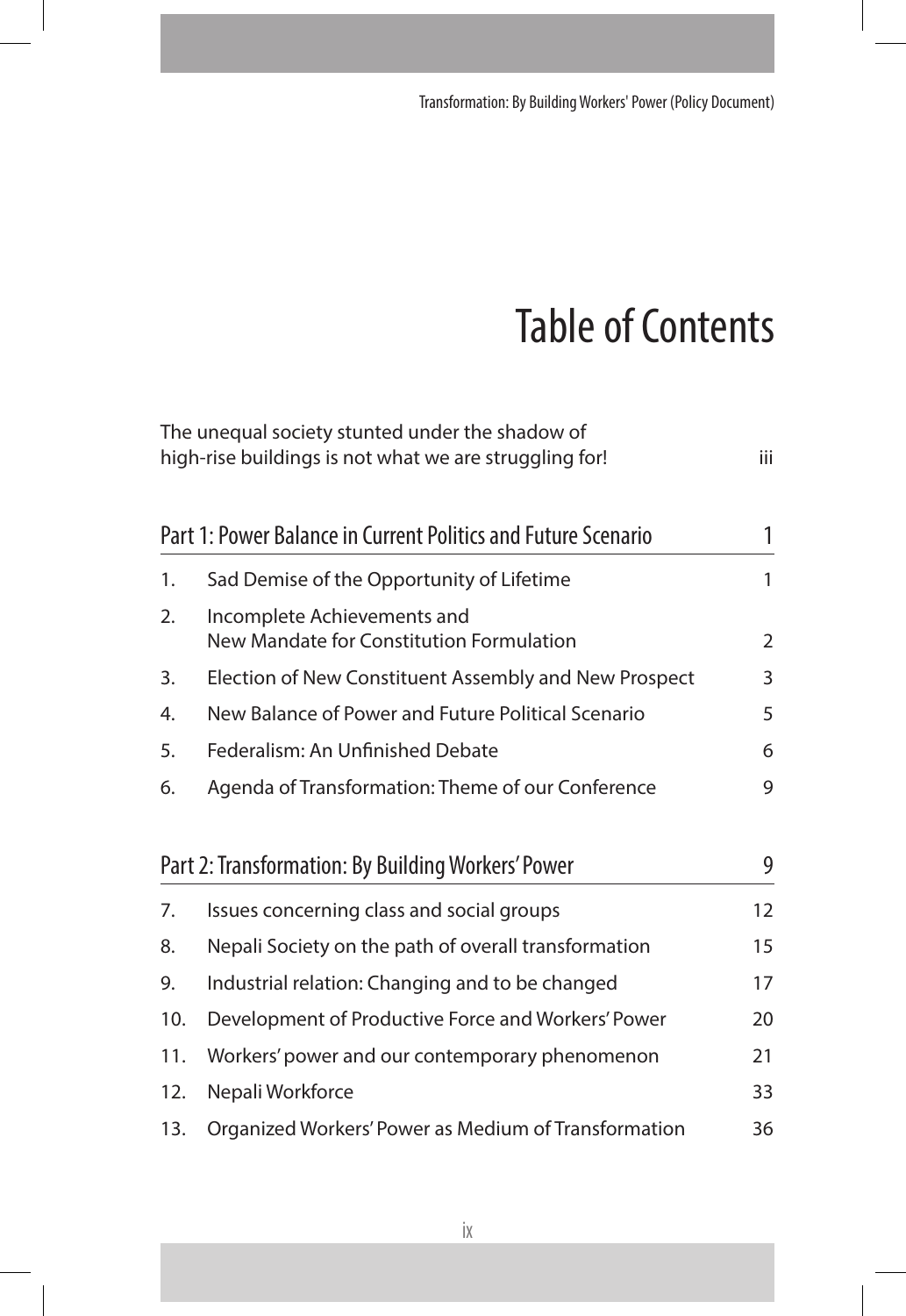Transformation: By Building Workers' Power (Policy Document)

| 14. | "Three Guarantees, Five Prerequisites and                            |    |  |  |  |  |  |
|-----|----------------------------------------------------------------------|----|--|--|--|--|--|
|     | Five Major Works" for Development of Workers' Power                  | 38 |  |  |  |  |  |
|     |                                                                      |    |  |  |  |  |  |
|     | Part 3: Achievements and Challenges of Nepali Trade Union Movement   | 40 |  |  |  |  |  |
| 15. | Trade Unions after the election of Constituent Assembly              | 40 |  |  |  |  |  |
| 16. | <b>Revisiting Trade Union Act 1992</b>                               | 43 |  |  |  |  |  |
| 17. | Proposition for Future Destination<br>of Nepali Trade Union Movement | 45 |  |  |  |  |  |
| 18. | Realistic Ground for Labour Relation in days to come                 |    |  |  |  |  |  |
| 19. | Context                                                              | 53 |  |  |  |  |  |
|     | Part 4: Union Movement for Next Generation:                          |    |  |  |  |  |  |
|     | The Future Plan for Building Workers' Power                          | 53 |  |  |  |  |  |
| 20. | Goal                                                                 | 55 |  |  |  |  |  |
| 21. | 57<br>Future Plan: Back-up Structures                                |    |  |  |  |  |  |
|     | References                                                           | 60 |  |  |  |  |  |
|     | Appendix 1: Initiations of Trade Union for Formulating Constitution  | 61 |  |  |  |  |  |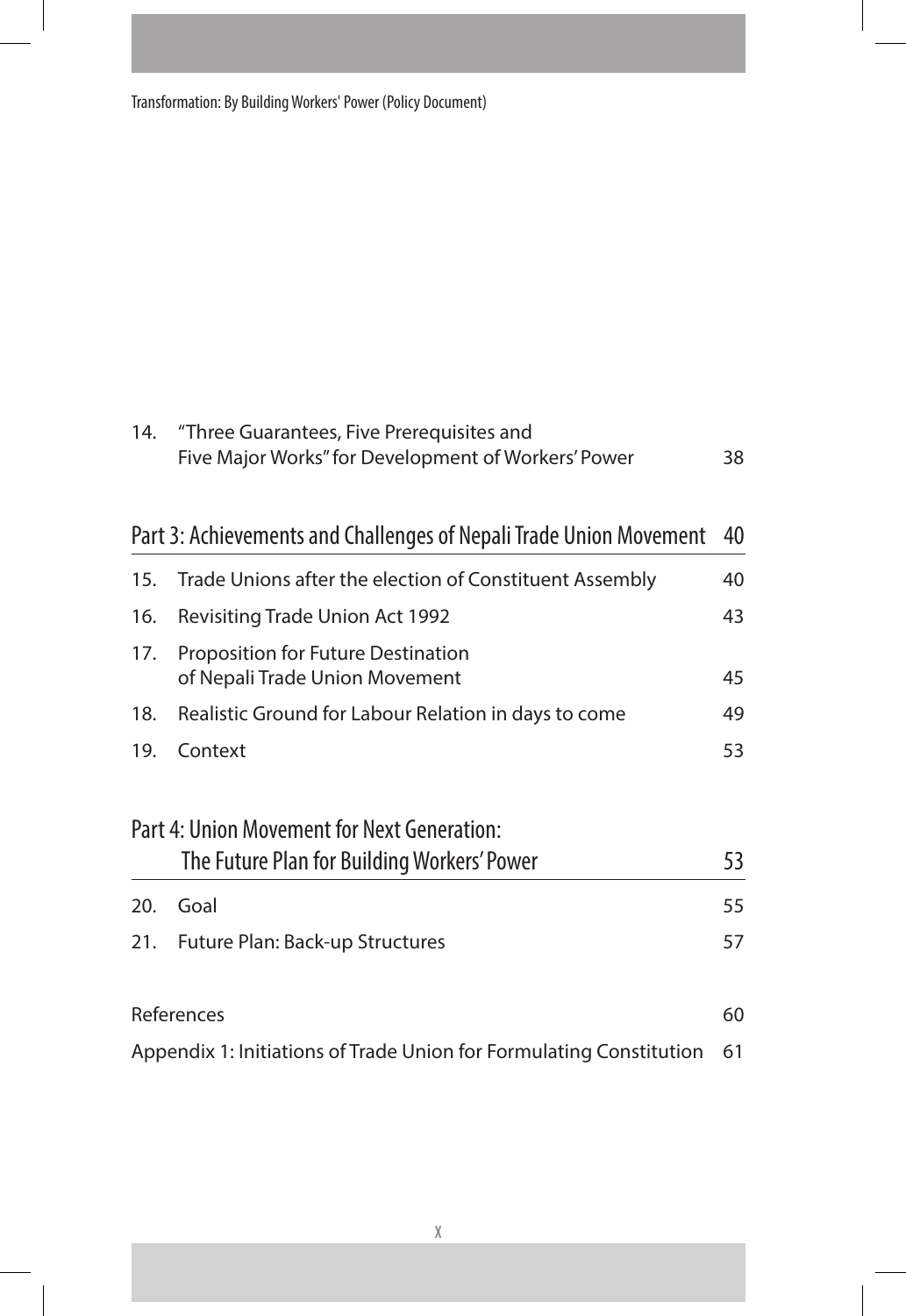#### **Part 1:**

# Power Balance in Current Politics and Future Scenario

#### **1. Sad Demise of the Opportunity of Lifetime**

"A day comes only once in lifetime" we have hummed this progressive song many times. We believed this song would give strength to the movement of transformation through revolution. Therefore, we considered the election of Constitution Assembly, an agenda pending since the revolution of 1950, as a lifetime opportunity.

The Constituent Assembly (CA) of 2008 could not address the expectations of Nepali workers and our dream. CPN – UML analysed in its Manifesto of CA 2013 that the previous CA was an opportunity lost (CPN – UML: 2070: 4). In this lost opportunity we had significant achievements but we could not institutionalize them. Far reaching/ far sighted agreements were signed but they could not be implemented. The constitution could not be endorsed in spite of the initial draft.

There are many reasons behind the dissolution of the CA. With the April uprising of 2006, the political journey which "began by agreement and ended in agreement" was ambushed in "mistrust, fear and rejection". The peace process exceeding the committed time frame, political parties being more power-centric and the tradition of parallel meetings of "high level committee of senior leaders of largest parties" outside the Constitution Assembly to seek agreements are some of the reasons for the failure of the Constitution Assembly. The journey of constitution drafting began with the goal of achieving inclusive and participatory democratic republic got jammed in the controversy of "identity", number of federal states, form of governance, judicial procedures and citizenship.

1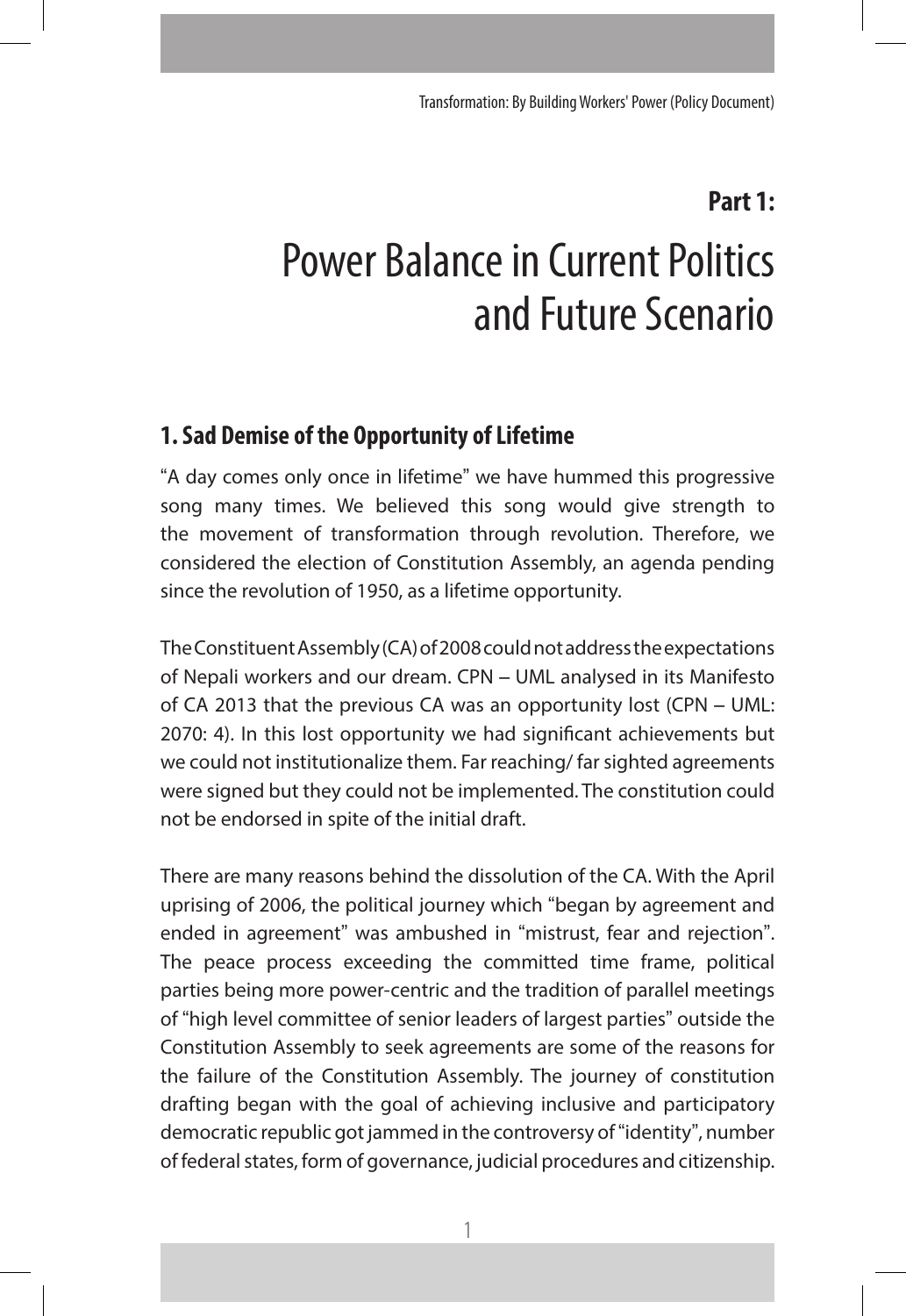There are many reasons behind the dissolution of the CA. With the April uprising of 2006, the political journey which "began by agreement and ended in agreement" was ambushed in "mistrust, fear and rejection".

Amongst such adversaries, there was an opportunity to endorse the constitution, even incomplete, through implementation of agreement among the largest parties namely, CPN-UML, Nepali Congress, UCPN – Maoist and Madhesi Front. But UCPN- Maoist and Madhesi Front plotted against the agreement which led to the dissolution of the CA which was an achievement of the six decades of struggle.

Now we are back to square one. Our political task-list of CA election, end of political instability and social transformation is at the same point it was 5 years ago.

#### **2. Incomplete Achievements and New Mandate for Constitution Formulation**

"80/90 percent!" This was the catchy phrase for everybody. The then Assembly chair and member of CA always expressed in public that 80% task of the constitution writing was complete. The dream of the senior generation of the trade union movement to see the transformation of monarchy- plagued nation into a democratic republic was made possible by this first CA. During this time former Maoist army, who imposed a 10 year long conflict in the country, was reintegrated into Nepal Army and rehabilitated in the society. Against the general trend of experts or monarchs writing the constitution, our country attempted to bring the stakeholders from the society to write the constitution and this period saw a lot of issues being raised by the members of different communities. These debates and issues raised at the grass roots have made it clear that violent path is now rejected and that a peaceful and democratic way to social transformation is accepted and established. Those who used to believe traditional Parliamentary system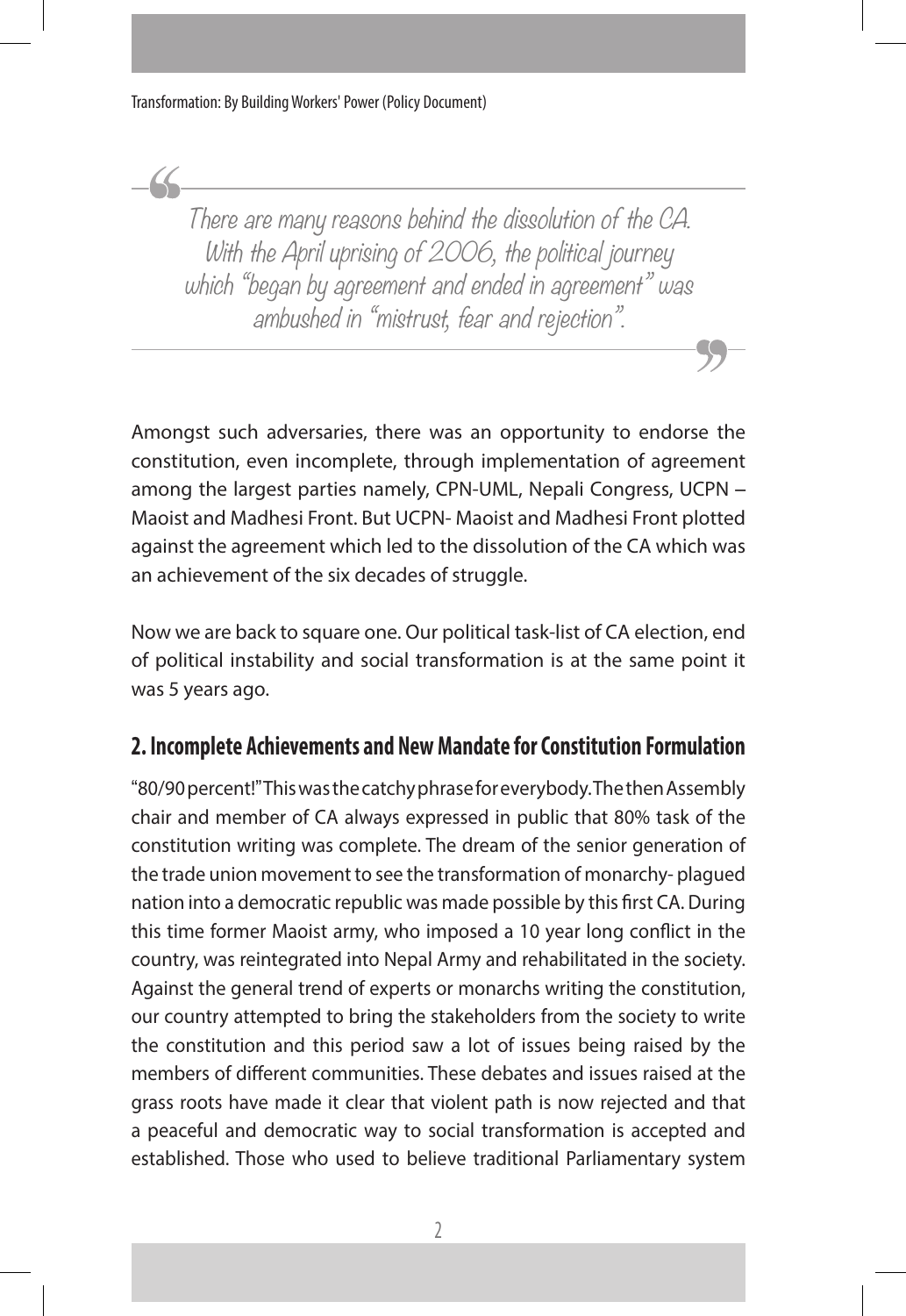UCPN Maoist and Madhes based parties, which got unprecedentedly high votes in the 2008 election, came down in this election (in 2013).

and neo liberalism as the ultimate truth have also changed their position to support participatory democracy and economic system with socialist perspective. The achievements from the first day of the CA to the day of its demise are all precious as many agenda of workers and trade union movements have made their way into the Assembly. All the ten Thematic committees of the CA have incorporated a series of demands, ranging from freedom of association to the right to work and employment, in their drafts. *(Appendix: Workers' concern on Constitution formulation)*

## **3. Election of New Constituent Assembly and New Prospect**

Election of the new CA was conducted, through what can be said as wrong political process, in November 19, 2013. In the eve of the election there was the repetition of slogans like "Nepali Congress party if you need democracy and Maoist party if you prefer communism" as in previous elections. This time the slogan did not appeal to the people and the mandate of the people was reverse. UCPN Maoist and Madhes based parties, which got unprecedentedly high votes in the 2008 election, came down in this election. Nepali Congress and CPN-UML, the second and third parties in the former CA election are now first and second party respectively. *(Table 1)*

| Table 1                  |                   |     |               |       |       |     |              |               |              |       |
|--------------------------|-------------------|-----|---------------|-------|-------|-----|--------------|---------------|--------------|-------|
| <b>Political Parties</b> | 2065              |     | Percentage of |       | 2070  |     |              | Percentage of |              |       |
|                          | PR<br>DE<br>Total |     | Seats         | Votes | DE    | PR  | <b>Total</b> | <b>Seats</b>  | <b>Votes</b> |       |
| Nepali Congress          | 37                | 73  | 115           | 19.13 | 21.14 | 105 | 91           | 196           | 34.08        | 25.55 |
| CPN - UML                | 33                | 70  | 108           | 17.97 | 20.33 | 91  | 84           | 175           | 30.43        | 23.66 |
| <b>UCPN-Maoist</b>       | 122               | 105 | 237           | 39.43 | 30.81 | 23  | 54           | 80            | 13.91        | 15.21 |

DE: Direct election PR: Proportional Representation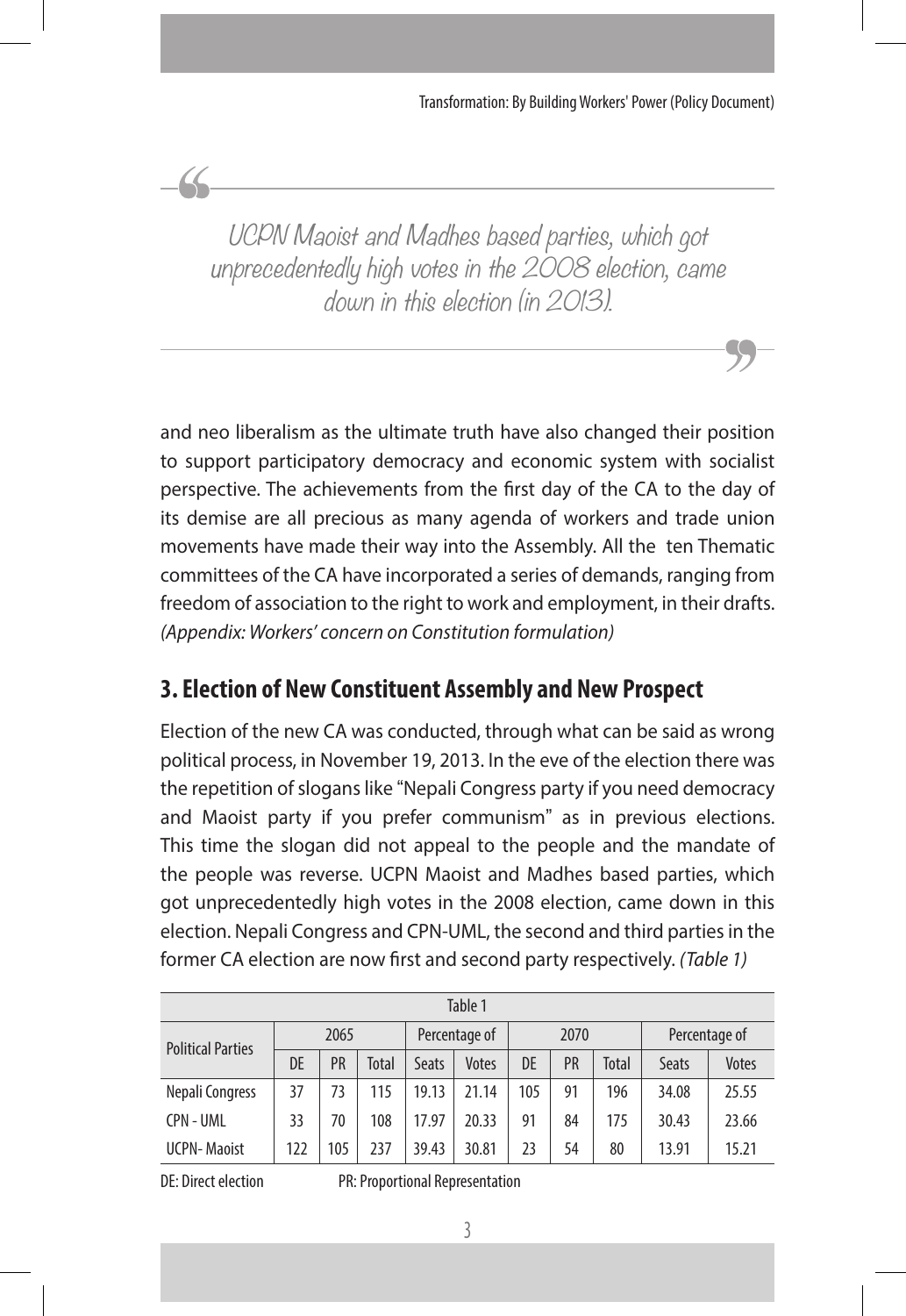$\alpha$ 

… that the fresh mandate of the people has changed the power equation based on the ground realities of our society.

Of the 122 parties fighting the election, only 11 parties gained votes above 1% (Table 2). This shows that people are watching and judging the parties very keenly. People's mandate once is not forever. Hence baseless estimates do not reflect people's verdict. Even if people are silent for some time, they give their verdict eventually in the right time. CPN-UML and Nepali Congress did not get the expected victory in 2008 election. UCPN- Maoist and Madhes based parties' expectations and claim to win by majority crashed down this time, in 2013. Therefore, we can conclude that the fresh mandate of the people has changed the power equation based on the ground realities of our society.

| Table 2: Political parties with more than 1% of vote in CA election 2070 |               |        |                |                  |        |                |       |                |
|--------------------------------------------------------------------------|---------------|--------|----------------|------------------|--------|----------------|-------|----------------|
| Parties                                                                  | <b>Direct</b> |        |                | Proportional rep |        |                | Nomi- | Total          |
|                                                                          | votes         | $ln\%$ | seats          | votes            | $ln\%$ | seats          | nated |                |
| Nepali Congress                                                          | 2,694,983     | 29.80  | 105            | 2,418,370        | 25.55  | 91             |       | 196            |
| <b>CPN-UML</b>                                                           | 2,492,090     | 27.55  | 91             | 2,231,301        | 23.66  | 84             |       | 175            |
| <b>UCPN-Maoist</b>                                                       | 1,609,145     | 17.79  | 26             | 1,439,726        | 15.21  | 54             |       | 80             |
| RPP, Nepal                                                               | 252, 579      | 2.79   | $\Omega$       | 630, 697         | 6.66   | 24             |       | 24             |
| MJF (Democratic)                                                         | 283, 468      | 3.16   | 4              | 274,987          | 2.91   | 10             |       | 14             |
| <b>RPP</b>                                                               | 238, 313      | 2.63   | 3              | 260,234          | 2.75   | 10             |       | 13             |
| MJF, Nepal                                                               | 206, 110      | 2.28   | $\mathfrak{I}$ | 214, 319         | 2.26   | 8              |       | 10             |
| <b>TMLP</b>                                                              | 171,889       | 1.90   | 4              | 181, 140         | 1.91   | $\overline{7}$ |       | 11             |
| Sadhbhawana Party                                                        | 140,930       | 1.56   | 1              | 166, 271         | 1.41   | 5              |       | 6              |
| CPN-ML                                                                   | 98,091        | 1.08   | $\Omega$       | 130,300          | 1.38   | 5              |       | 5              |
| <b>Federal Socialist</b>                                                 | 108,683       | 1.20   | 0              | 121,274          | 1.28   | 5              |       | 5              |
| Independent                                                              | 107,764       | 1.19   | 2              |                  |        |                |       | $\overline{2}$ |
| Total                                                                    | 9,044,908     | 100    | 240            | 9,463,862        | 100    | 335            | 26    | 601            |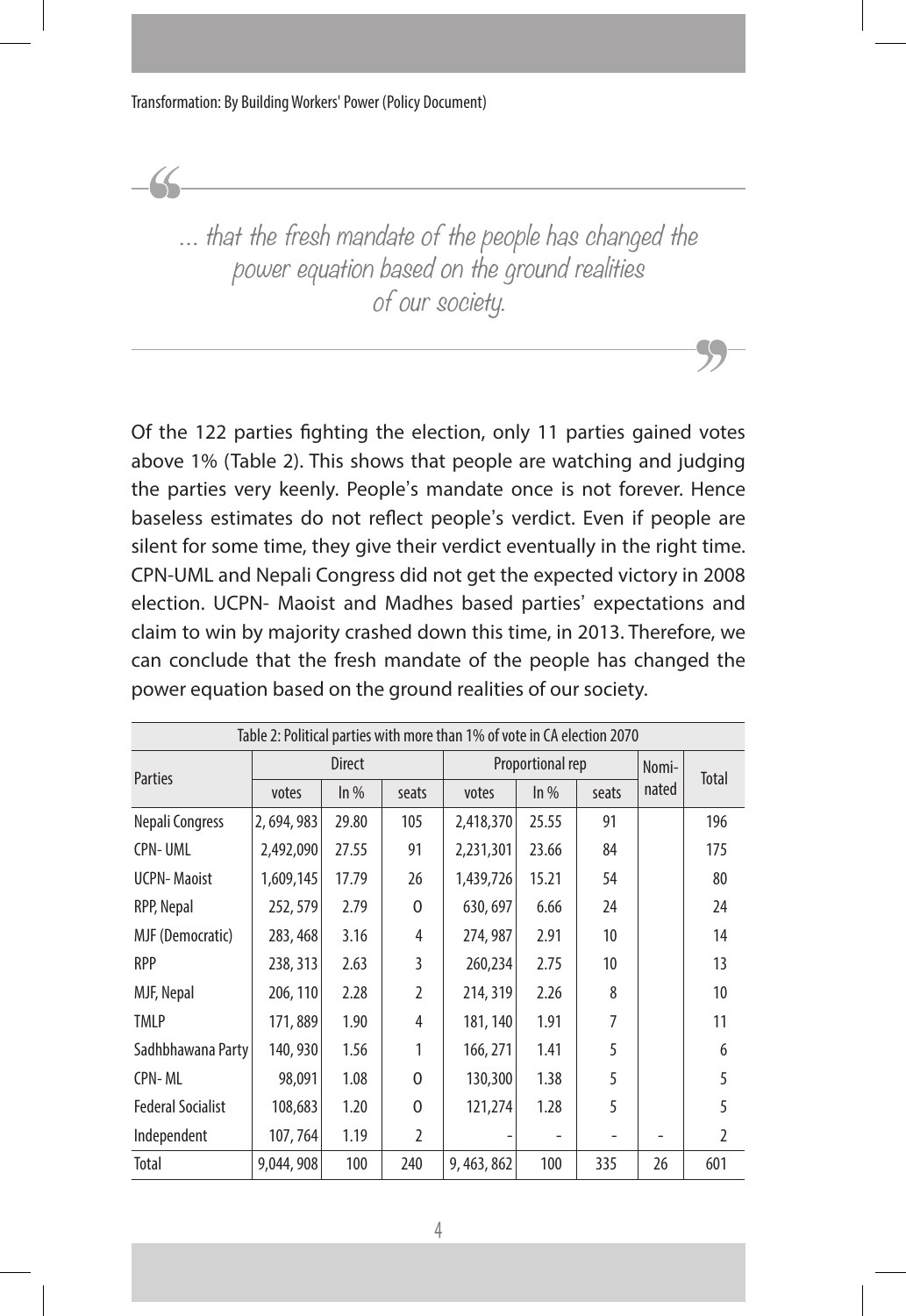The agenda of federalism and the form of governance may go into difficult debate, which can delay the drafting of the constitution.

### **4. New Balance of Power and Future Political Scenario**

Analyzing the grounds of current power balance, the CA is expected to formulate and endorse a new constitution within the time frame. The election manifestos of major political parties indicate the possibility of the new CA to incorporate the works already conducted by previous CA. The major political parties will play role to bring the disgruntling parties to a consensus. To promulgate the constitution within the timeframe, the political parties will try to resolve the debated issues through the CA and even through referendum in case the CA also fails to resolve.

This is a positive aspect of current power sharing. If the politics moves in this roadmap, then CPN- UML and Nepali Congress will play responsible role to make sure that the process of constitution formulation and promulgation does not depend on a majority-minority basis. Which means this transitional phase will be managed through consensus.

But against their claim to propose the incorporation of works of previous CA in the first meeting of the CA, the meeting concluded without any agenda, thus adversely affecting the process. Is this a hint of how the future of political practice would be?

If we look back in the history, keeping the reference as it was, there is danger of status quo in the absence of consensus. Disagreements over issues of fresh mandate for President of the republic and power sharing between two major parties will have adverse effect on the CA processes as well as on regular parliamentary procedures. The agenda of federalism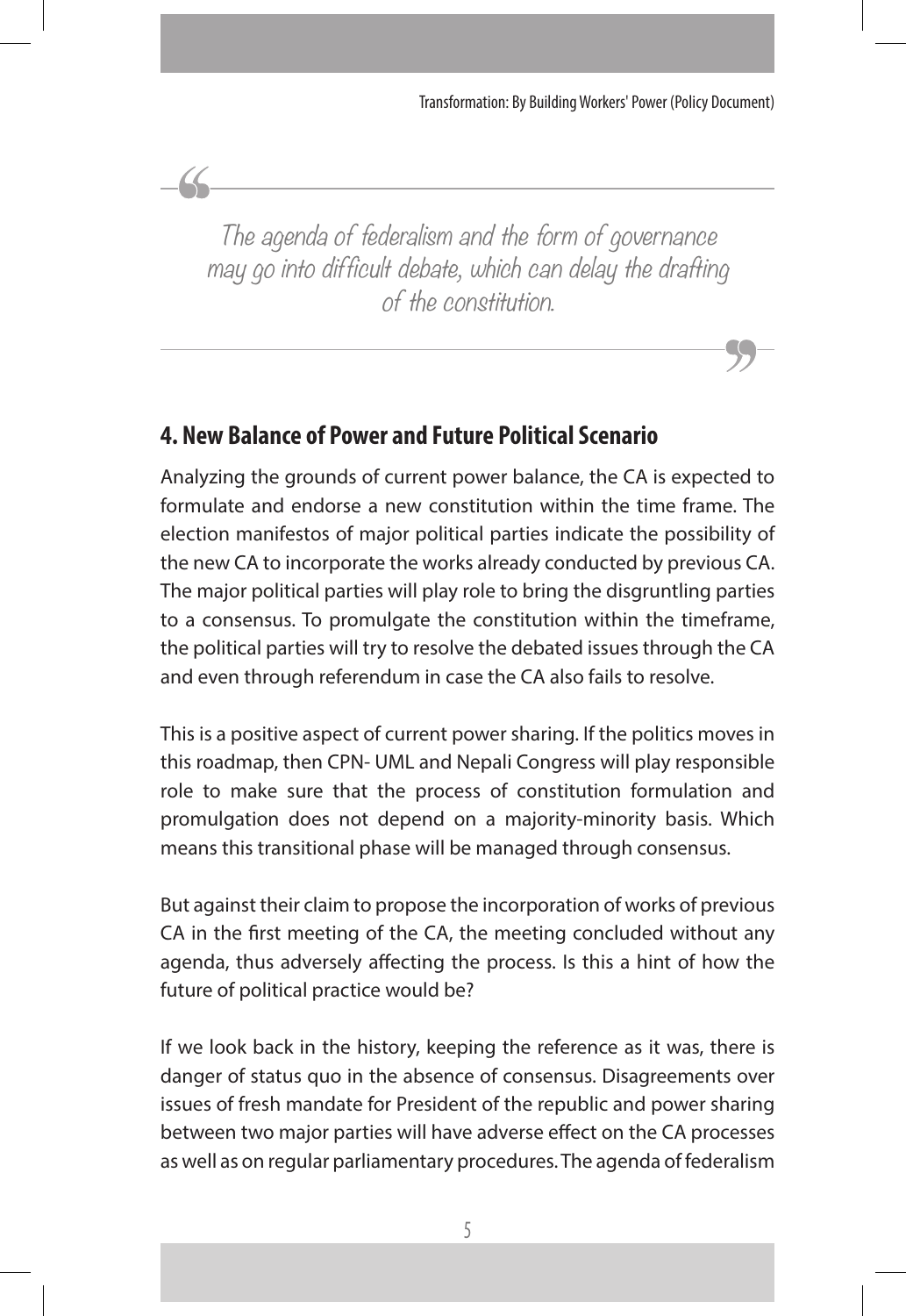To defend itself from being accused of separatism, the Maoists argue that if a husband and a wife are entitled to get divorce in case of differences why not the nations?

and the form of governance may go into difficult debate, which can delay the drafting of the constitution.

#### **5. Federalism: An Unfinished Debate**

- i) Madhesi political parties blindly based their study of state restructuring on African and Sri Lankan models. They appear to have misunderstood popular quotes of Nelson Mandela and the conclusions of Bhillupillai Prabhakaran. They argued that Madhes (southern plains of Nepal) is being treated as a colony by the people from the hills. The parties, based on the issue of citizenship in Madhes, made propaganda that Madhesis are stateless. In the former CA a Madhes based party leader went on to say in record that Madhesis and hill-origin Nepalis are two different nationalities. He advocated for the principle of "two nationalities". He said "people originating and residing in the plains from Kakadbhitta to Kanchanpur (East to West) are all 'Madhesis', their nationality is 'Madhesi' and their nation is Madhes. He argued that Nepal was formed by unification of two nations – Madhes and Hills - 250 years ago. Based on this understanding, they formulated the slogan of "One Madhes, One State" arguing that the Federal Democratic Republic of Nepal should have two states – Madhes and Pahad (hills). Later they changed their position to mean that Pahad can have many states but Madhes will have no more than two.
- ii) UCPN Maoist leads another school of thought of federal structure. Either based on traditional definition of formation of a nation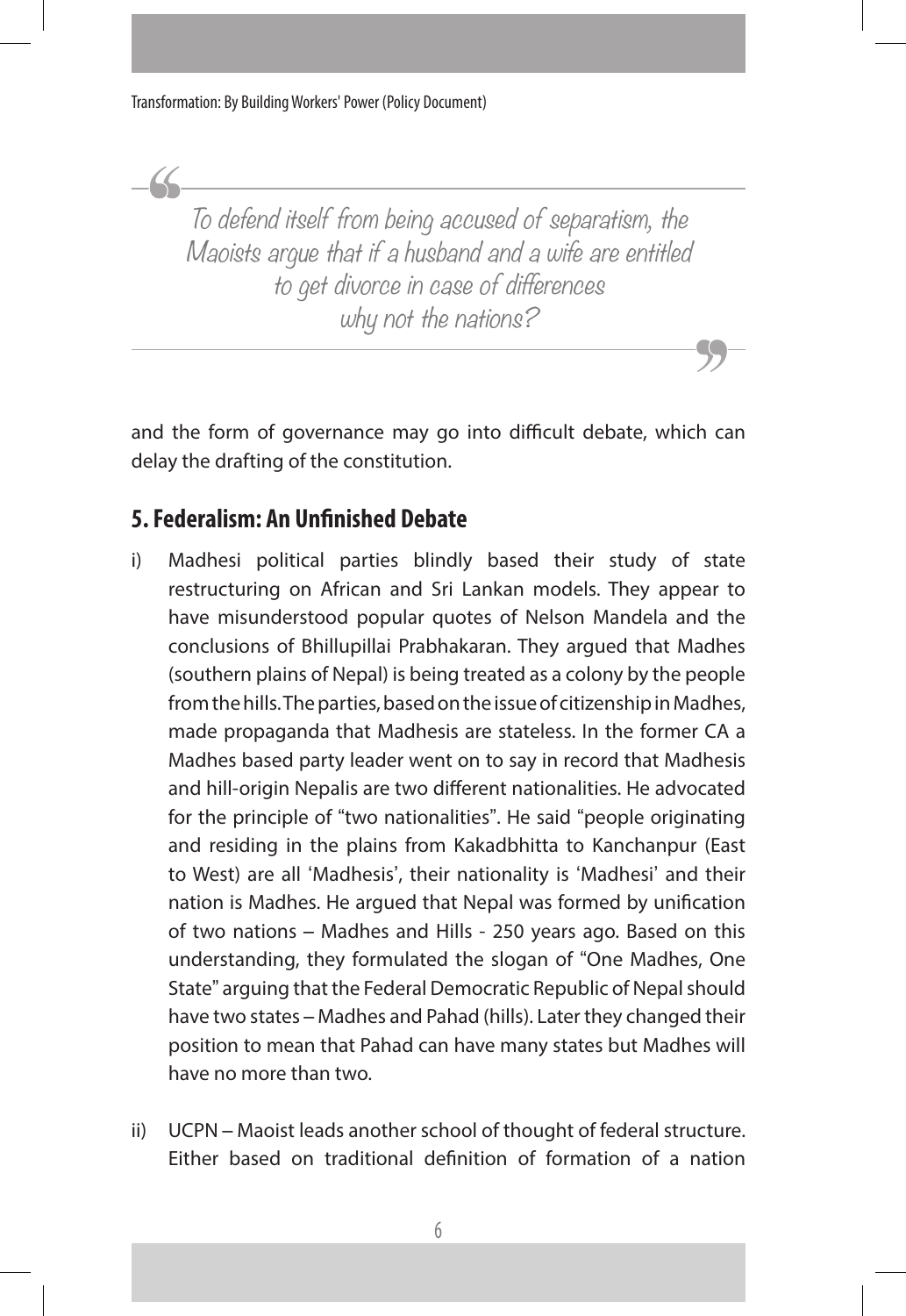The third School of thought is represented by CPN-UML. Nepali Congress agrees on some of the arguments of this thought.

44

or for power gain, UCPN- Maoist has mixed up the phenomena of social oppression with economic exploitation. This school of thought argues that Nepal is not a nation yet, and the unification by our forefathers - in the leadership of Prithvi Narayan Shah- was technically a geographic and administrative process. In a decade long violent conflict, the UCPN- Maoist defined each ethnic group as nation and sold these groups a lofty idea of 'sovereign nation'. To prove this school of thought it argues that the castes and ethnic groups were forcefully annexed to the Nepali state before they could develop as nations. Therefore, now every ethnicity should be liberated and Nepal should be a federation of nations. With this idea, UCPN Maoist further claimed that all the nations will have right to self determination. To defend itself from being accused of separatism, the Maoists argue that if a husband and a wife are entitled to get divorce in case of differences why not the nations? Based on this argument, Maoist have advocated for naming provinces after single identity of caste/ethnic group.

iii) The third School of thought is represented by CPN-UML. Nepali Congress agrees on some of the arguments of this thought. CPN-UML believes that the development process of caste and ethnicity in Nepal is more like African and Asian rather than European.

> In Europe development of human groups into nationhood and statehood was simultaneous. But in Asia and Africa human groups were developed into statehood before nationhood. Therefore, European countries are defined as nation states and Asian/ African countries are defined as state- nation *(Pokharel: 2012)*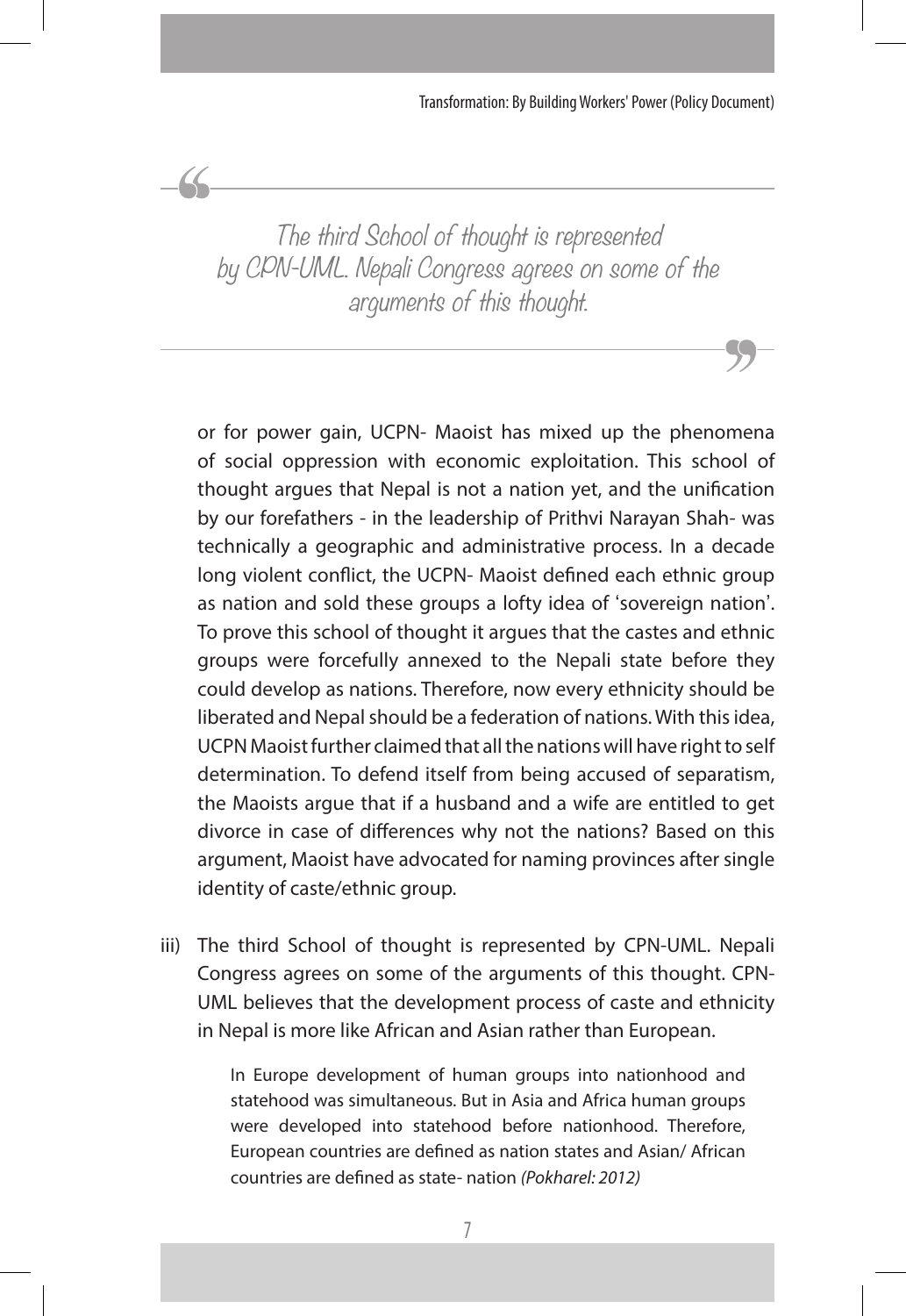The future of Nepal is neither a two-nation federation nor a multi-nation federation. The Federal Democratic Republic of Nepal will be multi-caste/ethnic.

Like other Asian countries, Nepal got developed as a state nation and not as the European nation state. Our country went through a "common nation building" process before being developed as ethnic nations. Even though the unification process was led by a Gorkhali king, the country is named Nepal. All the cultures, language and traditions of ethnic groups annexed in Nepal have now become common cultures of new Nepal. To deny this reality is to ridicule the positive aspect of Nepali society and its development process.

Therefore, the future of Nepal is neither a two-nation federation nor a multi-nation federation. The Federal Democratic Republic of Nepal will be multi-caste/ethnic. So, all the federal states will be multi -caste/ethnic states. Therefore, potential states are miniature of a whole Nepal – it will be a mini Nepal. Naturally, name and identity of such states should reflect this reality. The debate is not on federal state or unitary state but whether the state restructuring should be based on the concept of multi-national state or multi- ethnic state. The issue is not whether Nepal should adopt identity based federalism or federalism without identity. The issue is whether it should be single identity state or multi/ common identity state.

The trade union movement should be updated and developed in the midst of these challenging debates.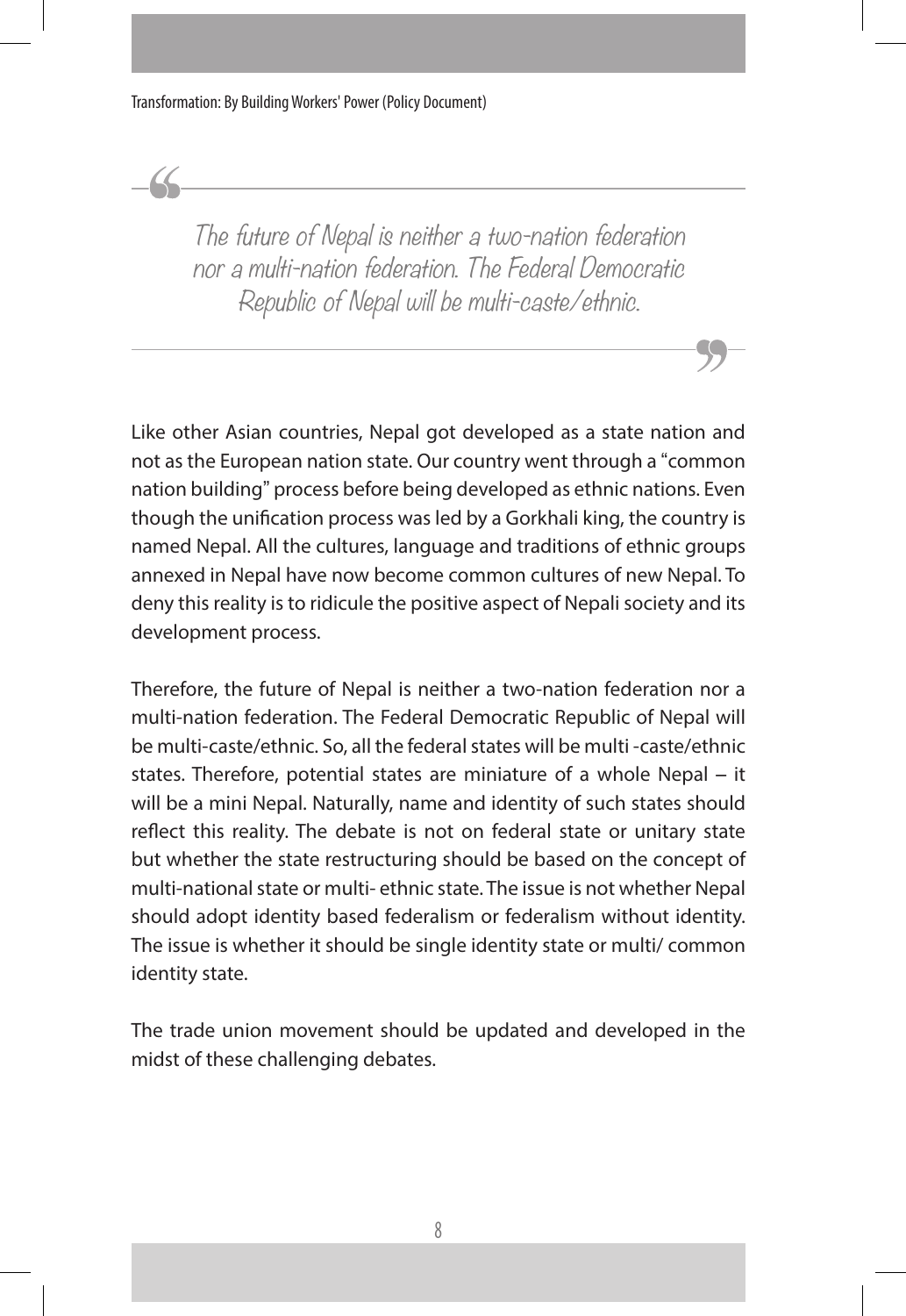#### **Part 2:**

# Transformation: By Building Workers' Power

#### **6. Agenda of Transformation: Theme of our Conference**

Our theme for the 5<sup>th</sup> congress was "Unity for Transformation". So, we held discussion on what is transformation and how it can be understood. We had concluded "Social transformation means narrowing down and ending the gap in resources, power and opportunity among the people.

The 5<sup>th</sup> Congress further elaborated "Nepali Society is at the juncture of social transformation from old social system to new. Social Transformation means identifying root cause of the social problem and its structural impasse. For further positive change, the world view of the existing organisation and change the existing power balance in political, economical and sociocultural field. Social transformation is to end unequal distribution of resources (income and property), power and opportunity in unjust society through social and cultural development."

We all know that in terms of grandeur, empowering and success, the unforgettable people's movement of 2006 did open avenues for social transformation. But there wasn't any serious discussion and calculation on the implication of the change, political character of the movement and limitations and strengths. It has resulted into confusions in understanding the outcomes of the movement.

"There are three major forces leading the popular mass movement of 2006: democratic-revolutionary force – CPN (UML); liberal democracy (bourgeois reformist) force – Nepali Congress (NC); and, armed rebellious force – Maoist. All three had different goals, destinations and priorities.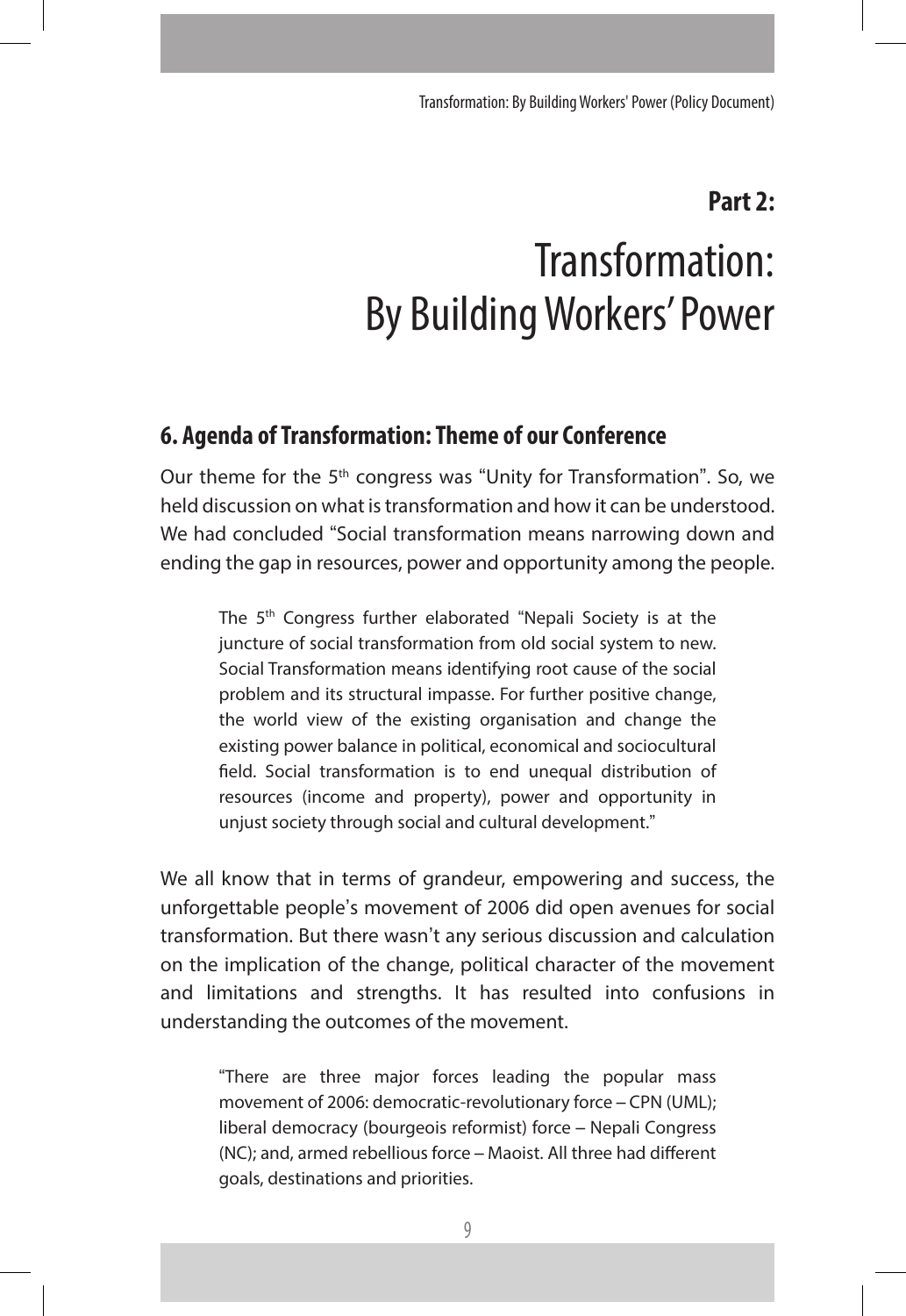$\alpha$ 

For the Maoists, the movement was a ladder to climb up to its dictatorial agenda. They first attempted to drag the democratic forces into their violent movement and when this failed they joined the peaceful movement.

NC wanted to establish a liberal democracy by reinstituting the dissolved parliament. The party did not consider the transformation of political economy of society, and had no agenda of democracy with social justice and federal republic. Just parliamentary democracy declared by the king under pressure during the movement was its destination.

For the Maoists, the movement was a ladder to climb up to its dictatorial agenda. They first attempted to drag the democratic forces into their violent movement and when this failed they joined the peaceful movement. But dishonoring the success of the movement, the Maoist continued to push through the agenda insurgency. It did not get expected support from the people and joined the peace process after changing its position three times within 24 hours at the end of the mass movement. But it always used peace process strategically for its political gain and was the main perpetrator to dissolve the CA which it used to claim its brain child.

For CPN (UML) the movement was a medium for obtaining three goals: the end of monarchy, social and economic transformation of the country and sustainable peace. Differences in objectives and class character of the political parties naturally affected the disposition of the movement. *(Gyawali: 2012)* 

Marxism generally considers revolution to have three phases. 1) Establishment of a new socio economic structure in place of the existing one. 2) Handover of power and authority from one class to another and 3) establishment of new production relations favorable to productive forces in place of existing relation.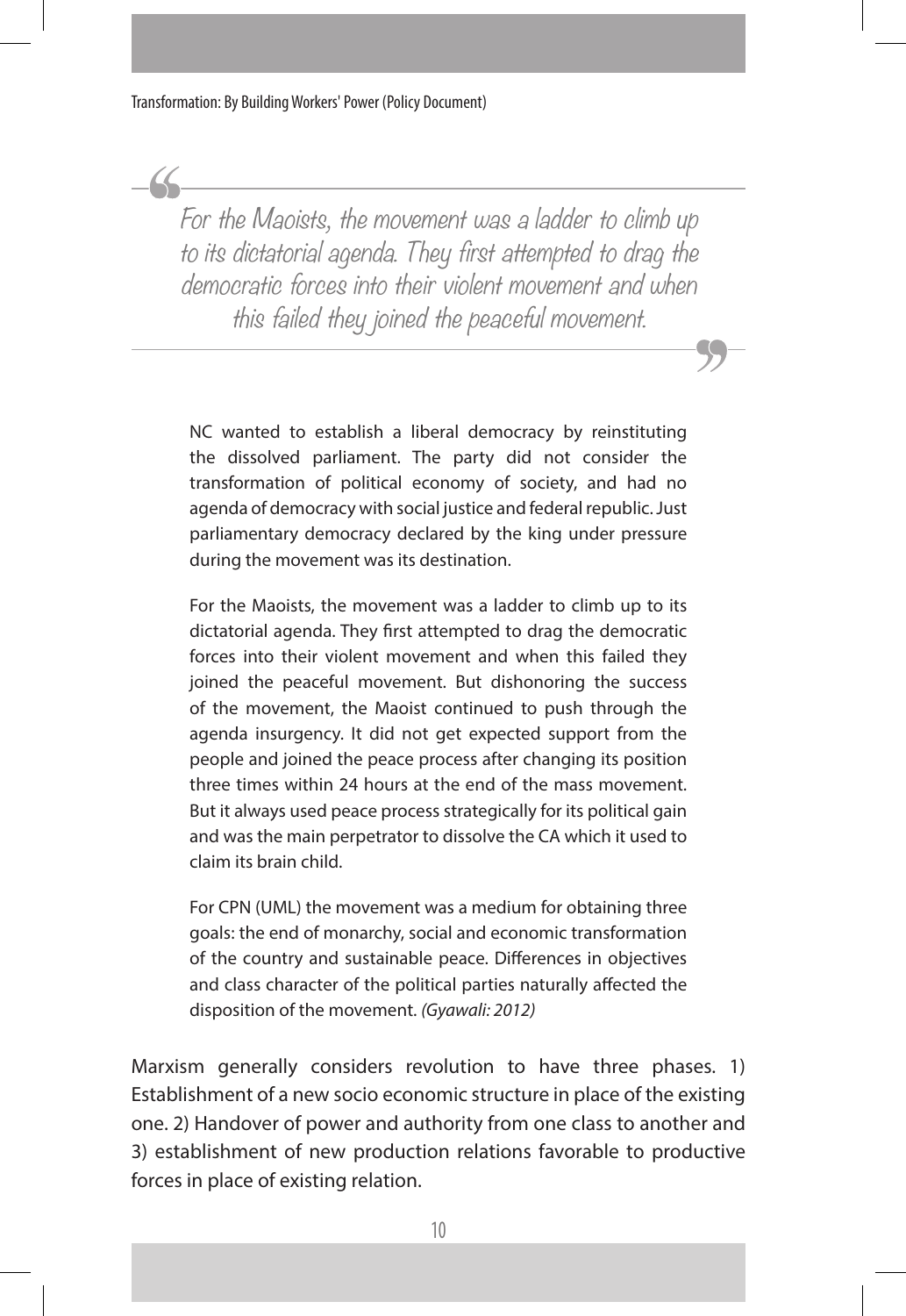The question is - how is the transformation possible? And we answer "through the development of workforce". Therefore, this 6th National Congress is going to be concluded under this theme: "Transformation: By Building Workers' Power"

"In everyday language, big uprisings are generally termed as revolutions. If a revolution is defined not only as a fixed destination but also as a journey, then the incident/ movement can be said revolution. If the invaluable political gain achieved through the end of the monarchy can be translated into socioeconomic gains as well, then we can establish transitional democracy as a much more progressive system from where a peaceful transition to People's Multi Party Democracy can be achieved. *(Gyawali: 2012)*

There are debates but we are close to a common conclusion. Transformation gained through 'revolution' can be classified into two categories of political and social ones. Political revolution will give way to transformation of our politics, for example, we overthrew old feudalistic monarchy and declared Nepal a republic. "Republic Nepal" is a political transformation through "rhododendron revolution 2006". Social transformation means transformation of the society and we are now at the entry point. Social transformation will establish new relations among and between classes and social groups. If we accept the three phases of revolution based on our philosophy – collapse of feudal structures of society, development of capital and movement towards socialism, then we are at the doorstep of the second phase.

The question is - how is the transformation possible? And we answer "through the development of workforce". Therefore, this 6<sup>th</sup> National Congress is going to be concluded under this theme: "Transformation: By Building Workers' Power"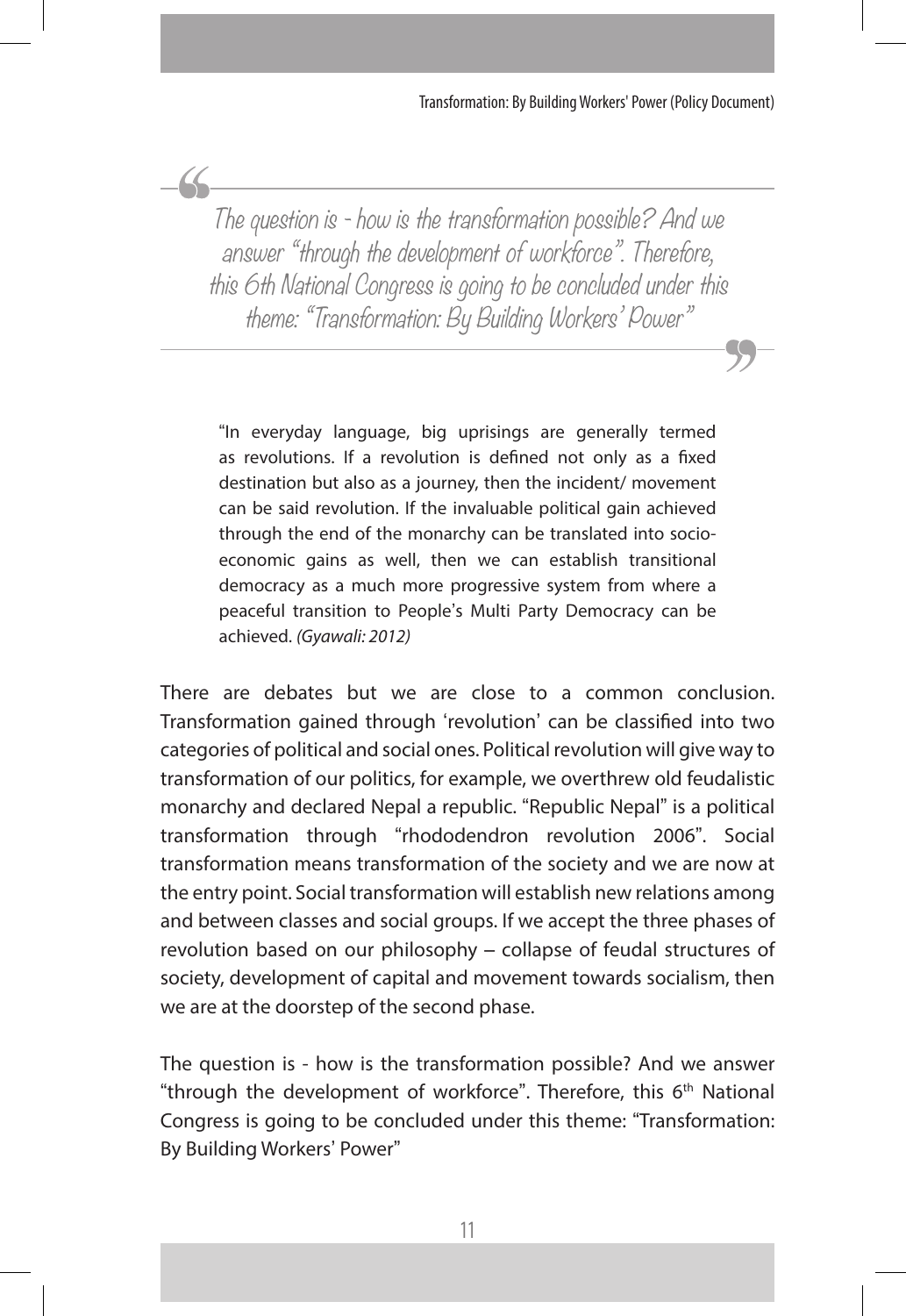Social structures and class characters of Nepal cannot be analysed through the old methodology of Chinese or Russian revolution. In the present Nepali context, class definition and analysis cannot be based merely on Income, landownership and property.

#### **7. Issues concerning class and social groups**

Generally a leftist movement attempts to address the issues of exploitation, oppression and inequality through a class perspective. With the beginning of the  $21<sup>st</sup>$  century, a different phenomenon has emerged. The agenda of discrimination based on gender, caste/ethnicity and geographical variations has been raised by disassociating it with the class based perspective or by equating social issues of discrimination and oppression with class discrimination. These new issues have highly influenced the political debates. The need, therefore, is to understand and analyse inter relationships and differences of class, ethnicity, gender and geographical discriminations from the labour-political lens.

The century old European experience concludes that "class analysis, estimate of work force structure and increased political awareness will lead to destination" *(Sasson : 2000).* 

Social structures and class characters of Nepal cannot be analysed through the old methodology of Chinese or Russian revolution. In the present Nepali context, class definition and analysis cannot be based merely on Income, landownership and property.

"Nepal did not have a militant capitalist revolution against feudalism unlike Europe. Here, capitalism was not born by eliminating feudalism; instead capitalistic production depended on imperial capitalism fused with native feudalism. Therefore, Nepali capitalism does not have a progressive character. Even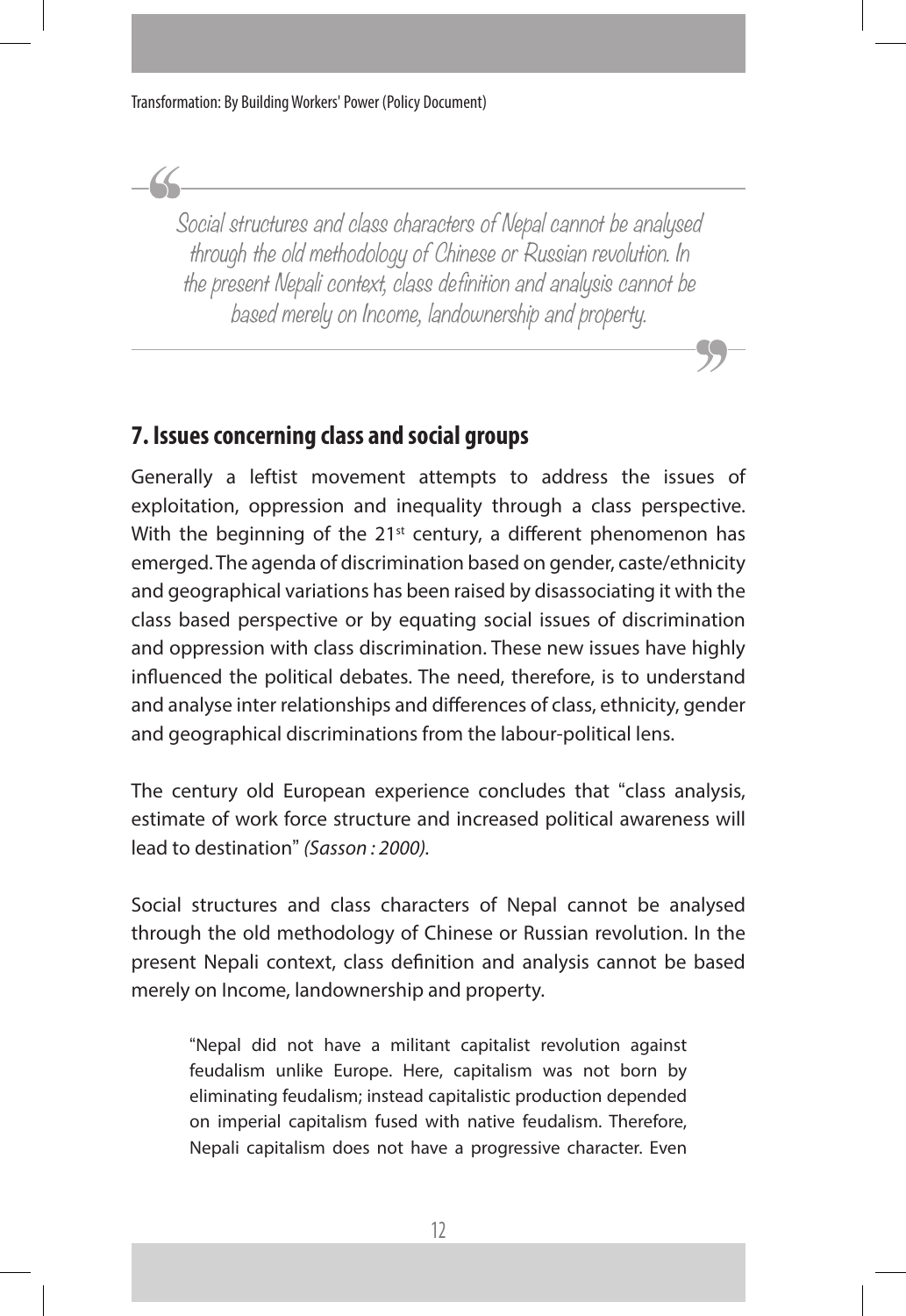Looking from economic – political perspective, our country seems to have crossed feudalistic age and entered capitalistic age but the society does not have polarized structure of "proletariat" and "bourgeois" like those in early industrial countries.

the working class in Nepal is not fully independent from feudal relations like those defined by Marx" *(Gyawali: 2012).* 

Analysing the history, caste differentiation roots back to 1380. After consolidating his political power, King Jayasthiti Malla restructured Nepal by introducing a caste system. He divided people into four castes-Brahmin, Chettri, Vaishya and Sudra. He introduced the judiciary system with specified work- responsibility based on Manusmriti.

"Prithivi Narayan Shah continued this system by mixing caste and ethnic groups. He placed Khas – Thakuri – Chettri as head of army; Brahmin as advisors and Gurung, Magar and other ethnic groups from hilly region as soldiers in his army. With the expansion of Gorkha state, this system was made national identity, and this established as a rule for social conduct and relations.

"Jung Bhadur Rana, after taking over authority through 'coup' in 1846, limited people's freedoms and consolidated state's authorities. In 1910 Chandra Samsher revised the Muluki Ain (Civil Code) of 1854. He institutionalized the caste based social hierarchy. He created hierarchy even in the Rana family itself to ensure Prime Ministership to his own palace. *(Dahal: 2009)*

Nepali Society is the fusion of traditional castes and ethnicities. Looking from economic – political perspective, our country seems to have crossed feudalistic age and entered capitalistic age but the society does not have polarized structure of "proletariat" and "bourgeois" like those in early industrial countries. Nepal is called a land of minorities with varying caste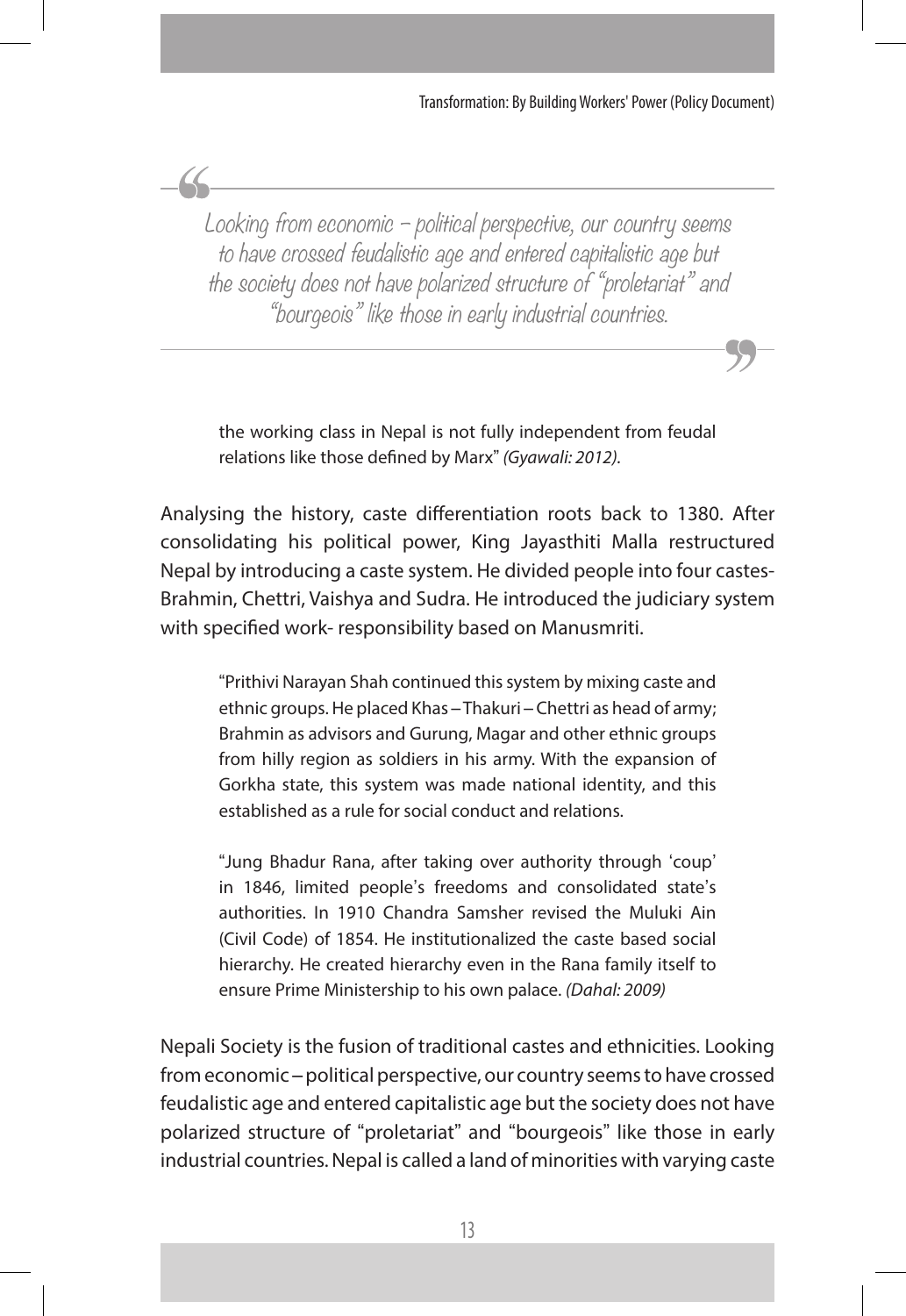GEFONT has developed the analysis of CLASS plus Three to address this complexity. The gap between haves and have-nots reflects the class discrimination.

groups, number of ethnic groups, many religious groups and several language and dialects. Changes after the 2006 movement have opened up new opportunities for these minority groups to participate in the restructuring of the Nepali state. Nepal needs a different model of state building and socio – economic development. The feudal and capitalist classes have intermingled and thus created class based exploitation and discrimination based on gender, caste and ethnicity clearly demarcating the two aspects of existing social conflict in our society.

GEFONT has developed the analysis of CLASS plus Three to address this complexity. The gap between haves and have-nots reflects the class discrimination. Traditionally we call it economic exploitation. Class discrimination will end up only through dependence on classes and their struggle. Discrimination based on gender, caste /ethnicity and geographical location are issues of identity. Issues related to identity are expressed as cases of social oppression.

"Caste and ethnicity also have two aspects – ethnic and dalits. State in Nepali context is both class relative and caste relative. At least Nepali State has oppressed dalits. When a particular caste group, ethnic group, lingual group, group of geographical origin is subject to oppression, then the people with such identities do not care about class and economic inequality, but identity becomes their agenda *(Gurung: 2013)*

So, these agendas of social oppression based on gender, caste/ ethnicity and geographical origin should be addressed along with class based marginalisation. Social oppression and marginalisation should be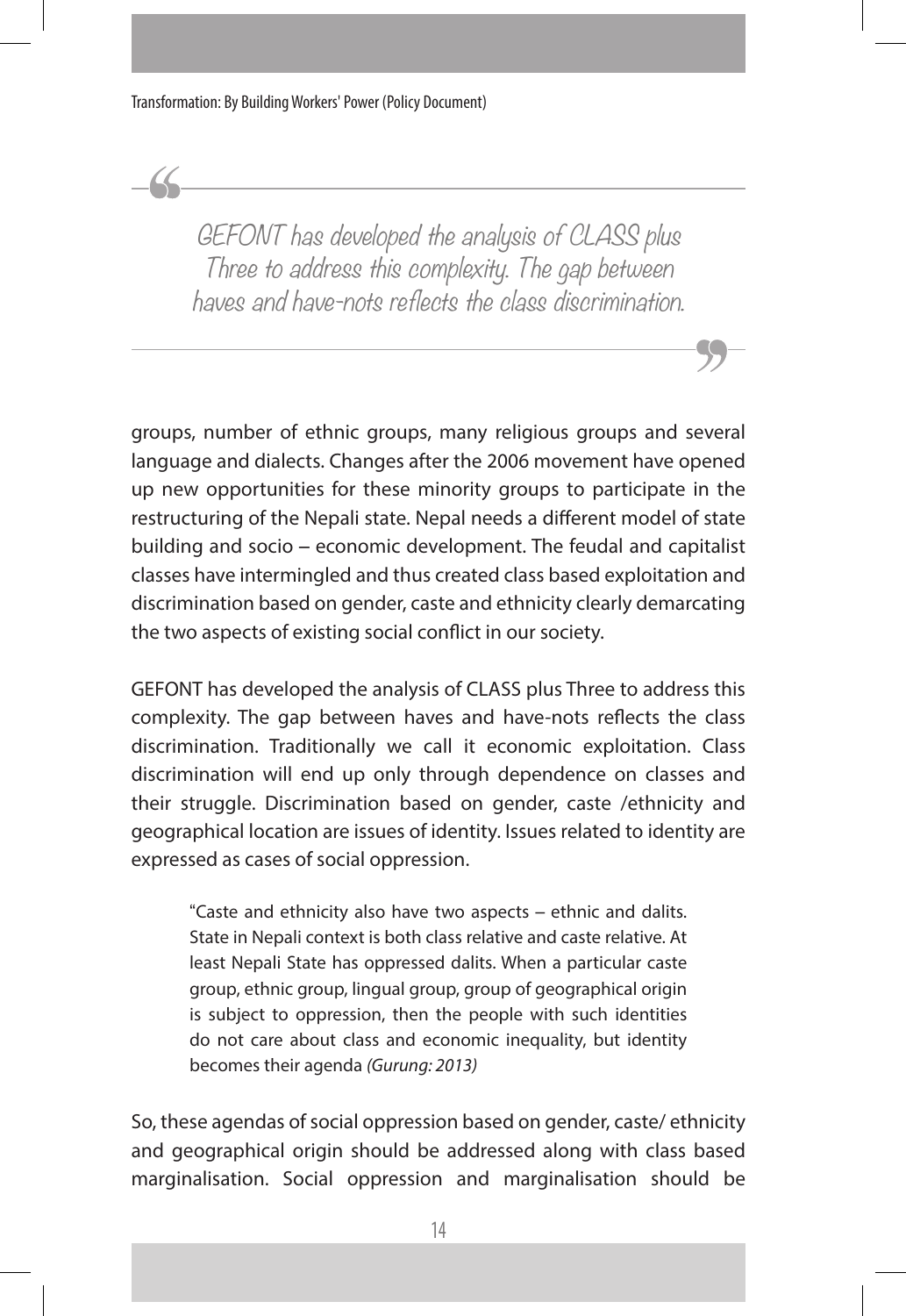Our society is yet to build capacity to break the vicious circle of rural and land based characters. The few modern services and industrial enterprises in urban area are not the foundation of capitalism.

 $\alpha$ 

addressed but not in parallel with - or placing them above - the agenda of class.

Therefore, the agenda of class and building workers' power is the major aspect of social transformation.

## **8. Nepali Society on the path of overall transformation**

The conclusion from the 5<sup>th</sup> National Congress on our society, class analysis and transformation still remains relevant. The past five years have proved our conclusions correct. We analysed Nepali society as a "transitional and post peasant society". Transition exists in all political, economic and social dimensions of our society. Feudalism is in fast depreciation and the new face of post peasant society is appearing. Feudalism has lost its political base. But since Nepali society is still not transformed on socio-economic terms, it is only moving towards capitalism. Our society is yet to build capacity to break the vicious circle of rural and land based characters. The few modern services and industrial enterprises in urban area are not the foundation of capitalism. Even with rapid urbanisation, majority of people, almost 83%, resides in rural area. As such, even though feudalistic production relations has weakened, majority of rural areas is not touched by the development of capitalist production relations. This fact has been exposed by the agricultural sample census (Table 3)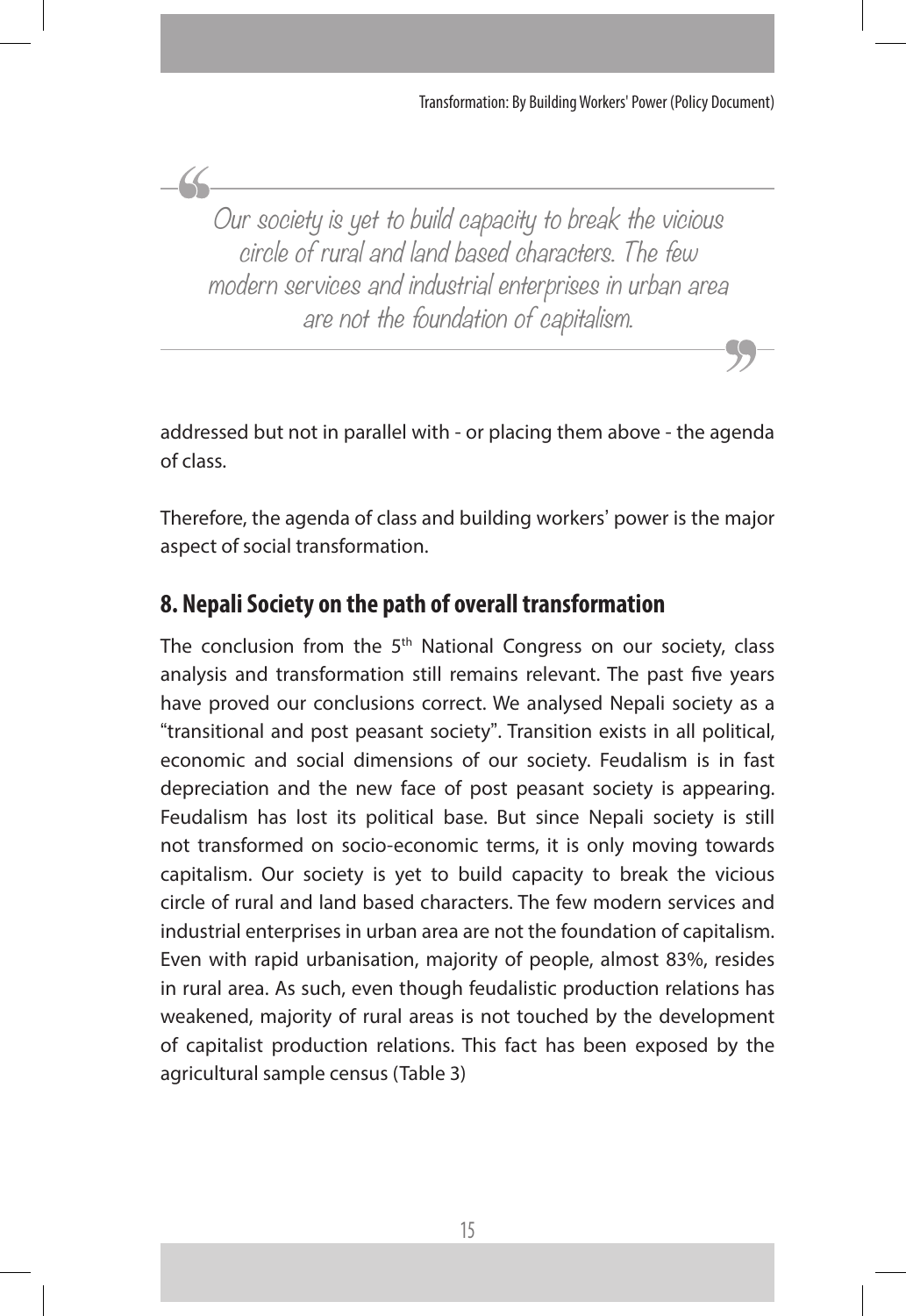In current transitional society whatever development is explained as capitalism is just the outcome of changing consumption pattern based on the remittance sent by these workers to their agro based families.

| Table 3, Agro-based families: class demarcation (based on land ownership) |                      |            |  |  |
|---------------------------------------------------------------------------|----------------------|------------|--|--|
| Ownership status                                                          | No. of farm families | Percentage |  |  |
| Landless and holders below 0.2 hector                                     | 9,33,044             | 24%        |  |  |
| 0.2 hector - 1 hector (Poor)                                              | 21,53,525            | 55%        |  |  |
| 1 hector – 5 hector (medium)                                              | 7,32,726             | 18%        |  |  |
| 5 hector and above (rich)                                                 | 11,828               | 3%         |  |  |
| Total                                                                     | 38,85,093            | 100%       |  |  |

According to the survey, the middle class families based on land ownership is limited to 18% and the class of rich/landlords is 3%, but landless and poor class families cover 79%. Among them, 60% or almost 2.3 million families cannot fend for themselves through income from agriculture. They have to look for alternative sources of income outside agriculture. Land redistribution alone cannot solve this critical problem.

The youth population is frustrated from farming resulting into the reduction of human resource in agriculture sector. Not getting opportunities of non agricultural employment, the youths are forced to migrate abroad for foreign employment to take up whatever job is available. In current transitional society whatever development is explained as capitalism is just the outcome of changing consumption pattern based on the remittance sent by these workers to their agro based families.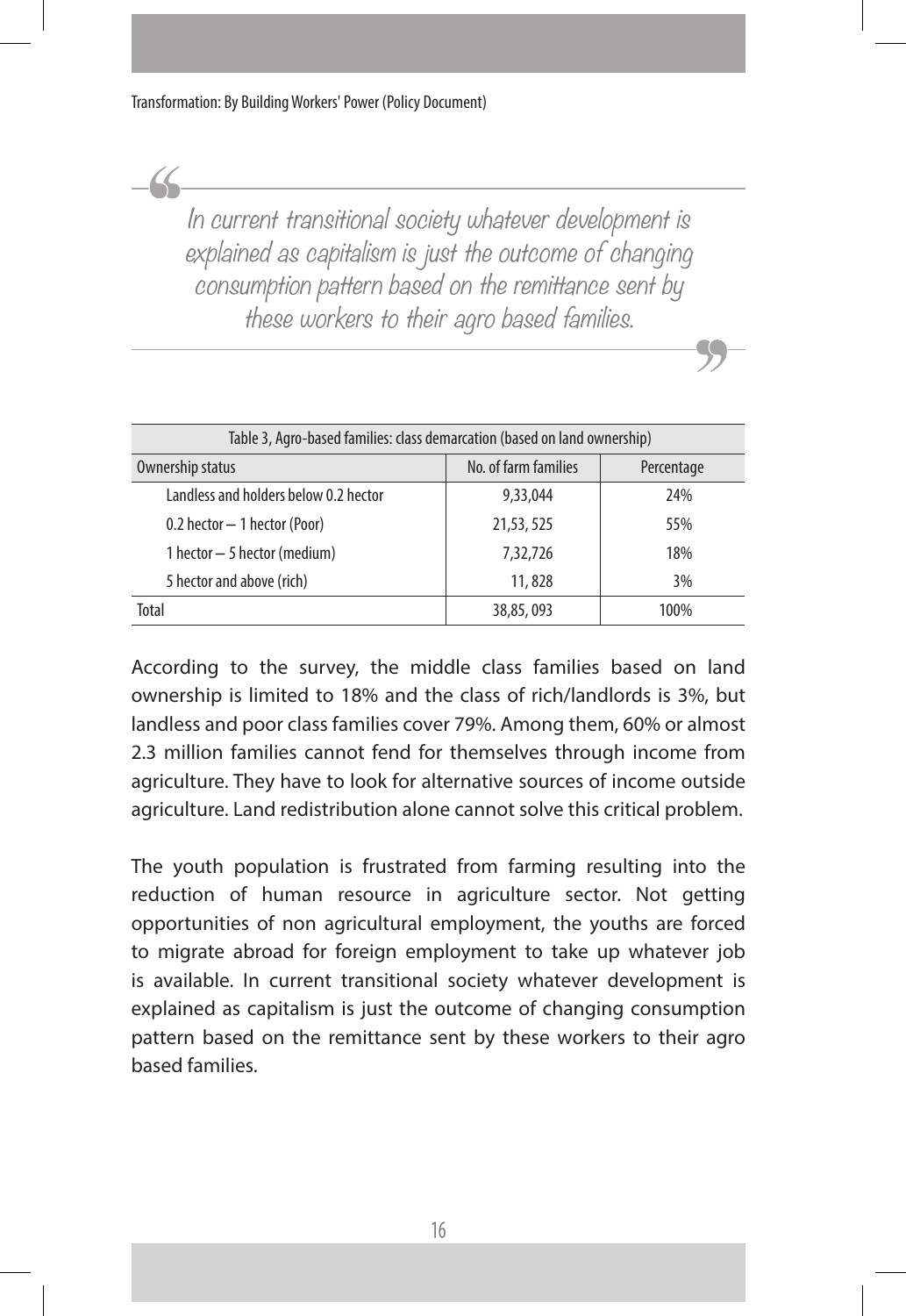Even after abolishing the system of bonded labor there are instances of slavery-type land relation. Lack of modernisation and commercialisation of agriculture has also contributed to the continuation of feudal land relations.

<u>CC</u>

| Table 4: Out migration and Remittances                                             |       |  |  |  |
|------------------------------------------------------------------------------------|-------|--|--|--|
| Families with someone migrated from the village<br>43.8%                           |       |  |  |  |
| <b>Families with someone abroad</b>                                                | 29.1% |  |  |  |
| Domestic migrant sending average annual amount of NRs. 28,900 to the family<br>17% |       |  |  |  |
| Migrants sending average annual amount of NRs.80,000 from abroad to Family         |       |  |  |  |
| From Oatar                                                                         | 21.3% |  |  |  |
| From Malaysia                                                                      | 19.2% |  |  |  |
| From Saudi Arabia                                                                  | 14.9% |  |  |  |
| From India                                                                         | 13.4% |  |  |  |
| From other countries                                                               | 29%   |  |  |  |

### **9. Industrial relation: Changing and to be changed**

Class transition and transformation of agro based families has gained momentum. This transition has affected the industrial relation as well. Even after abolishing the system of bonded labor there are instances of slavery-type land relation. Lack of modernisation and commercialisation of agriculture has also contributed to the continuation of feudal land relations. Even though influence of capitalism is increasing in consumerism, agriculture production relation is still traditional and hence collective bargaining is not effective even in commercial farms.

Rapid expansion of activities has not strengthened production relation in the knowledge based modern service sector. Union presence and collective bargaining process is comparatively better in public service and banks of the public sector. But it has not been institutionalized according to trade union standards. Instances of collective bargaining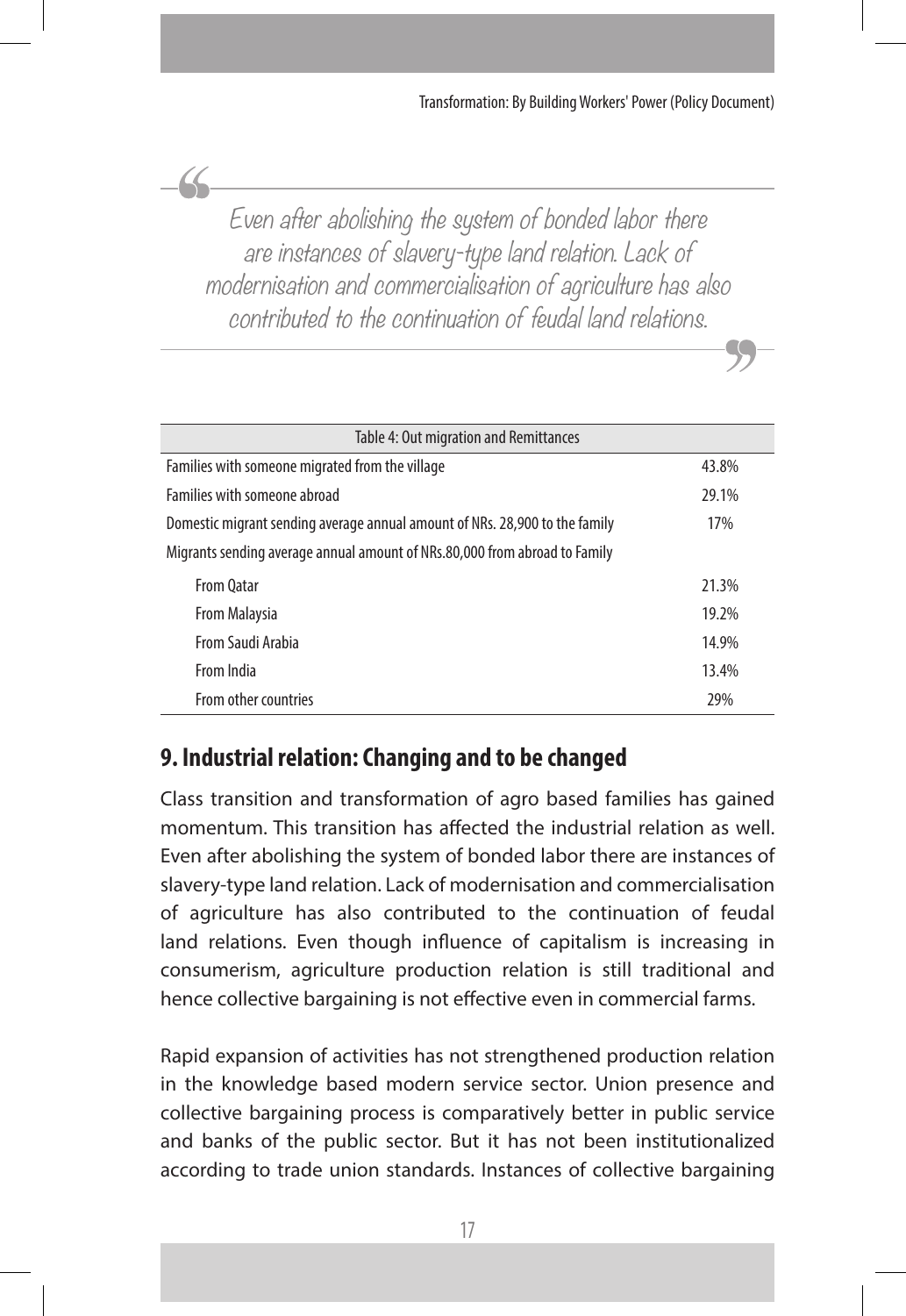$\alpha$ 

Despite high salaries/wages compared to former sectors, there exists alarmingly huge salary gap between workers and top officials.

are insignificant in private service and private sector banks. The income gap proves the trend of exploitative labour practices within them. Some 50% to 70% of total income goes for salary bills of a CEO and a few top officials. Looking at the salary structure of CEOs in 27 Commercial banks, 1 has salary less than 50 thousand, 17 have 100 thousand to 500 thousand, 5 banks have 500 thousand to 1 million and 4 banks have more than 1 million (ekantipur.com). But junior officers and other employees have much less salaries comparatively.

| Table 5: Salary increment in various employment sector |                                         |  |  |  |
|--------------------------------------------------------|-----------------------------------------|--|--|--|
| Classification                                         | Salary increment of current year (in %) |  |  |  |
| White colour job                                       | 26.4                                    |  |  |  |
| Officer level                                          | 22.1                                    |  |  |  |
| Assistant level                                        | 28.7                                    |  |  |  |
| <b>Banking Sector</b>                                  | 47.7                                    |  |  |  |
| Manager level                                          | 32.4                                    |  |  |  |
| <b>Others</b>                                          | 50.6                                    |  |  |  |
| Army and police                                        |                                         |  |  |  |
| Officer level                                          | 21.9                                    |  |  |  |
| others                                                 | 35.0                                    |  |  |  |
| Public enterprise (37)                                 | 27.6                                    |  |  |  |
| Civil service                                          | 18.0 ( $+$ Rs. 1000 allowance)          |  |  |  |
| Manual work                                            |                                         |  |  |  |
| <b>Industrial Worker</b>                               | 12.3                                    |  |  |  |
| Unskilled                                              | 14.7                                    |  |  |  |
| Highly skilled                                         | 8.7                                     |  |  |  |
| Agricultural workers                                   | 7.3                                     |  |  |  |
| <b>Construction workers</b>                            | 5.1                                     |  |  |  |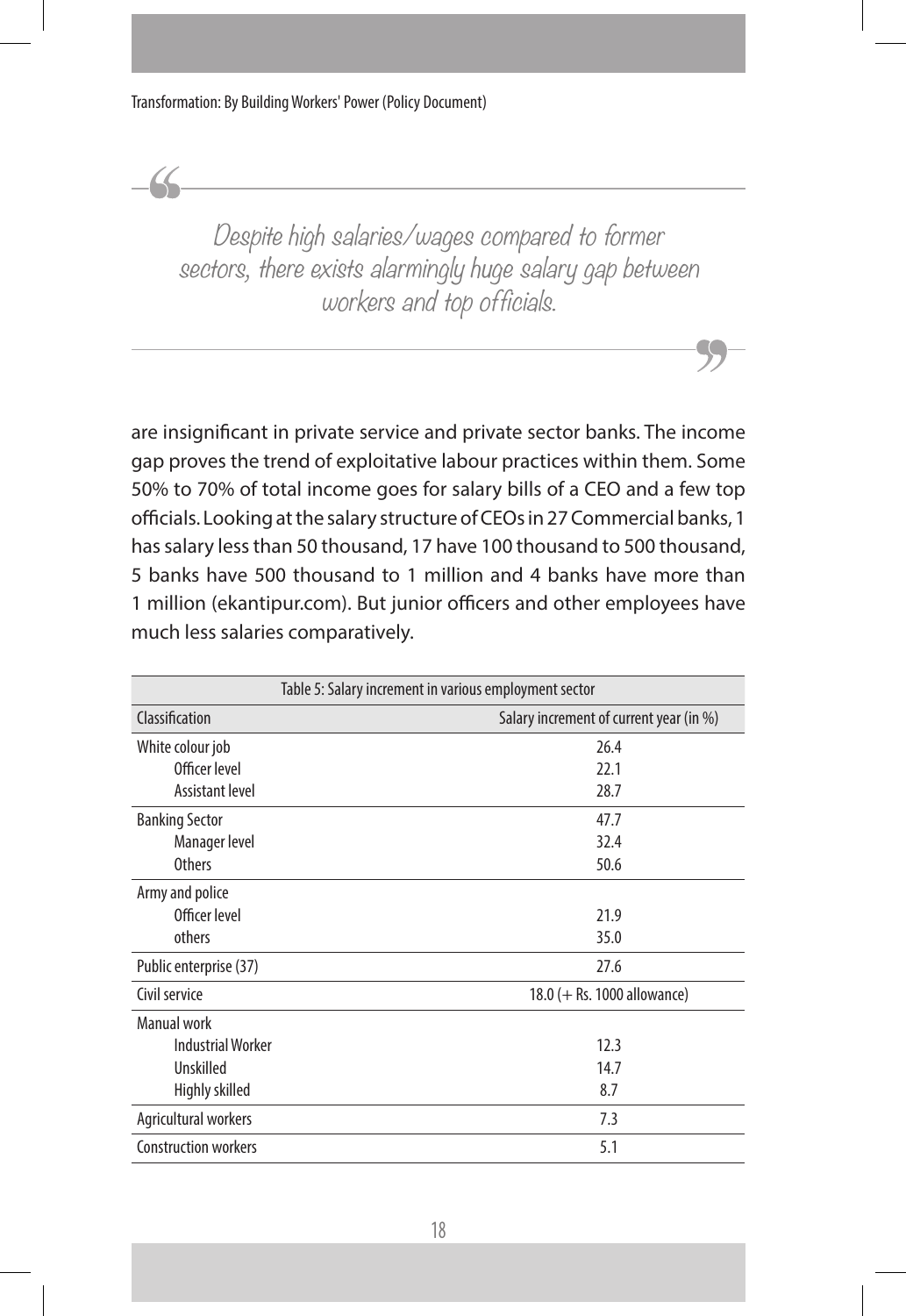Feudalism-based business class of Nepal demands the efficient delivery of quality service/production from the suppressed workers struggling to earn a meal

The manufacturing census 2006-07 shows that a total of 169,840 workers earn Rs. 8,03,56,72,000 including benefits in 3445 manufacturing establishments. During the survey, the minimum wage was Rs. 4600. It clearly signifies that the average monthly earning of a worker was around Rs. 3,942 including benefits which was lesser than minimum wages. On the one hand this shows the miserable condition of workers and on the other it exposes the high imbalance in Production relation.

The trend clearly shows all the three sectors – agriculture, manufacturing and service - are under exploitative production relations. In agriculture and construction sectors this is very obvious and more visible, whereas it is less visible in manufacturing and in service sectors. Despite high salaries/wages compared to former sectors, there exists alarmingly huge salary gap between workers and top officials.

The business class born out of feudal class has still not adapted to capitalistic norms. Therefore, this class has not accepted the fact that the wage is an incentive to increase demand and supply of the product or services. Similarly, it has not realized that providing social security to workers will ultimately enhance the productivity of workers. Feudalismbased business class of Nepal demands the efficient delivery of quality service/production from the suppressed workers struggling to earn a meal" *(GEFONT: 2070).*

Through a positive approach based on entire political economy, production relations and labour relations should be analyzed with commitment to change. Hence there is urgent need of political will and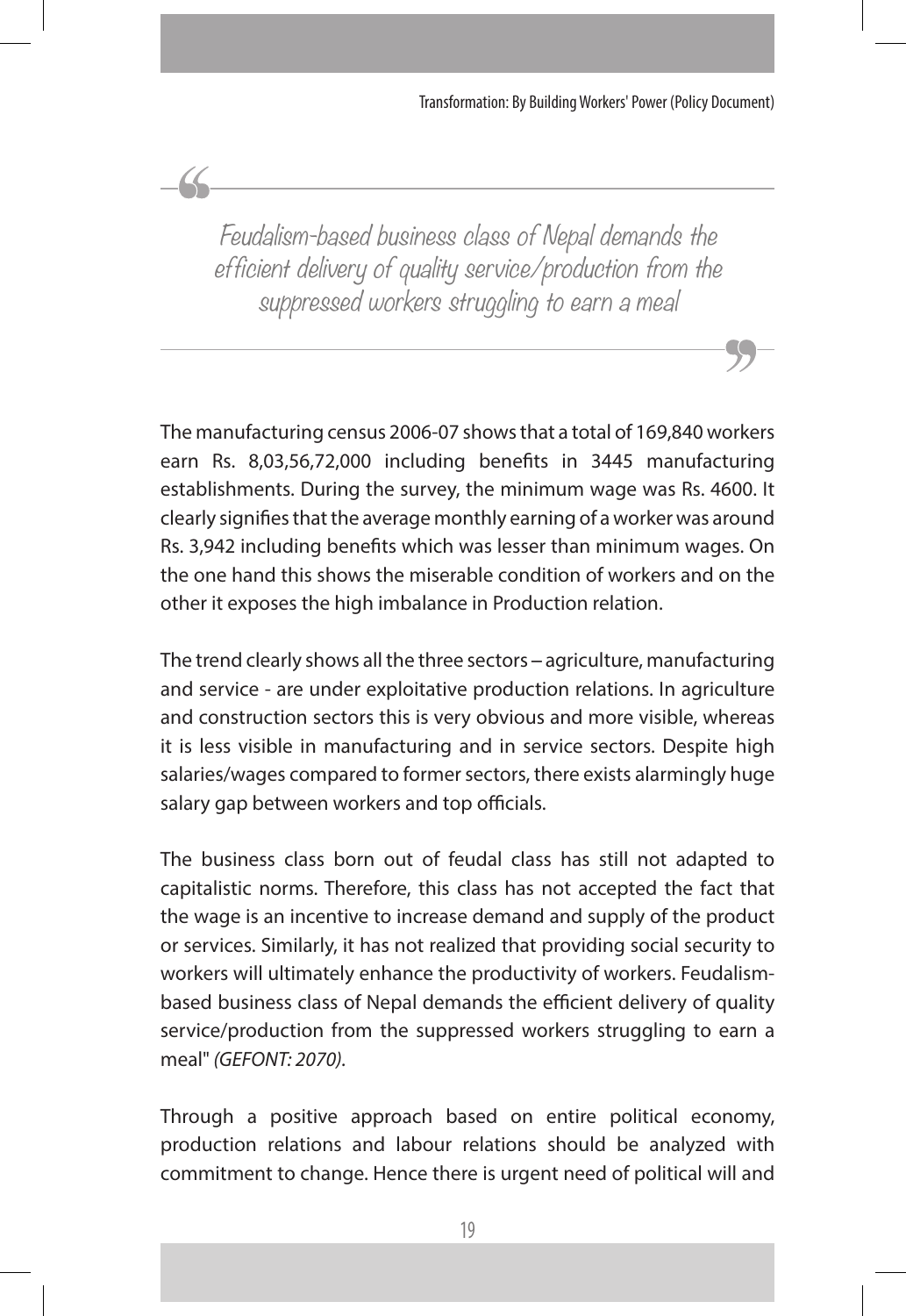Working hours, shifts of work, wage rate, fringe benefits and various other work-related basics are determined by tussles, interaction and negotiation between employers and workers.

strategy for the development of productive forces and workers power in order to transform labour relations.

#### **10. Development of Productive Force and Workers' Power**

The concept of production relations is central to Marxist Economic Analysis. The coordinated form of physical factors of production and human resource is productive force. Physical factors of production also include natural resources. Human resource or workers' power means worker's skill and capacity which is negotiable/ exchangeable on wage for specified work and specified time. If a worker's work power is devoted to one employer forever then it is not selling and buying, it is slavery with a relation between slave and master. Therefore, buying and selling of worker's power is based on bargaining and agreement. Working hours, shifts of work, wage rate, fringe benefits and various other work-related basics are determined by tussles, interaction and negotiation between employers and workers.

Human resource includes human knowledge too. At this advanced stage of science and technology human knowledge has developed as a separate input of production. Along with human workforce the physical inputs of production like natural resources, human knowledge etc make up to be a productive force. The physical factors of production are ineffective without human workforce. Economy will be powerful and dynamic through the development of productive force and process of socio-economic development will pass through different stages.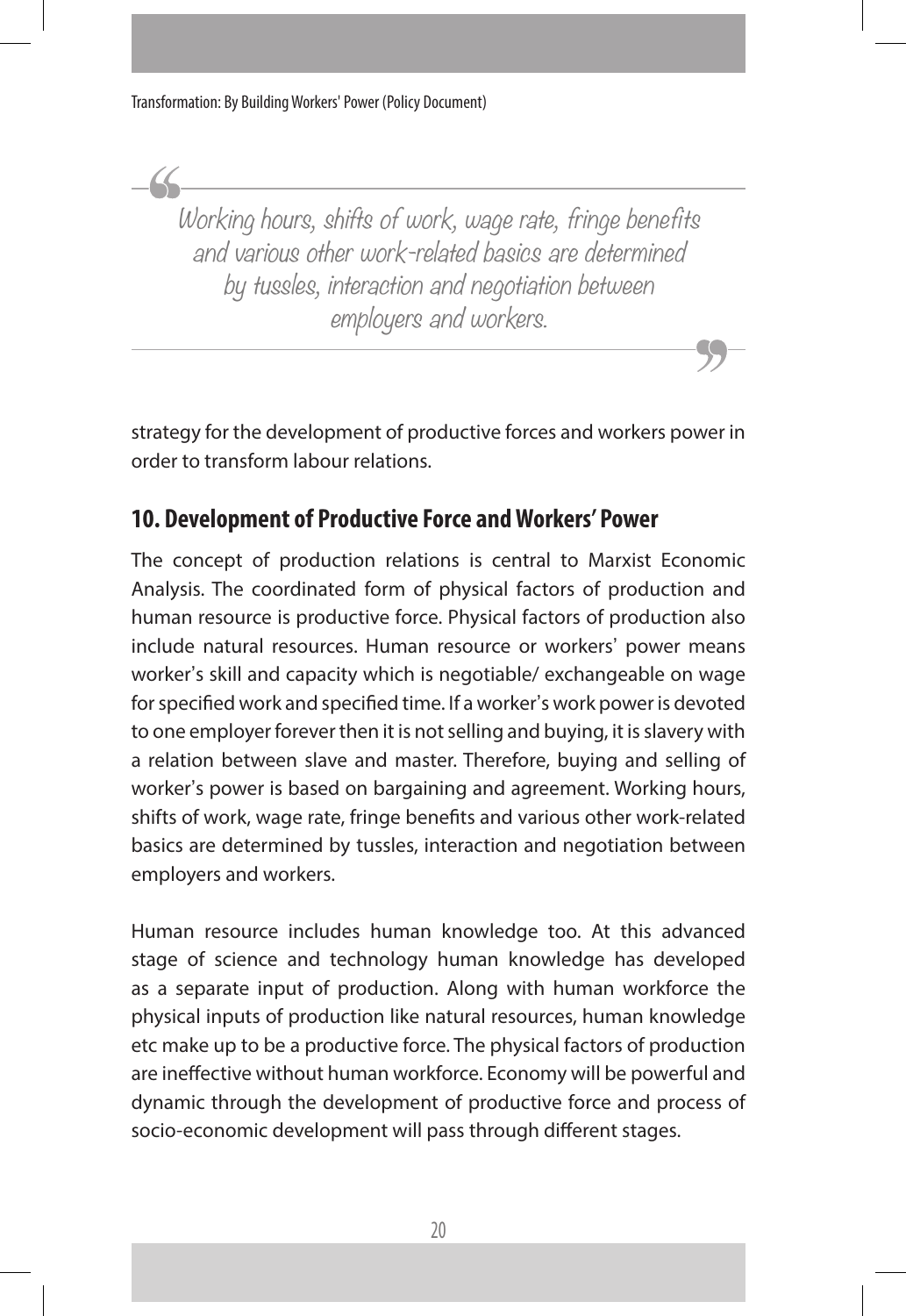If state is pro-worker or at least neutral between labour and capital, the degree of exploitation will slope downward. If state is pro-capitalist, the degree of exploitation will also go upward in the same ratio.

Human workforce creates surplus value. The business class always strives for minimisation of labor cost and maximisation of profit. For the purpose, their universal agenda is to maximize the surplus value.

Experience of human civilisation so far shows labor exploitation in political economy everywhere and in every era. The degree of this inhuman exploitation varies. State plays highly significant role to check the exploitation. If state is pro-worker or at least neutral between labour and capital, the degree of exploitation will slope downward. If state is pro-capitalist, the degree of exploitation will also go upward in the same ratio.

#### **11. Workers' power and our contemporary phenomenon**

Let us analyze our time. By the end of the  $20<sup>th</sup>$  century, defensive socialism and offensive capitalism became a reality. We have witnessed ups and downs in economic philosophy - from Adam Smith to Karl Marx to J. M. Keynes.

Adam Smith propounded the theory of the "Invisible hand of the market" epitomizing the influence of market in economy. With belief on his principles, several others deduce that "market decides everything."

Karl Mark proposed a different approach – regardless of types of policies decent work cannot be undermined. He propounded the theory of "alienation of workers in economy" in order to severe exploitation of labour.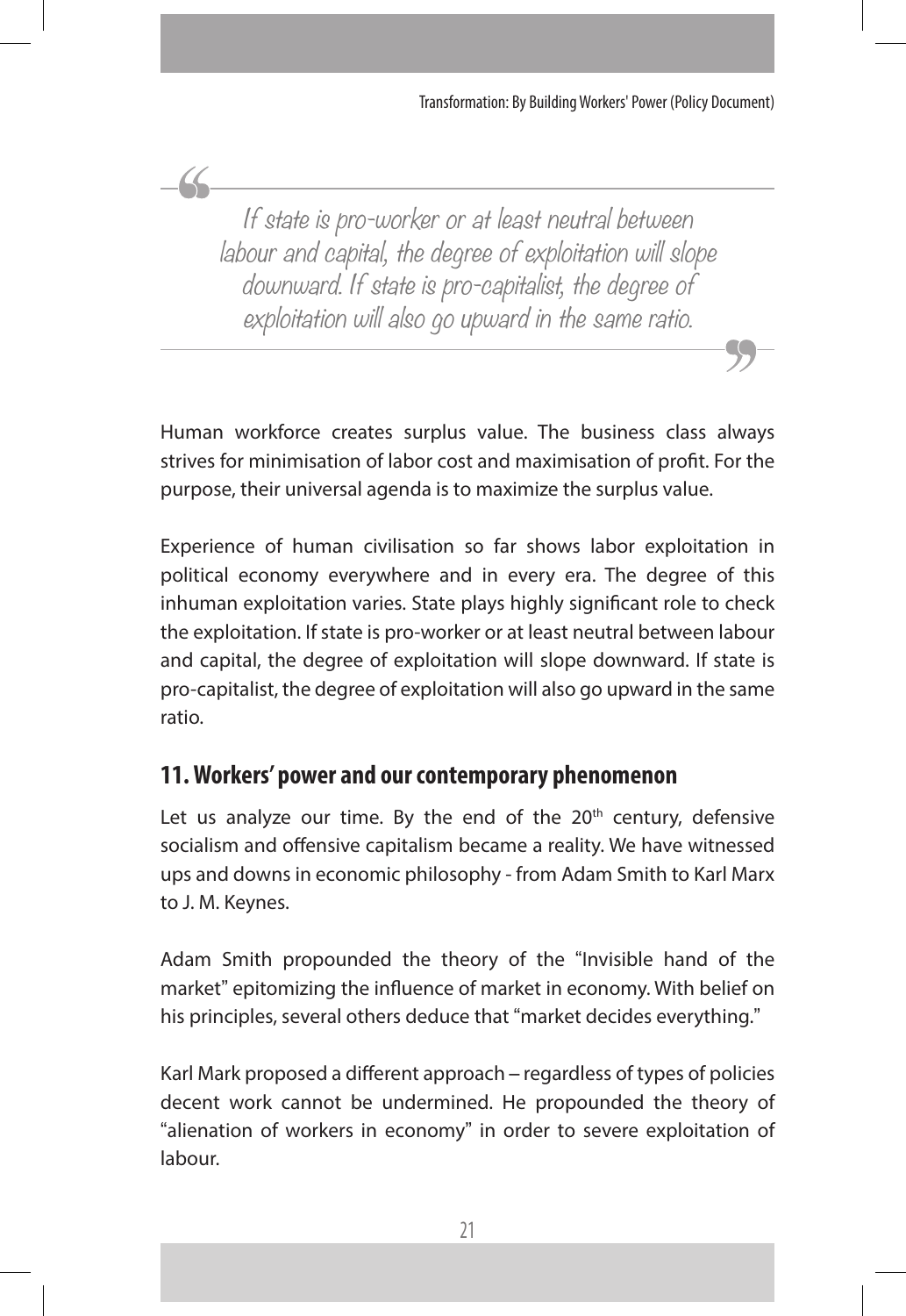J. M. Keynes came with the approach that "in the long run we all are dead". In his theories he advocated for active state intervention against the failures and inefficiencies of free market.

J. M. Keynes came with the approach that "in the long run we all are dead". In his theories he advocated for active state intervention against the failures and inefficiencies of free market.

| Table 6: Comparing Open market economy and coordinated market economy         |                                                       |  |  |  |
|-------------------------------------------------------------------------------|-------------------------------------------------------|--|--|--|
| <b>Open</b>                                                                   | Coordinated                                           |  |  |  |
| Freedom in hiring and firing                                                  | Protection against dismissal                          |  |  |  |
| Company constantly changes workers and<br>workers constantly change company   | Workers more stable and permanent in company          |  |  |  |
| Low degree of unemployment insurance and<br>facilities                        | Sufficient unemployment insurance and<br>facilities   |  |  |  |
| Weak trade unionism                                                           | Strong trade unionism                                 |  |  |  |
| More confrontation in labor relation                                          | More cooperation in labour relation                   |  |  |  |
| Decentralized CBA system for wage<br>determination(at local or company level) | More centralized CBA system for wage<br>determination |  |  |  |
| Huge gap in income distribution                                               | More balanced income distribution                     |  |  |  |

*Source: Prof. Alfred Klenecht - www.eci.tbm.tudelft.nl*

The ups and downs of capitalism have crossed a number of milestone after the eras of Smith-Marx-Keynes and character of capitalism has changed a lot now with dominant financial capital. In the second half of the 20<sup>th</sup> century, particularly after World War II, capitalism gradually changed itself into two types of market economy - "Centrally Coordinated Market Economy" – CME and "Liberal Market Economy" – LME. Most of the West European countries and Japan practice CME, as being witnessed, USA, U.K., Canada, Australia, New Zealand along with other countries practice LME.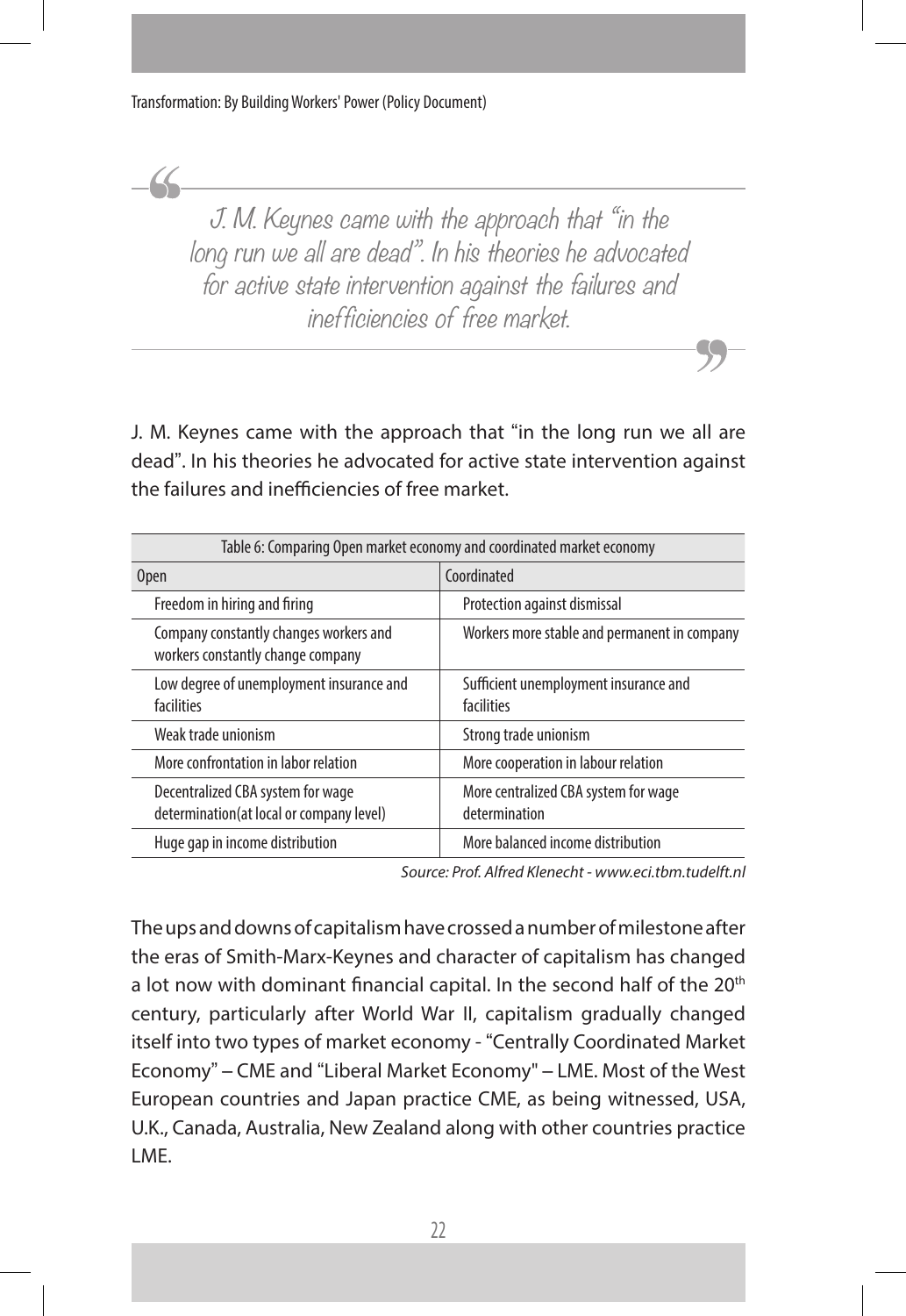Thus to create optimum combination among wages, productivity and the supply of labour force, more efficiency is in CMEs in comparison to LMEs.

The 2-Dimensional diagram 1 and 2 show the trend of GDP growth and growth of real wages covering a period of 45 years from 1960 to 2004. The same GDP growth with more real wage to the workers has been observed in CME countries compared to the LME countries. Providing higher real wages and ensuring more productivity has been a more fruitful strategy in CME countries. It is clear that even if with less real wage and more disparity of income, GDP growth is not higher in LME countries compared to CME countries. Thus to create optimum combination among wages, productivity and the supply of labour force, more efficiency is in CMEs in comparison to LMEs.

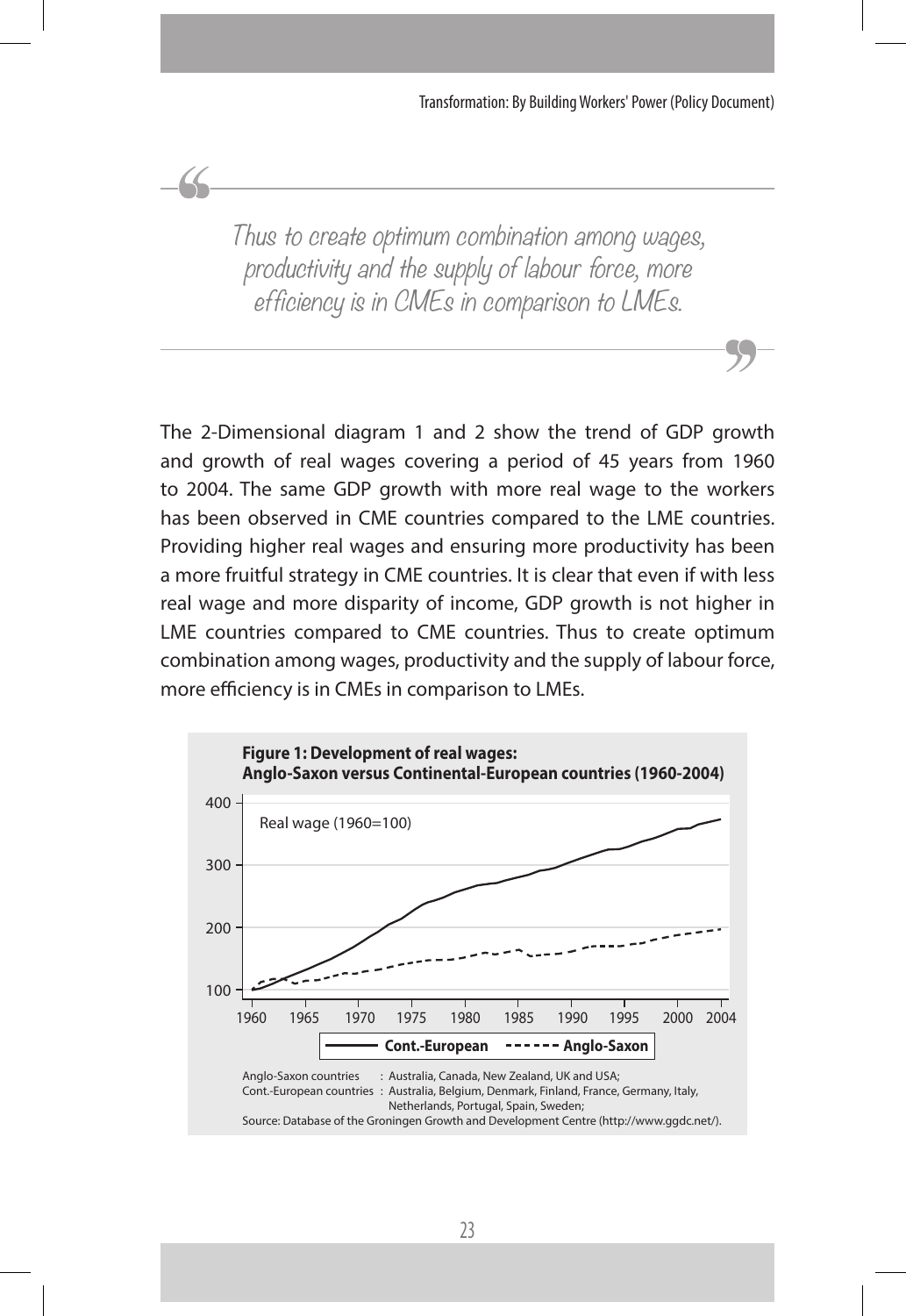Capitalism has played both positive and negative roles in the development of workers power. Three decades of post World War II have been considered as the golden period for organizing the workforce.



In spite of the first preference of workers in socialist economy, in the present situation, considering the basic differences between LMEs and CMEs in labour market and labour relation, workers naturally prefer coordinated market economy.

Capitalism has played both positive and negative roles in the development of workers power. Three decades of post World War II have been considered as the golden period for organizing the workforce. The centralized collective bargaining system followed by countries practicing CME has built "harmonious" industrial relations. On the other hand, LME practicing countries hindered the organizing of workforce through deregulation of the labour market *(K.C.: 2011)*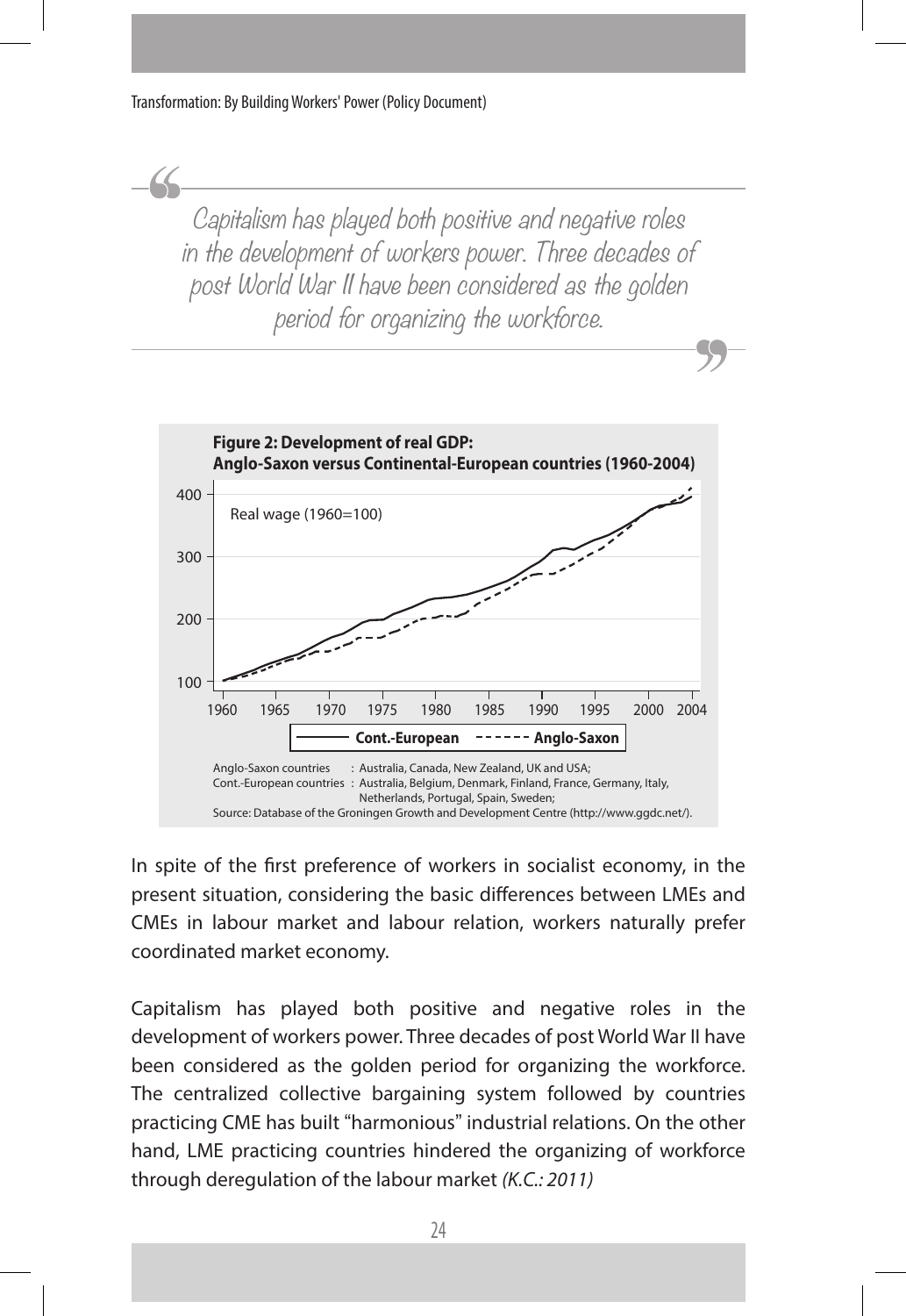By the end of the 20th century, capitalism reached the stage where it could not be seen but its adverse effects could be felt.

 $\overline{\mathcal{L}}$ 

| Table 8: Development of Capitalism and Workers |                                                                                       |                                                               |                                             |  |  |  |
|------------------------------------------------|---------------------------------------------------------------------------------------|---------------------------------------------------------------|---------------------------------------------|--|--|--|
|                                                | Adam Smith                                                                            | <b>Karl Marx</b>                                              | J. M. Keynes                                |  |  |  |
| When                                           | Mid 18 <sup>th</sup> century                                                          | Mid 19 <sup>th</sup> century                                  | First half of 20 <sup>th</sup> Century      |  |  |  |
|                                                | Situation   Flourishing trade and<br>autocracy                                        | Fast industrialisation and<br>poverty of working class        | Great depression and rising<br>dictatorship |  |  |  |
| Main                                           | Laissez faire/ no government   Free from exploitation and<br>objective   intervention | improve workers' living standard   labor market for democracy | Stability of economy and                    |  |  |  |

By the end of the 20<sup>th</sup> century, capitalism reached the stage where it could not be seen but its adverse effects could be felt. For the immediate profits, it discarded human values. Some of its adverse effects are – increase in poverty, decrease in wage share in national income, increase of precariousness and informality, declining social security, tax evasion, unstable financial market with high degree of speculation.

| Table 9: Changing Capitalism: Modified methods of exploitation and governance                                                                                         |                                                                                                                                                                                                         |  |  |  |
|-----------------------------------------------------------------------------------------------------------------------------------------------------------------------|---------------------------------------------------------------------------------------------------------------------------------------------------------------------------------------------------------|--|--|--|
| <b>Then</b>                                                                                                                                                           | <b>Now</b>                                                                                                                                                                                              |  |  |  |
| Real and visible Capitalism                                                                                                                                           | <b>Virtual Capitalism</b>                                                                                                                                                                               |  |  |  |
| Proletariat - bondage-wage labor - formal sector<br>and organized labor                                                                                               | Scattered Precariats - uncertain employment -<br>informal labor                                                                                                                                         |  |  |  |
| Divided and Exploited Child labour /adult labour                                                                                                                      | Changes in division and exploitation In developed<br>world, migrant workers in place of child labor; in<br>less developed world still child labor in use                                                |  |  |  |
| Discrimination<br>• Women workers underpaid and not counted but<br>overloaded plus care work<br>• Huge gap between native and migrants<br>• Weak right-based movement | Changed discrimination<br>• Continued fight for recognition of women's<br>work, still some works not counted in economy,<br>new use as surrogate mothers<br>• Effective movement for right and equality |  |  |  |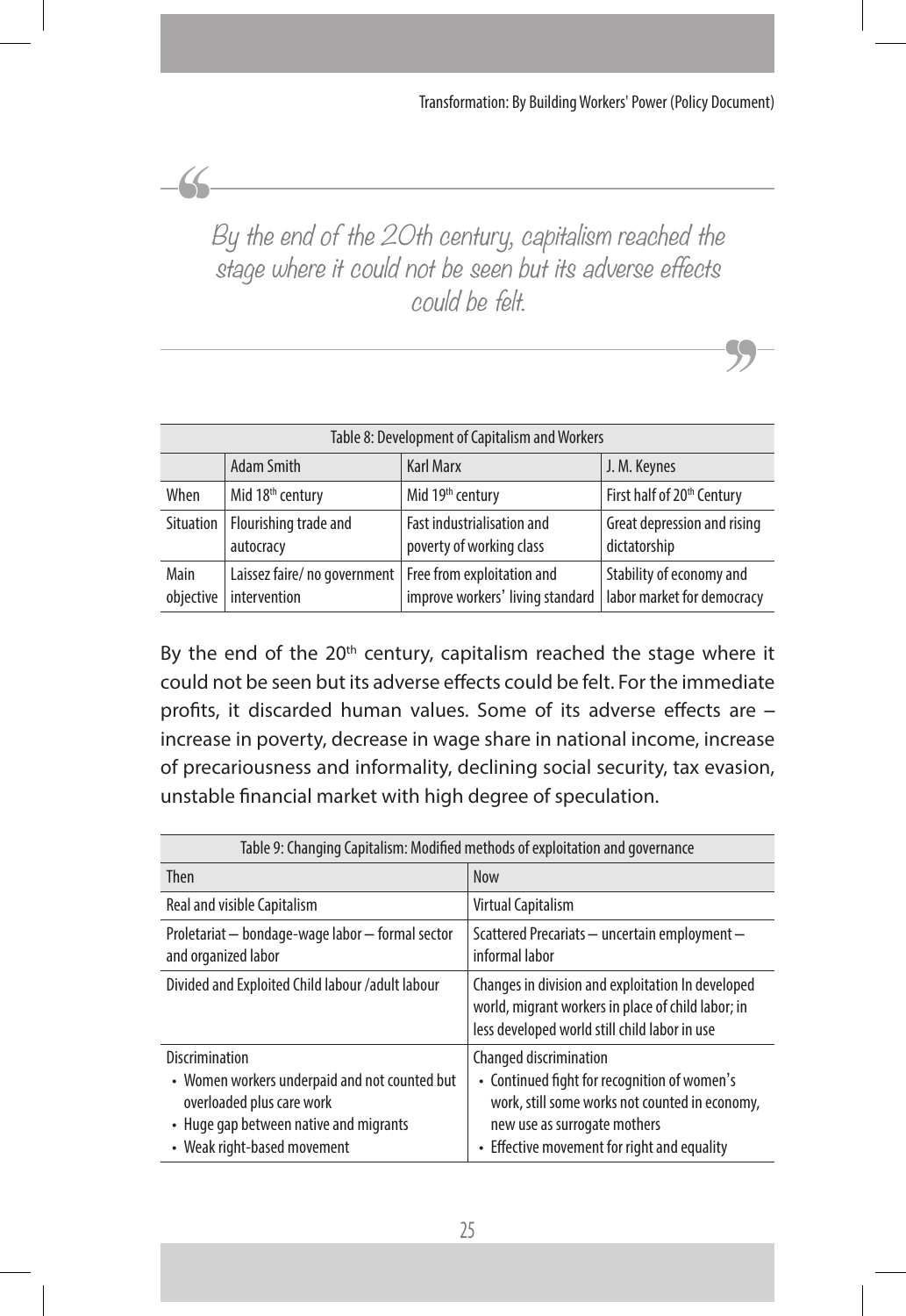Financial capitalism is rapidly expanding instead of Industrial capitalism. Capitalism is reshaping itself through this expansion.

The  $20<sup>th</sup>$  century capitalism has become different in the  $21<sup>st</sup>$  century, which, according to Economists, is "financial capitalism".

Financial capitalism is characterized by buying and selling of and investment in financial instruments like credit money and bonds, securities, treasury bills and shares for immediate profit. Marxist analysts criticize this interest-based system of being exploitative and and anti-worker and promoting the commission-based class. In financial capitalism agents and brokers have a wide role ranging from money market to capital market, from product market to factor market and from banks to finance companies. Therefore, its role is not limited to transactions and turnovers and influences entire economy policies and political process.

During First World War, the term "financial capitalism" was used by Rudolf Helferding after a deep study of German trusts, banks and monopoly relations, which Lenin described during those days in his analysis as the nerve centre of national economy in capitalistic system. Later COMINTERN (Communist International) frequently used the terminology "Dictatorship of Financial Capitalism". Likewise, based on Marxist theory, it is claimed that financial capitalism is a process, resulted from dialectical outgrowth, to uproot industrial capitalism which has ended the history of capitalism. *(Wikipedia: 2014)* 

Financial capitalism is rapidly expanding instead of Industrial capitalism. Capitalism is reshaping itself through this expansion. Especially with the unprecedented advancement of communication technology,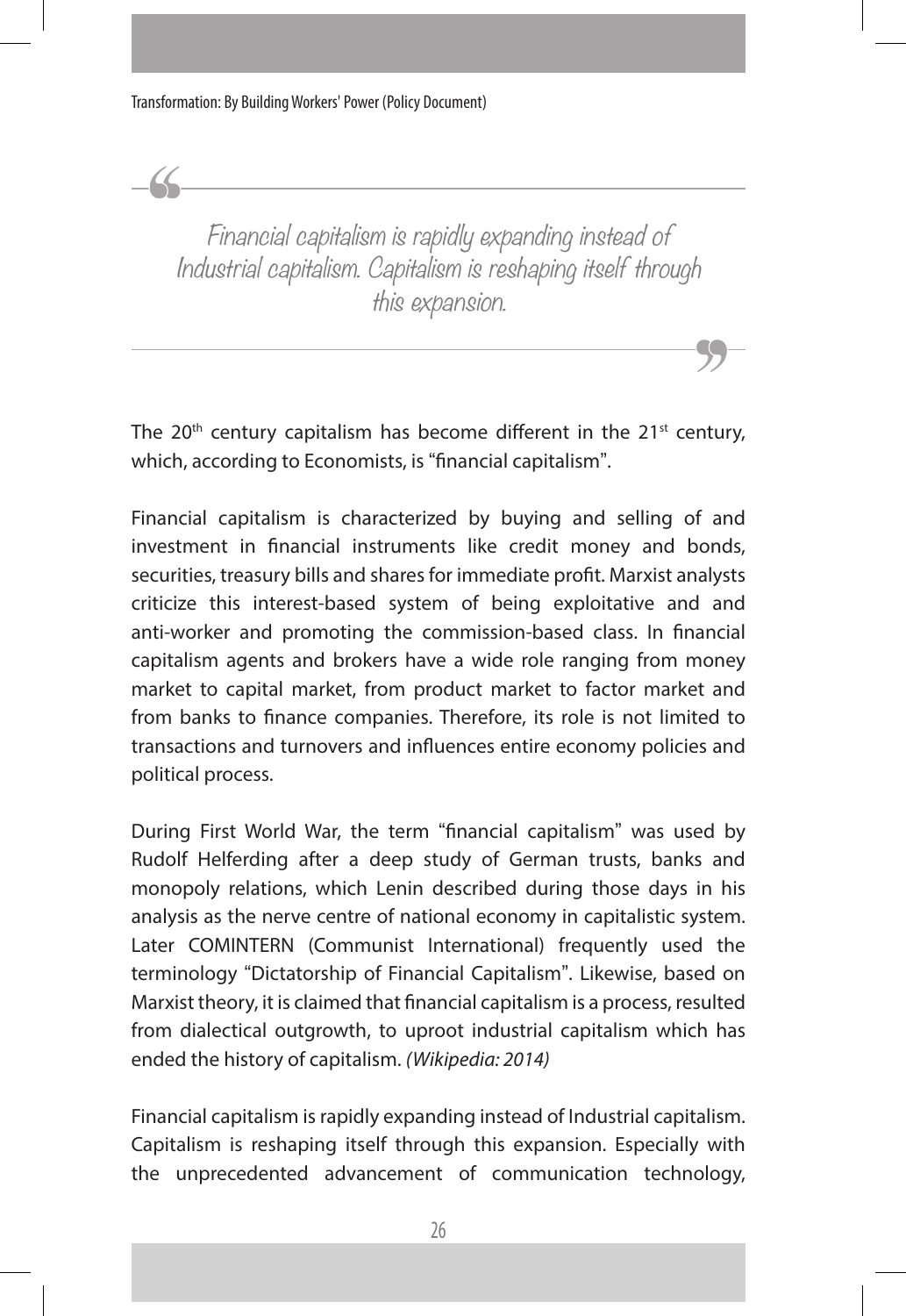Financial capitalism has created social inequality as the dangerous adverse effect. Among 24 OECD countries, 17 have income inequality widened more in last three decades.

financialisation of capital is unhindered exceeding the limitations and volume of industrial capitalism.

| Table 11: Share in National Income |                  |                  |                     |  |  |
|------------------------------------|------------------|------------------|---------------------|--|--|
| Year                               | Lowest class 40% | Middle Class 50% | Highest Class (10%) |  |  |
| 1978                               | 12.8             | 28.2             | 59.2                |  |  |
| 1998                               | 15.3             | 49.7             | 34.9                |  |  |
| 2005                               | 14.2             | 48.1             | 37.7                |  |  |
| 2012                               | 11.9             | 48.5             | 39.5                |  |  |

*Source: Nepal Rastra Bank and Central Bureau of Statistics*

Public enterprises of OECD countries, too, are facing adverse effect of this rapid expansion of financial capitalism. The total capital of OECD PEs in current value is approximately USD 300 billion. The total physical assets are estimated to be equivalent to USD 3500 billion, of which 900 billion is immediately saleable in the market (he Economist, January 11, 2014). With the expansion of financial capitalism there is pressure on these PEs to sell their assets and property. Thus possibility of privatisation seems to enter in a new phase.

Financial capitalism has created social inequality as the dangerous adverse effect. Among 24 OECD countries, 17 have income inequality widened more in last three decades. In prosperous US economy also, it is witnessed that share of top 1 percent population in national income reached 16% during 1970-2000 from the share of 8 percent *(ITUC: 2012)*. But the share of the top 1 percent population in tax contribution has declined. Moreover, ILO report of 2012 shows decrease in the number of people benefiting from collective agreement *(ILO: 2012)*.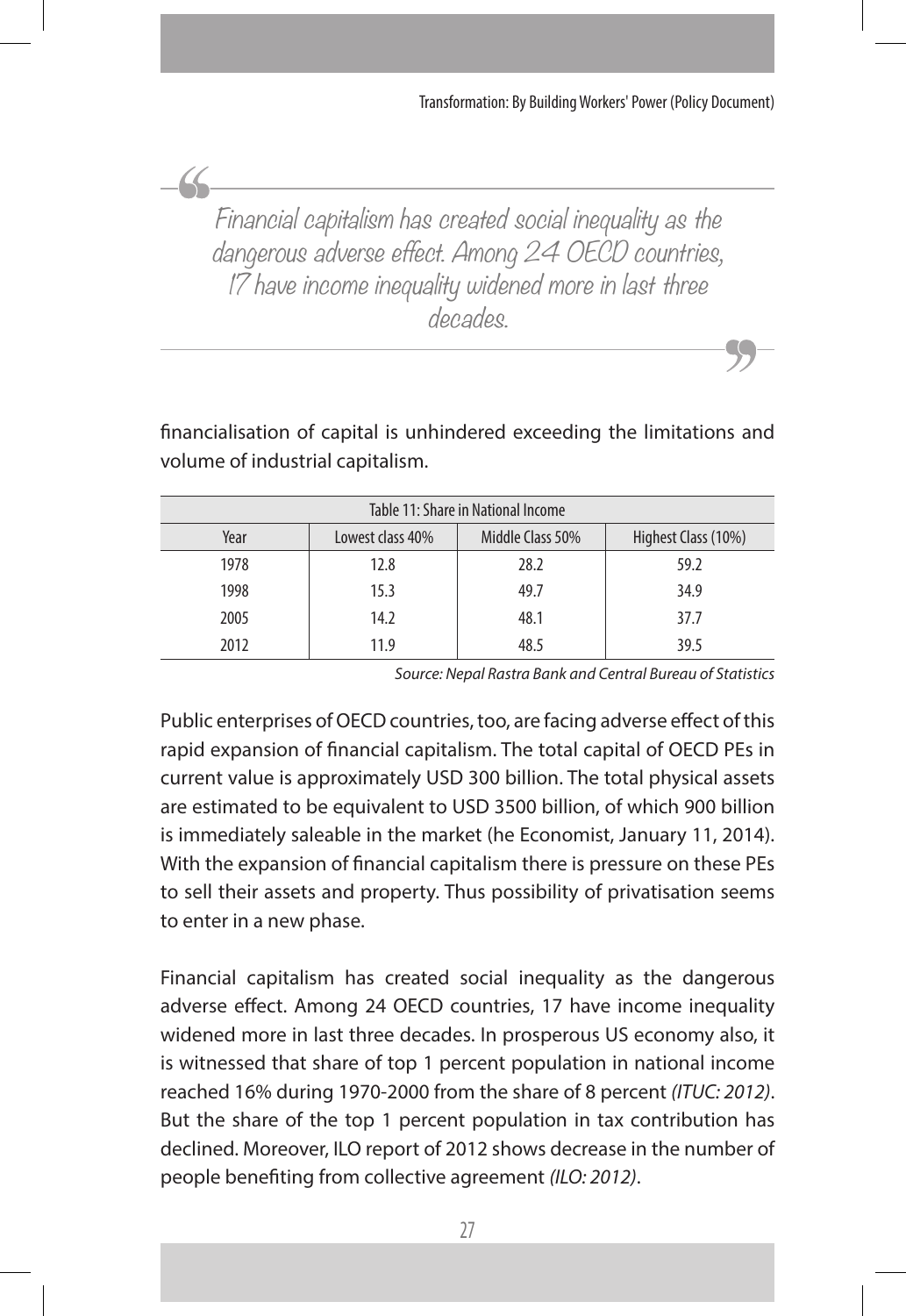$\alpha$ 

In recent years, financial capitalism is expanding very fast and it can be seen as having negative effect of financial capitalism in Nepal.

In the Nepali context also, several studies by Central Bank and Central Bureau of Statistics from 2034 to 2054 show that share of middle class (50% population) is ever increasing, whereas the share of highest income class (10% population) is declining. At the same time poorest class consisting of 40% of population gained slight increases during the period. This is a good sign to eradicate poverty and gain equality.

| Table 12: Process of Change and Workers' control in worksite |                                                                                                 |                                                                                                                                                      |                                                      |                                 |                         |
|--------------------------------------------------------------|-------------------------------------------------------------------------------------------------|------------------------------------------------------------------------------------------------------------------------------------------------------|------------------------------------------------------|---------------------------------|-------------------------|
| Subject                                                      | <b>Domestic Process</b>                                                                         | <b>Factory Process</b>                                                                                                                               |                                                      |                                 |                         |
| Method                                                       | Hand tool                                                                                       | small                                                                                                                                                |                                                      |                                 |                         |
| Location                                                     | home                                                                                            | Factory                                                                                                                                              |                                                      |                                 |                         |
| Ownership<br>and nature of<br>medium                         | workers' own small hand tools                                                                   | fuel based big machines owned by capitalists                                                                                                         |                                                      |                                 |                         |
| Production<br>capacity                                       | small scale production for local<br>market per order                                            | made in large scale on demand and marketed all<br>over the world                                                                                     |                                                      |                                 |                         |
| Work nature                                                  | single worker making the whole<br>product                                                       | make a particular part of the whole product;<br>Assembly line started in the beginning of 20 <sup>th</sup><br>century further restricted the workers |                                                      |                                 |                         |
| <b>Working hours</b>                                         | maximum number of hours as<br>demanded                                                          | work for fixed working hours                                                                                                                         |                                                      |                                 |                         |
| Dependency<br>of workers on<br>employers                     | Multiple source of livelihood<br>like other employers, own farm/<br>agriculture and other works | Completely depended on employer for income -<br>agriculture/farming became impractical with the<br>rise of urbanisation                              |                                                      |                                 |                         |
| Worksite<br>and workers'<br>control (in %)                   | Around 1701<br>Nearly 90%                                                                       | <b>After 1735</b><br>Nearly 70%                                                                                                                      | Period of<br>large scale<br>production<br>Nearly 60% | 1908-70<br><b>Nearly</b><br>40% | After 1980<br>Confusing |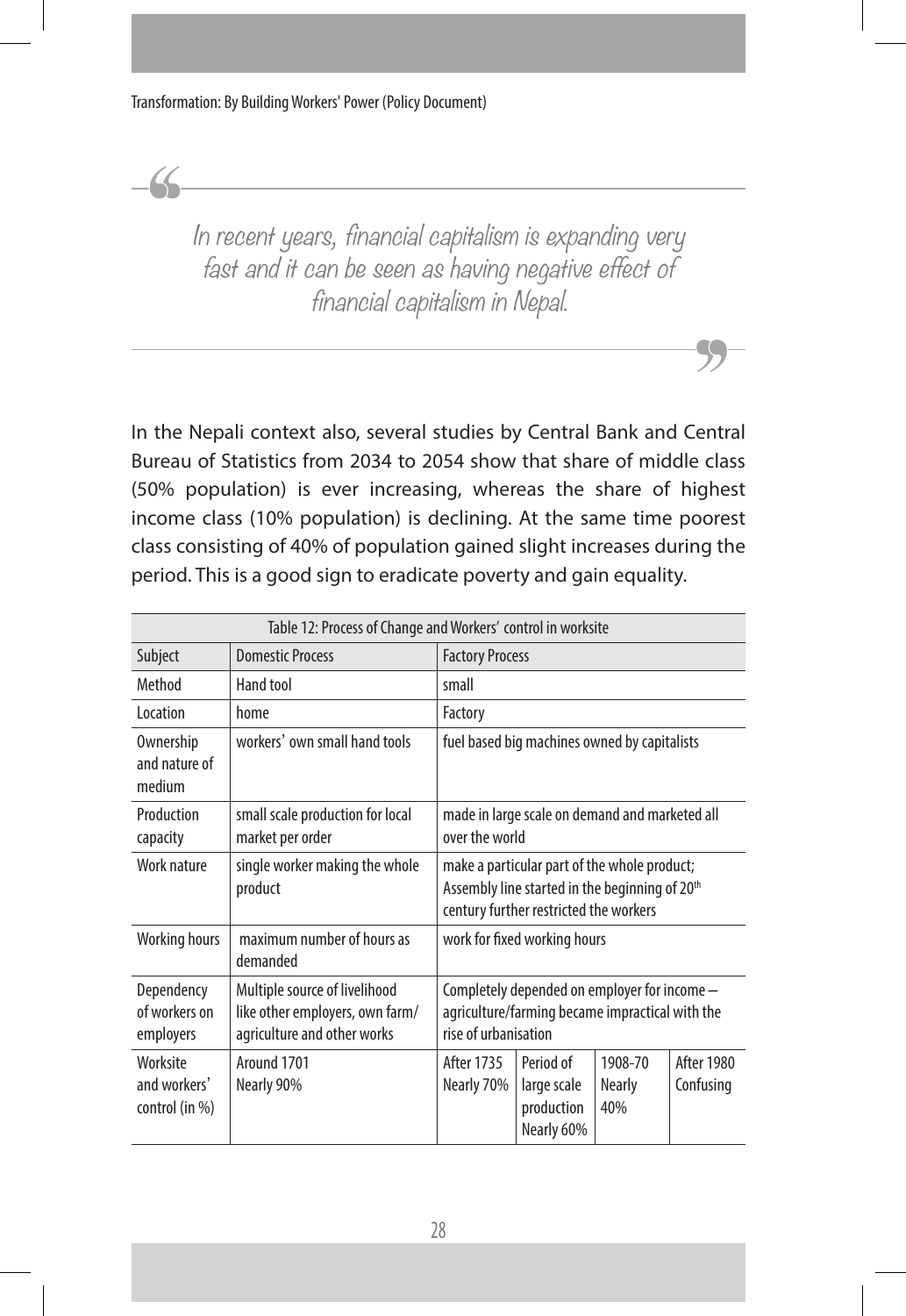Now with the advancement of science and technology the service sector and usage of working skill has rapidly expanded where the knowledge itself has become a factor of production.

However after 1998, the share of the high income class started to increase. Similarly the share of the middle class slightly declined or it may be taken as more or less stable, whereas the share of the lowest income class, mainly the working masses, has fallen down significantly (at 11.9) even lower than the level of 1978 (12.8). In recent years, financial capitalism is expanding very fast and it can be seen as having negative effect of financial capitalism in Nepal.

In the first 20 years financial capitalism did not have role and effect, but in the last 14 years its role and influence has increased. There have been some positive effects like – monetisation of rural areas, overall increase in wages including agricultural wages, increased income of rural population through non agriculture sources, expansion of the welfare system and government expenditures. Presence of trade unions and civil societies has significantly safeguarded the rights and welfare. In spite of all these positive changes, still 40% of the population at the grass roots do not have shares in national income. This further proves the role of financial capitalism in promoting the monster of inequality.

In a historical perspective, we see that manual labor was replaced by machine with the development of capitalism. The use of machine too got specialized and changed into the process of assembly line. Now with the advancement of science and technology the service sector and usage of working skill has rapidly expanded where the knowledge itself has become a factor of production. With this rapid expansion of service sector, financial system has expanded to cover a very large regime of capital intensive business. In our country, financial capitalism has started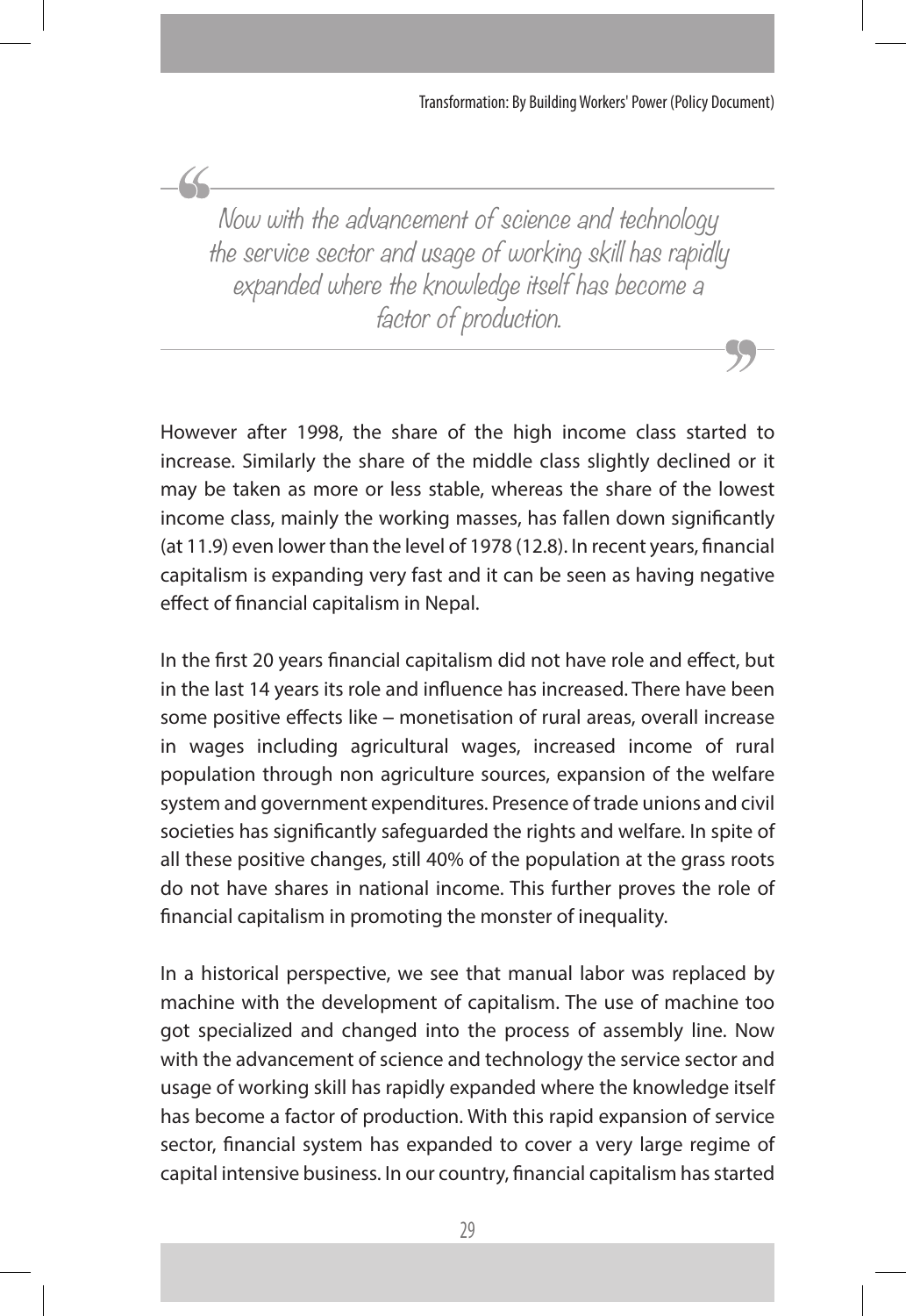Due to slackness in industrial capitalism and fast moving financial capitalism, heavy increase in imports and chronic trade deficits have been witnessed as the outcome.

to work as an alternate to industrial capitalism which could not develop fully. Financial capitalism promotes limited number of high skilled/ technical human resources and it cannot play much role in developing workers' power with coverage of entire working people. Being a capital intensive service/ business, it can create limited employment with huge investment.

| Table 13: Changes brought by Industrial Revolution in the world of work |                                                                      |                                                                                                       |  |  |
|-------------------------------------------------------------------------|----------------------------------------------------------------------|-------------------------------------------------------------------------------------------------------|--|--|
| <b>Industrial Phase</b>                                                 | Period                                                               | Change                                                                                                |  |  |
| First                                                                   | End of 18 <sup>th</sup> century                                      | Machine replaced muscle power                                                                         |  |  |
| Second                                                                  | Beginning of 20 <sup>th</sup> century                                | After Henry Ford began the use of assembly line<br>the production changed into mass production        |  |  |
| <b>Third</b>                                                            | End of 20 <sup>th</sup> and beginning of 21 <sup>st</sup><br>century | Increasing digitalisation of manufacturing<br>industry and beginning of the era of knowledge<br>power |  |  |

The National Labour Force survey of 2008-09 also clearly shows that the public service financial sector has employed 18,000 and non-finance sector has employed 55,000. On the other hand, registered private sector finance companies have provided employment to 24,000 and registered companies in the non finance sector has employed 450,000. Naturally, financial capitalism helps in the expansion of service in other sectors and promotes consumerism. Due to slackness in industrial capitalism and fast moving financial capitalism, heavy increase in imports and chronic trade deficits have been witnessed as the outcome. This does not help to strengthen the development of productive power and workers' power. But we cannot escape all this process of global reality. So, it is inevitable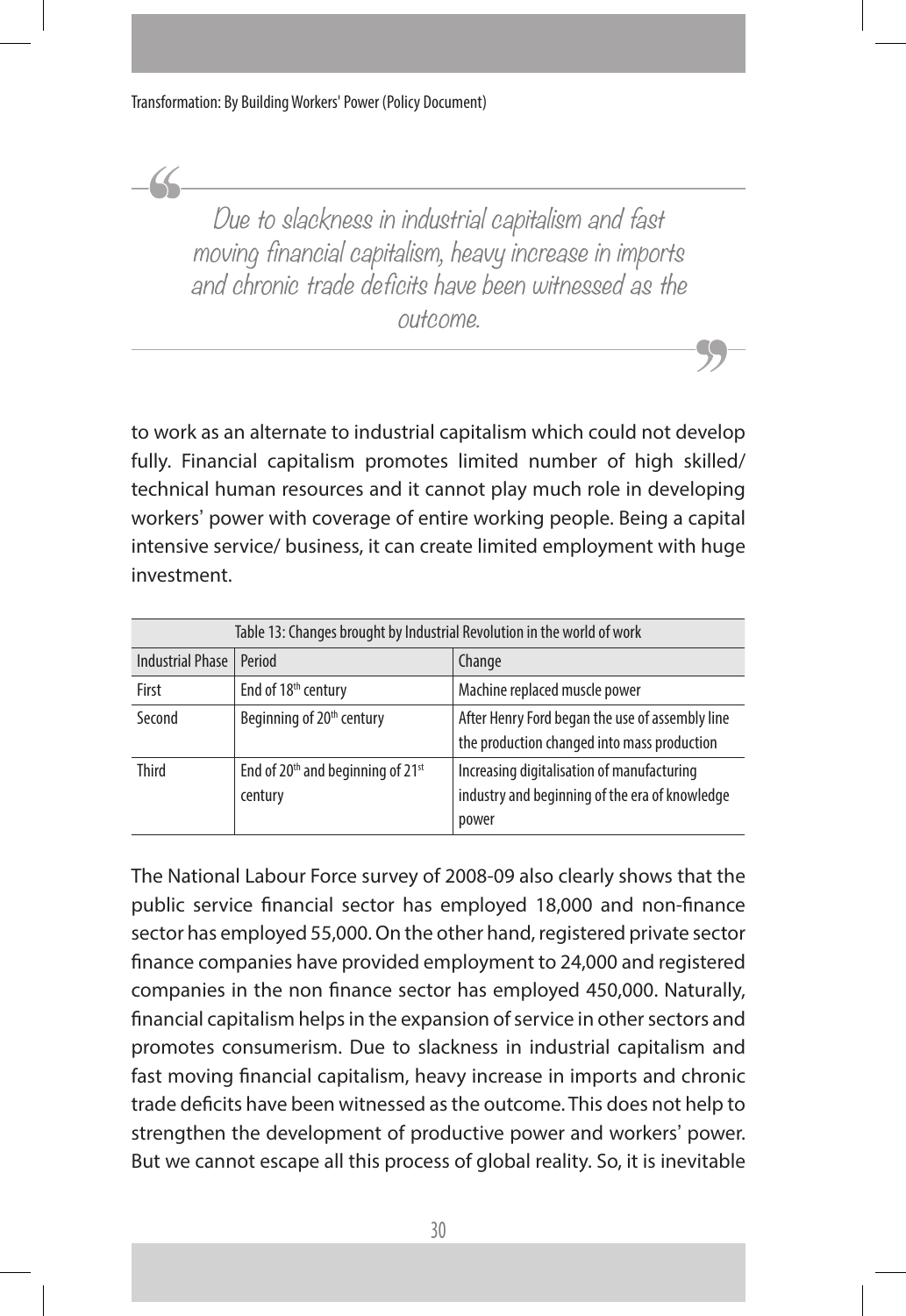Share of wage is declining in national income. In the last 10 years real wage in South Asia has increased by less than 2% annually, but in this duration total GDP has increased significantly

to develop a strategy to push up industrial capitalism in parallel with financial capitalism.

In short, the negative effects faced by workers' since the end of 20<sup>th</sup> century are as follows:

- Share of wage is declining in national income. In the last 10 years real wage in South Asia has increased by less than 2% annually, but in this duration total GDP has increased significantly (ILO, Global Report: 2012). In Asia, real GDP has increased by 6% and workers' productivity by 5% annually. But in 70% of the countries, share of wages in total GDP has declined. Monetary wages are increasing but currency devaluation and continued inflation have caused the real wages to decline. Thus the returns from the higher rate of growth of GDP have gone into the briefcases of the business class as profit. Capital-tilted character of state has further deepened inequality. As a result, share of farmers along with self employed workers dependent on land and natural resources has also declined.
- The process of formalisation launched by industrial revolution from Europe is now reversed as work is turning further precarious, difficult and unsafe with speedy informalisation. Thus a new class of precariats is emerging very fast (Standing: 2009)
- In developed world, 26 million populations in the age group 15-24 are unemployed. World- wide 75 million youth of this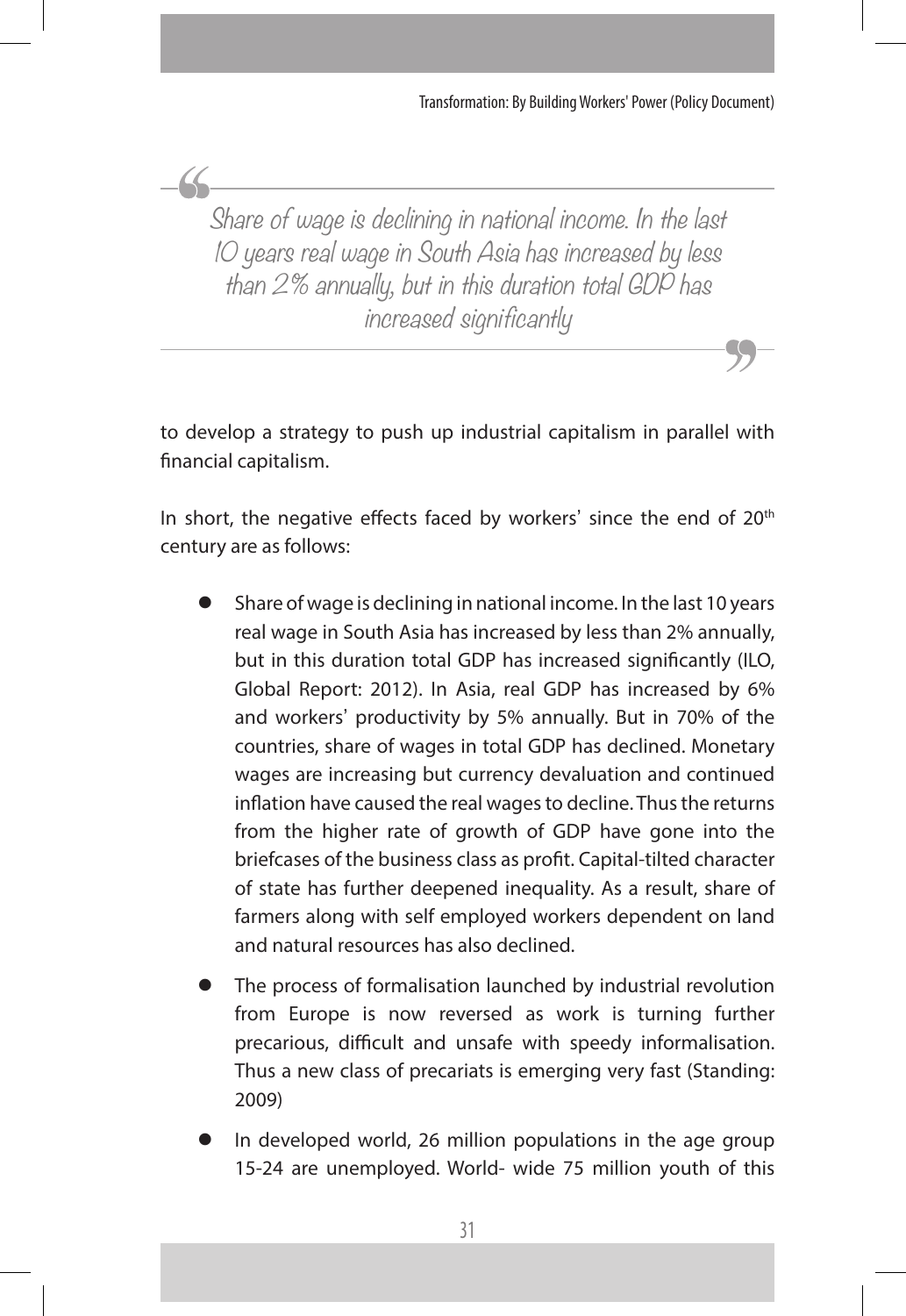Globally every year approximately 45 millions of youth population enter labor market in search of employment.

age group are unemployed as exposed by ILO report. Director of ILO can be quoted here from the ILO report – "In 2012 we lost 40 million jobs and additional 40 million people became unemployed". The estimate of the Report 2012 was that further 50 million people might lose job in 2013 with the continuation of the trend.

- In the contemporary world, altogether 210 million working age population is unemployed. One third of this number is youth below 35 years. There is no exact figure of underemployed because a large number of people working in the informal sector are underemployed or disguisedly unemployed.
- Globally every year approximately 45 millions of youth population enter labor market in search of employment. The severe problem of employment is reflected in the theme of the national congress of LO-Sweden. In 2008, the theme of the Congress was "World's best job" with full optimism even though there was spreading economic crisis. Comparatively within the 4 year situation became worse and in 2012, the theme of the National Congress changed into "I need a Job" with increased degree of pessimism.
- World Bank survey shows 260 million youth economically inactive. Total youth unemployment is almost equal to the total population of USA- nearly 310 billion *(The Economist, 2013, April 27)*. Increasing number of youth migrant workers and extreme exploitation at work are result of such high scale of unemployment.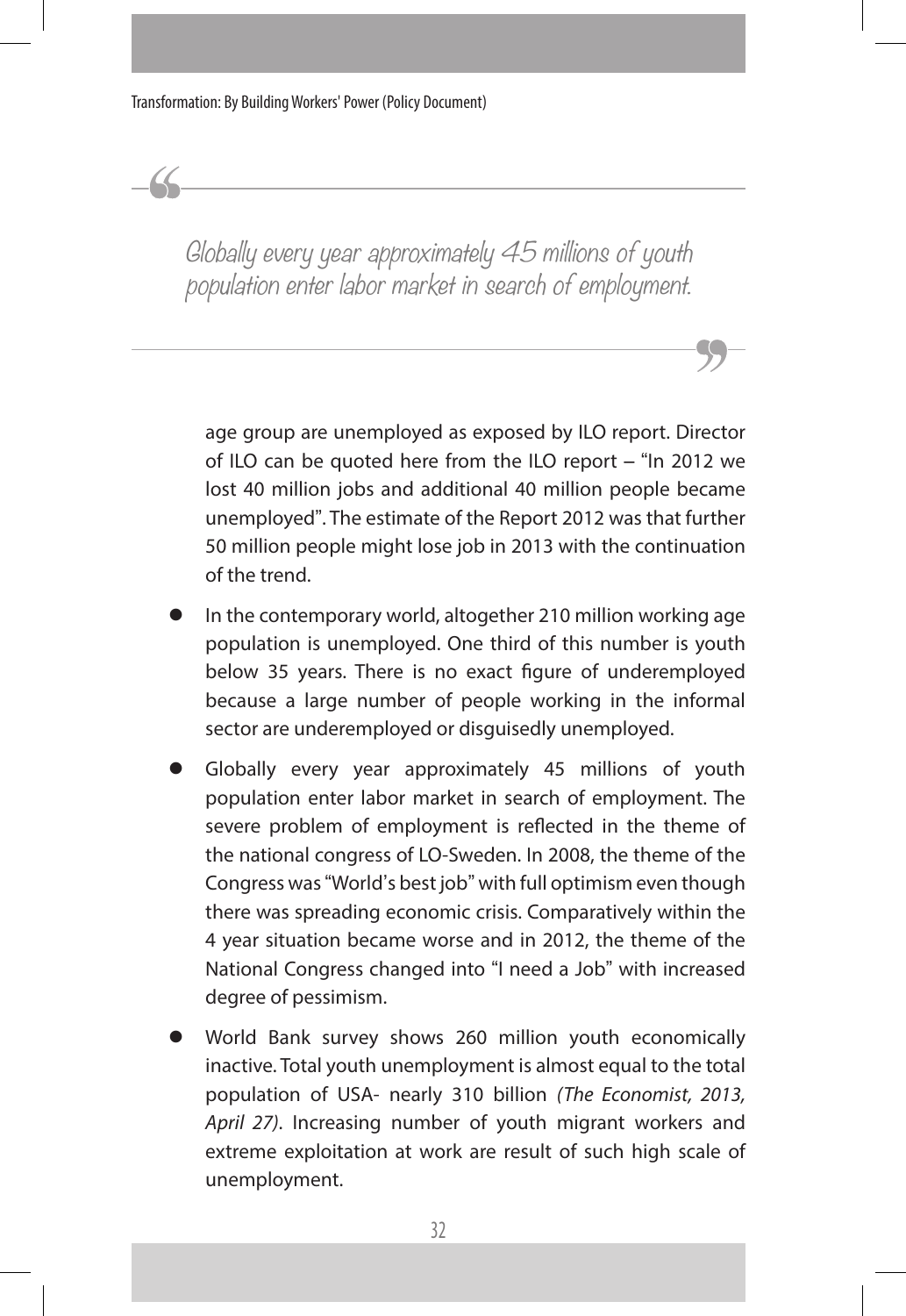Of the 5 million workers working outside the country, excluding poor class Nepali workers in Indian labor market, all others are working in third countries in Asia, Europe and America.

Increasing attack on public policies of the state and declining social security expenditure in developed world too has intensified the problem. There is rise in the trend of tax evasion and corruption has high negative impact state treasury.

# **12. Nepali Workforce**

 $\alpha$ 

A large number of Nepali workforce is considered self employed and less than one third of population is wage employed within the country. The number of wage employed workers working outside the country is more than the wage employed within the country. Large numbers of wage workers outside are the self employed and unpaid family workers who are counted as self employed in the country. The National Labour Force Survey 2008-09 shows that 9.786 million workers are self employed; but significant number of this has migrated abroad. Of the 5 million workers working outside the country, excluding poor class Nepali workers in Indian labor market, all others are working in third countries in Asia, Europe and America. Thus the real number in self employment within the country is much less than what the census reveals.

Therefore, we need triangular strategy for improving and developing workers' power.

- First Wage employed labour force within the country
- Second Self employed labour force within the country
- Third Labour force working outside the country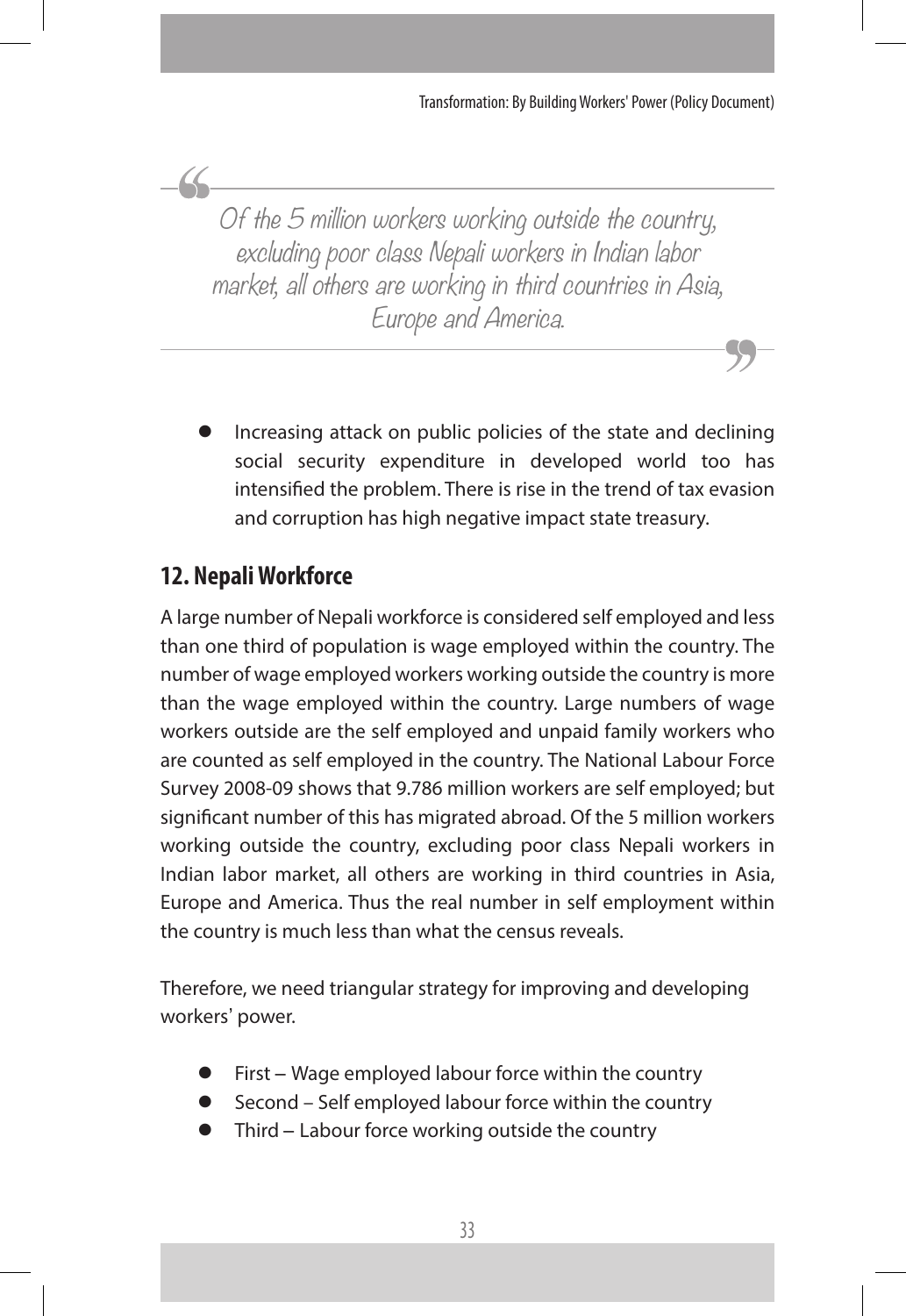In Nepal still there are those employers and ruling elites who think that business investment and prosperity of the country is possible only in a situation of weak trade union organisations.

In the self employed part of the workforce, significant portion is covered by peasant movement, women movement and cooperative movement compared to trade union movement. But in wage based employment there is no alternate to Trade Union movement and organizing. In all forms of political system, Trade unionism has been accepted as the mainstream of social movement

| Table 14: Employment Data of Nepal                |           |  |  |
|---------------------------------------------------|-----------|--|--|
| Self Employed                                     | 9,786,000 |  |  |
| With regular employers                            | 115,000   |  |  |
| Without regular employers                         | 4,265,000 |  |  |
| Family members working for the family without pay | 5,387,000 |  |  |
| <b>Others</b>                                     | 19,000    |  |  |
| <b>Employment ratio</b>                           |           |  |  |
| Agriculture employment                            | 73.9%     |  |  |
| Non-agriculture                                   | 26.1%     |  |  |
| Employment as ratio of population                 | 81.7%     |  |  |
| Salaried workers' %                               | 16.9%     |  |  |

*Source: Nepal workers' power survey 2064/65 and Industrial survey 2063*

However anti union mentality poses some hindrances. In the conflict between labour and capital, employers' organisation and trade unions are the social partners to be considered on equal status in the society. But in Nepal still there are those employers and ruling elites who think that business investment and prosperity of the country is possible only in a situation of weak trade union organisations. This wrong assumption of backward character has victimized Nepali workers and workers' power.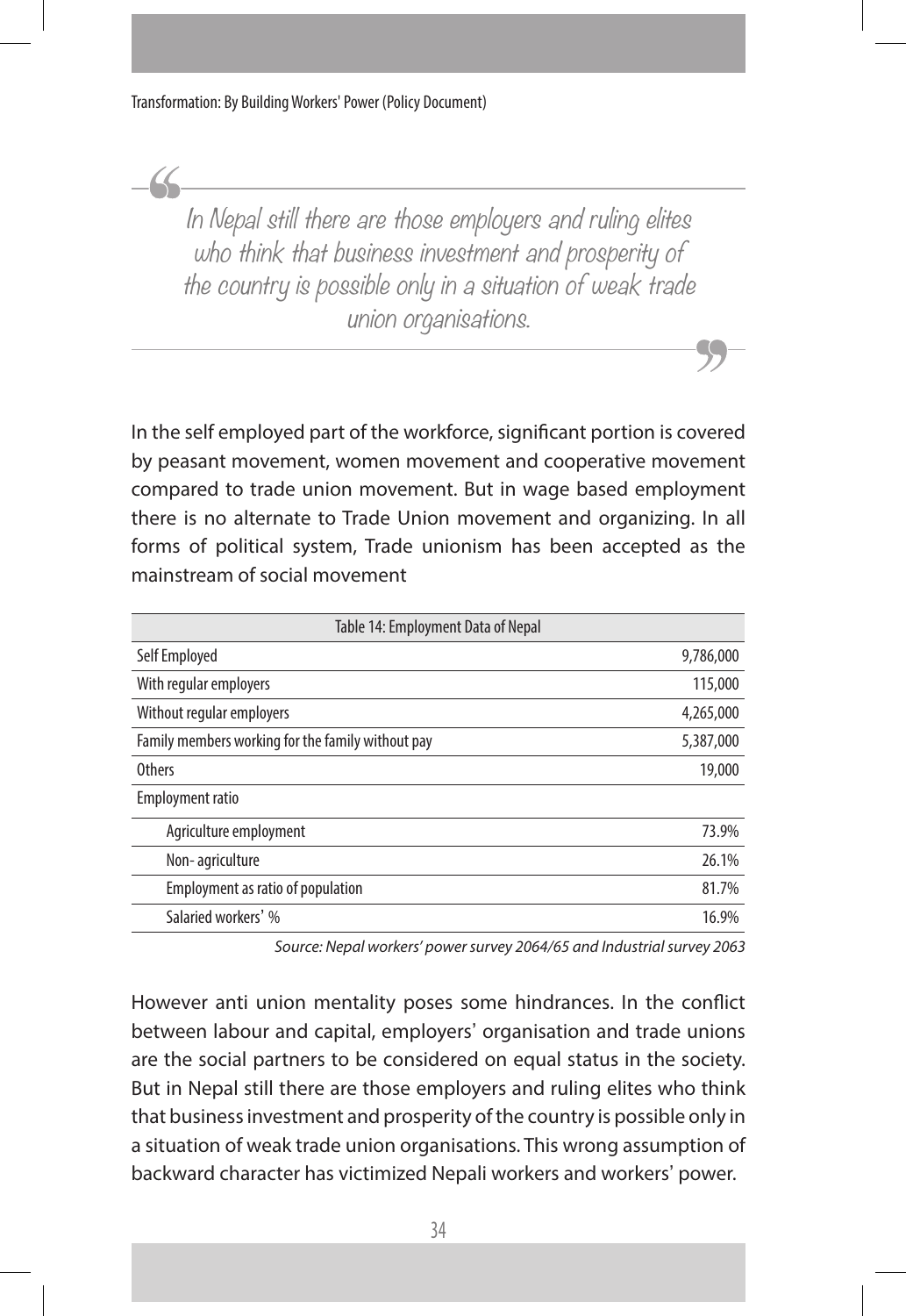For this we have to develop and ensure the continuity of a cycle of "higher wages- higher productivity- higher economic growth – and equal distribution system".

To improve the productivity and ensure qualitative change, the workforce should be organized, disciplined and skilled with high degree of awareness. For this we have to develop and ensure the continuity of a cycle of "higher wages- higher productivity- higher economic growth – and equal distribution system".

"Now we are in the phase to promote the system where we should not kill capitalism and benefit working classes. For this, a process of consumption, investment and redistribution should be smooth in functioning. Distributive system must be in favour of working class where Workers gain in two ways from the process – wags in return of work power from employers and welfare and protection in return of vote from the state. … this will provide working class the ownership in the governance and worker becomes transformed into citizen. " *(Mishra: 2013)*

Along with production, reinvestment and redistribution, the organized movement for rights and benefit is the appropriate methodology of our "class struggle".

A basis of building workers' power is organizing. To organize and strengthen Nepali workers' power, three areas of concentration should be emphasized:

- Quantitatively Agriculture, construction and urban informal sector
- Qualitatively- Modern service sector
- Block wise- Manufacturing sector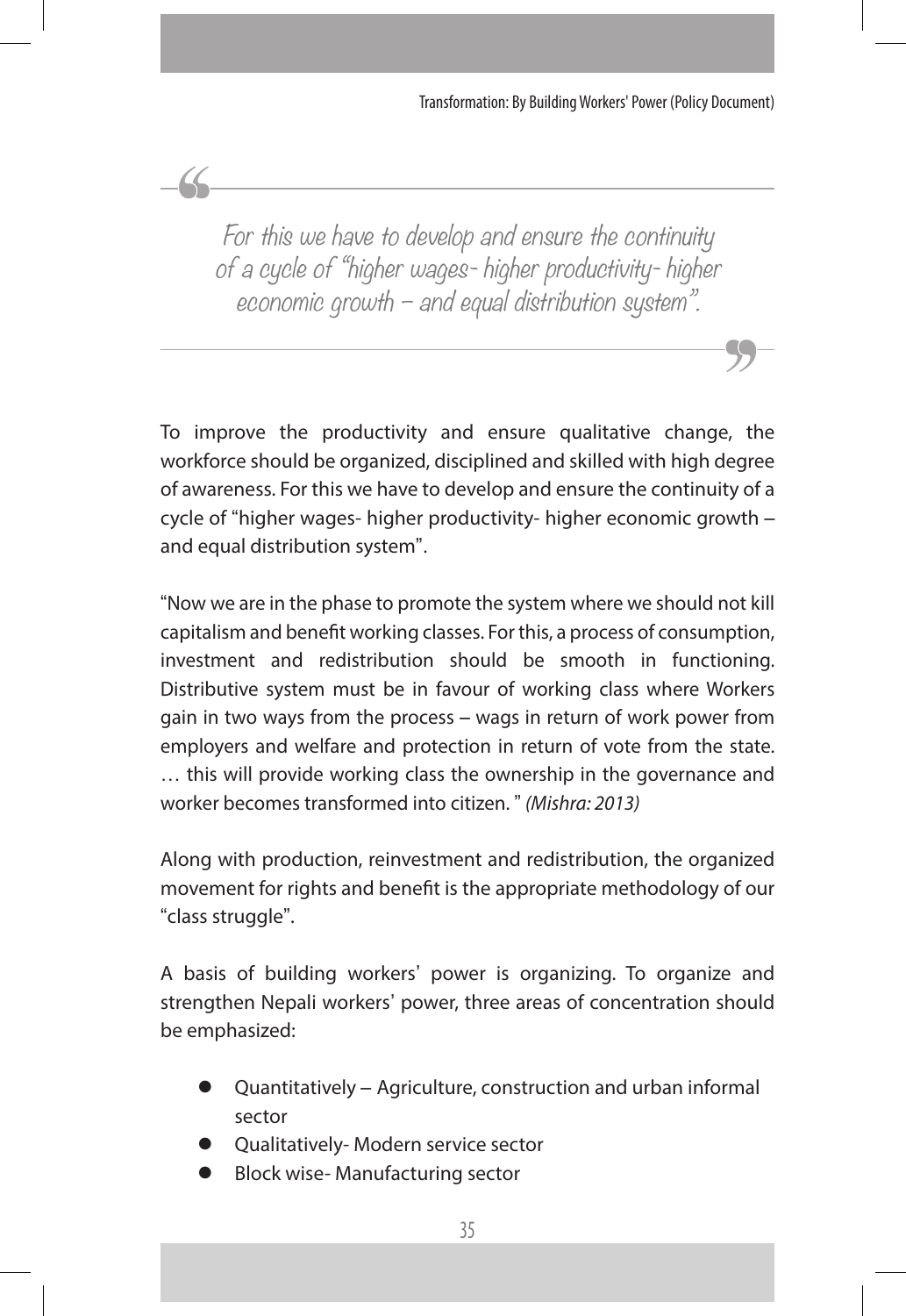Agriculture, construction, manufacturing and service sectors are the focal points for ' Building Workers' Power'.

Agriculture, construction, manufacturing and service sectors are the focal points for 'Building Workers' Power'. There are several sub classes based on income level within these broad Class-groups. For practical purpose, these sub classes should be taken in totality. In all these categories, there are "White Collar" and "Blue Collar" workers. These four groups can lead the process of transformation of society, work and labour market.

### **13. Organized Workers' Power as Medium of Transformation**

Total work force of the world is currently 2.9 billion. Of which 1.7 billion is in the formal sector. Altogether 535 national centers of trade unions are active in 153 countries, where 254 million workers are organized. Of the 325 active unions with membership of 176 million from the 518 unions of 161 countries are ITUC affiliates. Comparatively 210 trade unions of 105 countries with membership of 78 million are affiliated to WFTU. Trade Unions under ITUC standard have organized 8% of the workers. China's trade union – ACFTU which is not affiliated to any international centers claims its membership to be 239 million *(ACFTU : 2010)*

With very few exceptions, all developed nations have a declining trend union membership. (Sharan K.C: 2013). The table below shows this trend.

Slackness in industrial capitalism and rapid expansion of financial capitalism has made significant impact on trade union membership. In 1980 privatisation was introduced to weaken union strength. Later in Eastern Europe it was introduced to end the state control over country's economy.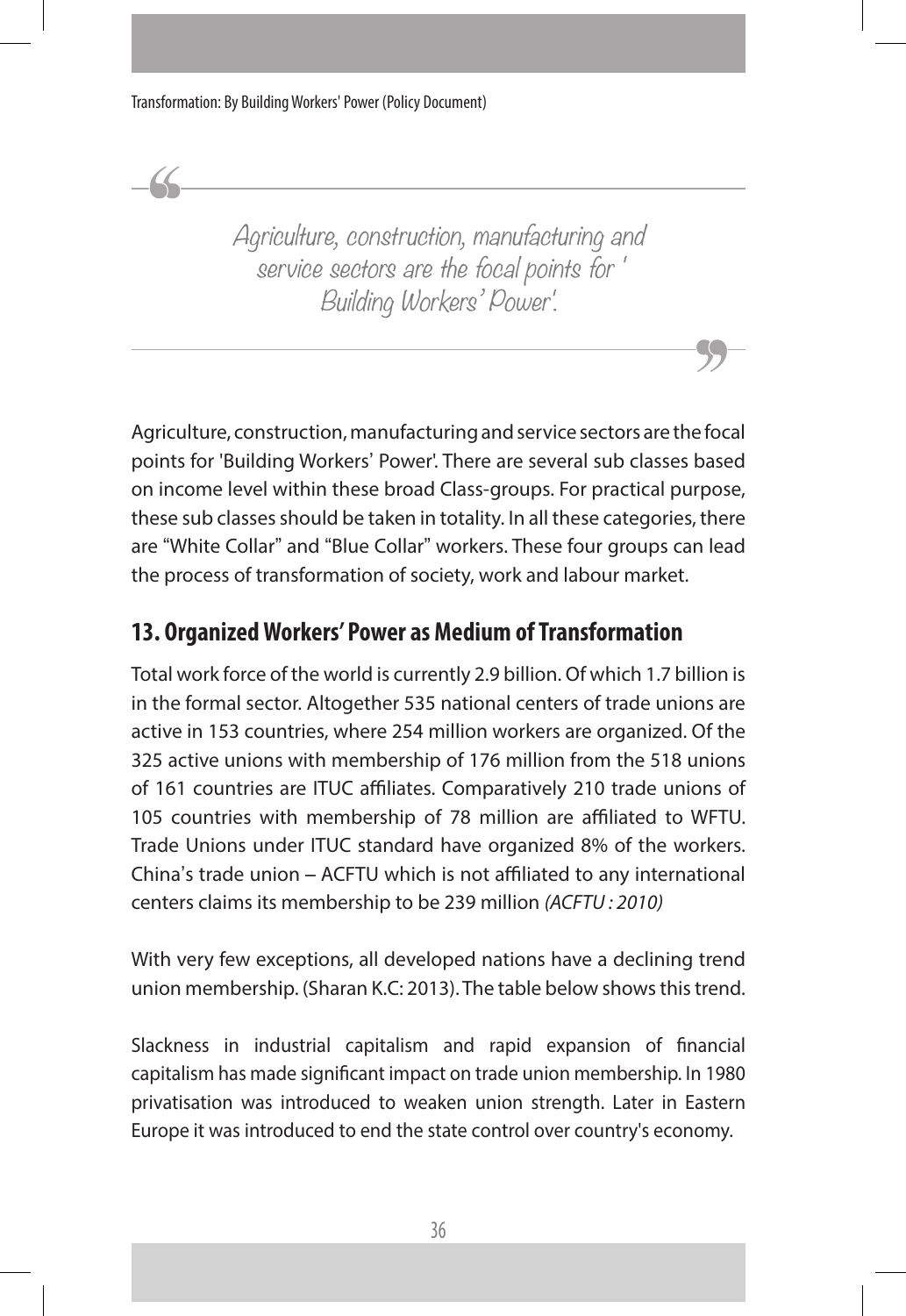In spite of violent conflict, political instability, unstable government, acute poverty and weak rule of law, in Nepal's union organizing and expansion has not been affected.

 $\alpha$ 

The privatisation, despite its motive, has attacked trade unionism. Therefore, trade union strength and workers power is declining in developed world.

| Table 15: International Trade Union scenario, 1961-2010 |           |           |           |           |           |
|---------------------------------------------------------|-----------|-----------|-----------|-----------|-----------|
| Country/year                                            | 1961-1970 | 1971-1980 | 1981-1990 | 1991-2000 | 2001-2010 |
| Sweden                                                  | 66.4      | 73.4      | 81.5      | 85.9      | 73.9      |
| Finland                                                 | 40.0      | 64.5      | 70.2      | 77.2      | 71.5      |
| Denmark                                                 | 61.3      | 69.1      | 76.8      | 76.6      | 70.6      |
| Norway                                                  | 51.5      | 52.1      | 55.5      | 54.8      | 54.5      |
| Belgium                                                 | 40.6      | 50.8      | 50.6      | 53.1      | 51.9      |
| Italy                                                   | 28.0      | 46.9      | 43.0      | 38.7      | 34.0      |
| Austria                                                 | 58.3      | 52.7      | 50.4      | 40.6      | 32.0      |
| UK                                                      | 40.9      | 47.6      | 40.8      | 32.5      | 28.2      |
| Canada                                                  | 27.0      | 31.8      | 32.8      | 31.8      | 27.8      |
| Germany                                                 | 32.9      | 34.1      | 33.9      | 29.1      | 21.1      |
| <b>Netherlands</b>                                      | 39.1      | 36.6      | 27.7      | 24.5      | 19.9      |
| Japan                                                   | 34.1      | 32.5      | 27.5      | 23.3      | 19.0      |
| Switzerland                                             | 33.5      | 31.1      | 27.9      | 23.2      | 18.8      |
| Australia                                               | 45.6      | 46.2      | 44.3      | 32.4      | 18.5      |
| <b>USA</b>                                              | 26.9      | 22.9      | 18.2      | 14.8      | 12.0      |
| France                                                  | 20.1      | 21.0      | 13.8      | 10.5      | 7.8       |
| Average                                                 | 40.4      | 44.6      | 43.4      | 40.6      | 35.1      |

*Source; Hagen Lesch, 2004; OECD, Trade Union Density, Data Extract 2012*

Despite the trend in North America and Europe, in developing countries, the trend is surprisingly reverse. In spite of violent conflict, political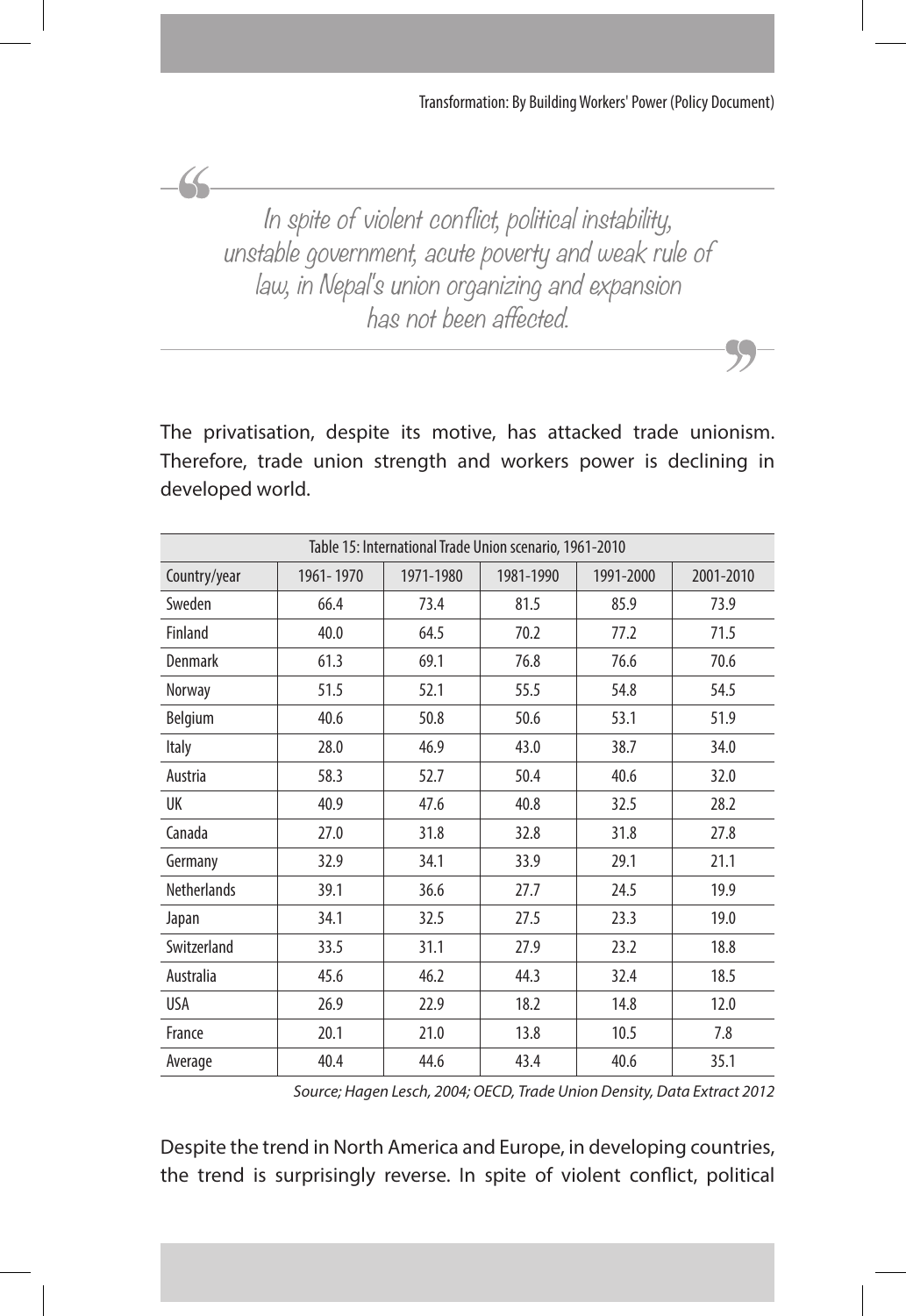Nepal faces challenges to ensure membership stability. This Is due to the existence of a large informal sector.

instability, unstable government, acute poverty and weak rule of law, in Nepal's union organizing and expansion has not been affected. The table below gives summary of trade union membership in South Asian countries'.

| Table 16: Union membership in South Asia |                                 |                                   |             |                             |  |
|------------------------------------------|---------------------------------|-----------------------------------|-------------|-----------------------------|--|
| Country                                  | Workers' power<br>(in millions) | Union membership<br>(in millions) | Organized % | Recognized union<br>centers |  |
| India                                    | 487.60                          | 24.61                             | 5.00        | 12                          |  |
| Pakistan                                 | 58.41                           | 1.23                              | 2.2         | 12                          |  |
| Bangladesh                               | 75.42                           | 4.19                              | 5.56        | 32                          |  |
| Nepal                                    | 11.78                           | 2.00                              | 16.98       |                             |  |
| Sri Lanka                                | 8.37                            | 1.13                              | 13.50       | 19                          |  |

*Source: Dr. Sharan K.C., Reflection on Trade Union Development in Nepal: 2012*

In comparison, expansion and situation of trade union strength in Nepal is better than others. But Nepal faces challenges to ensure membership stability. This Is due to the existence of a large informal sector. Therefore, Trade union movement of Nepal has to accept that organizing is the first and continued necessity of union movement for 'Building Workers' Power.'

### **14. "Three Guarantees, Five Prerequisites and Five Major Works" for Development of Workers' Power**

To face this challenge and build workers' power, trade union movement should be based on "Three Guarantees" – Return (decent wage), Sustainability (regular employment), Protection (social security) and following five Prerequisites: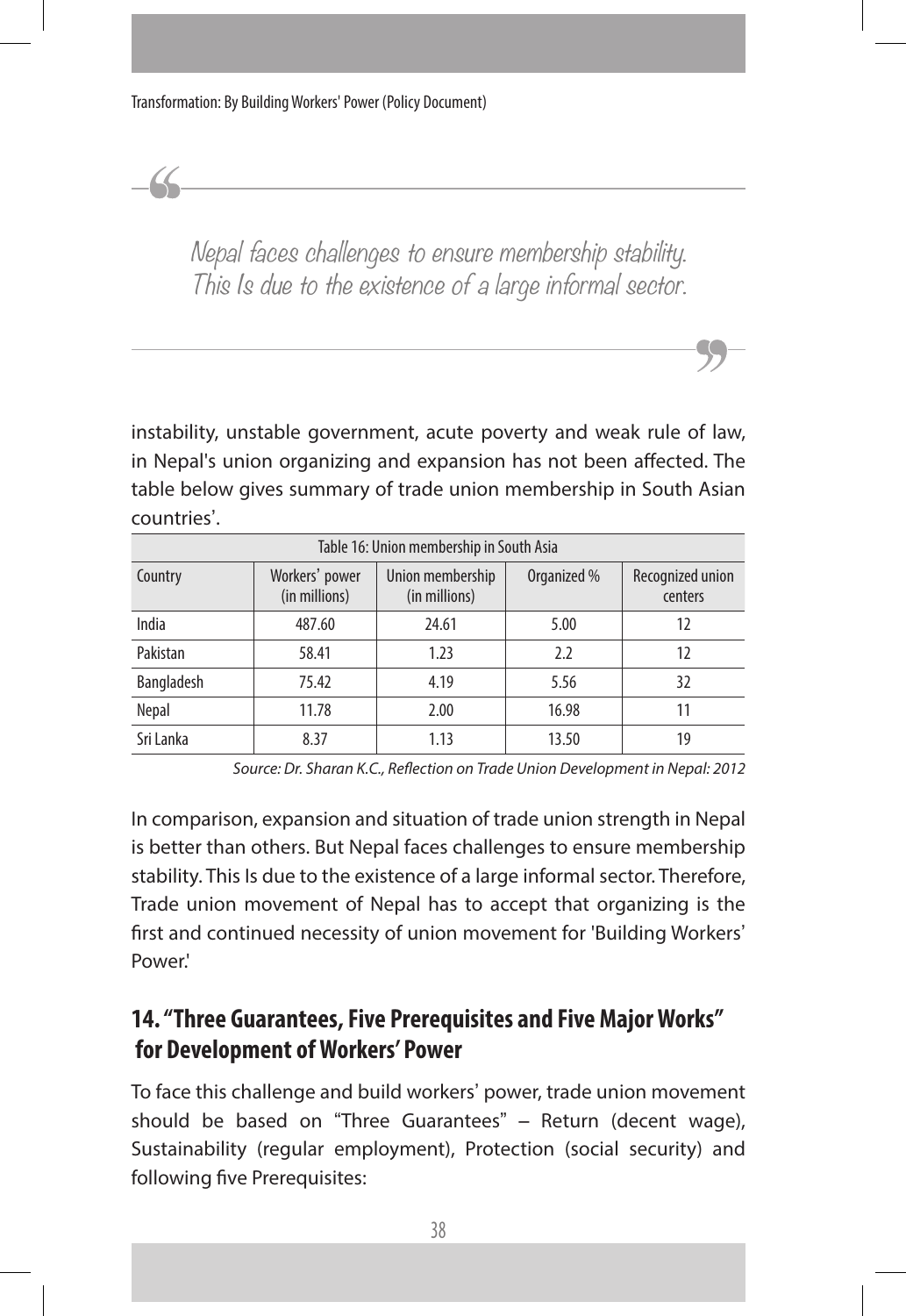Trade union movement of Nepal has to accept that organizing is the first and continued necessity of union movement for 'Building Workers' Power.'

 $\alpha$ 

- Freedom: for union rights and democratic practice at workplaces
- Wage: based on minimum wage, demand for fair wage and aim for decent wage
- Protection: implement all social security programs mentioned in ILO 102 based on agreement among tripartite social partners.
- Dialogue: make labor relation workplace-friendly through collective bargaining
- Productivity and efficiency: fulfilling our responsibility to ensure "high wages – high productivity"

To confirm these five prerequisites into a sustainable system, five major works have to be continued:

- Get involved: Build connections everywhere with workers wherever they work
- Organize: Organize workers at every workplace to increase the membership
- **Educate/train:** Increase awareness and technical skill of workers through trade union education and technical trainings
- Mobilize: Mobilize workers' power, agitate if required for promoting agenda, issues and activities of the union. Utilize mass media to maximum possible extent
- **Intervention**: Trade union movement should intervene in ensuring representation of workers in state mechanism and reforming public policies.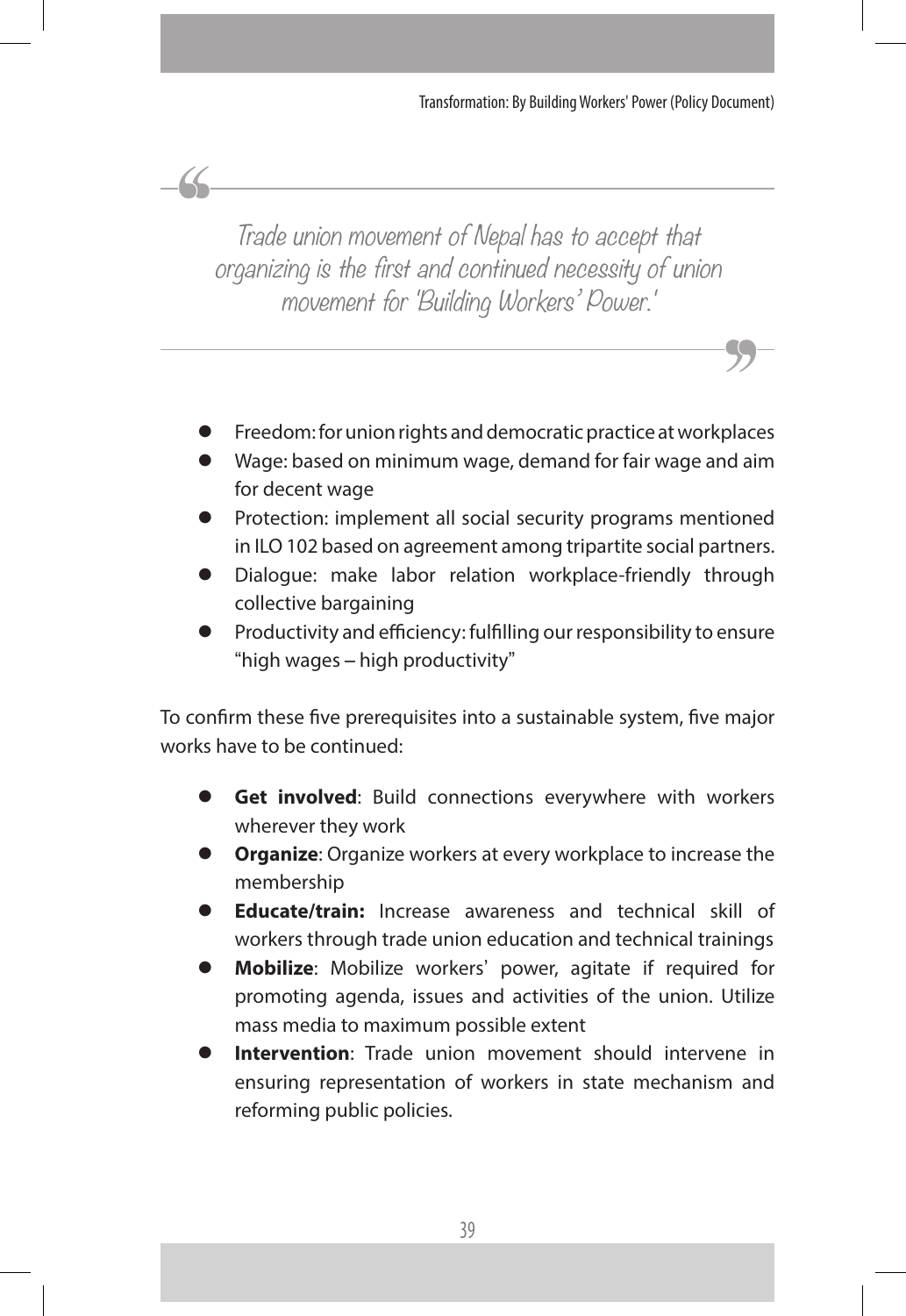# **Part 3:**

# Achievements and Challenges of Nepali Trade Union Movement

### **15. Trade Unions after the election of Constituent Assembly**

After the Constituent Assembly (CA) elections, a sense of collaboration started to permeate the union movement. GEFONT and NTUC adopted a policy of bringing ANTUF into the mainstream of the union movement. ANTUF also accepted to collaborate with GEFONT and NTUC, containing its aggressive rhetoric and violent attack on competing unionists. The difficult journey of collaboration that started on 2 December 2006 arrived at an important point on 26 October 2008, when ANTUF agreed to be part of the JTUCC, which then became a common forum of over 90 percent of the organised workforce in Nepal.

However, the division and discord among political parties continued to affect the union movement one way or another. Following the fusion of the Unity Centre into the Maoist party, ANTUC fused into ANTUF. But the infighting that soon began within the Maoist party badly affected the ANTUF. Those affiliated to the erstwhile ANTUF and now supporting the  $CPN$ -Maoist<sup>1</sup> following the split, forced the party leadership to dissolve ANTUF and constitute a Congress Organising Committee.

Conflict and competition aside, the trade union movement of the last six years has effectively succeeded in firming up its issues and demands. In terms of organisation, trade unions expanded unionism in the nontraditional sector. GEFONT expanded its influence among some 52 thousand health volunteers (mostly women) operating at VDC levels, employees of private hospitals and nursing homes, beauticians, home-

<sup>1</sup> CPN-Maoist was formed in June 2012 following the split in the UCPN (Maoist).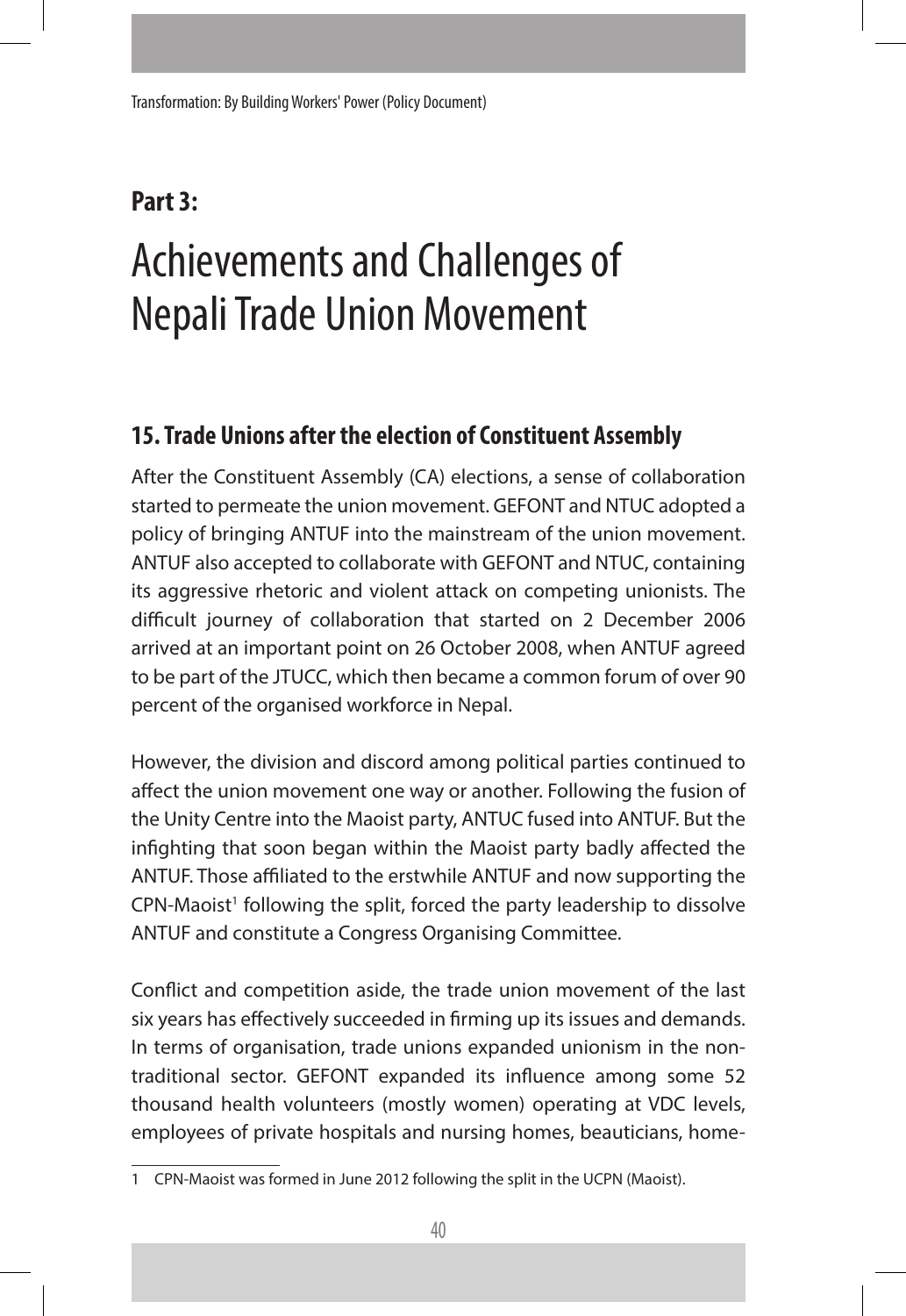This period also saw the mobilisation of media to 'glorify labour' and enhance the social image of unions. GEFONT's weekly radio and television programme - "Labour and Creation" - is an example of its kind.

based and domestic workers. ANTUF remained influential among security guards and outsourced workers.

In this period, unionism also got a formal recognition in the civil service, and unions reached among teachers and non-teaching employees in private and boarding schools, private banking and financial institutions, airline service, mass communication and publication houses. While the membership of unions was on the decline in the world, it continued to increase in Nepal.

This period also saw the mobilisation of media to 'glorify labour' and enhance the social image of unions. GEFONT's weekly radio and television programme - "Labour and Creation" - is an example of its kind. Another example is the increased coverage of labour related materials by broadsheets, newspapers and radio and television.

In terms of pay hikes, the period saw the review of minimum wages two times. Despite inter-union competition, all unions stood united to ensure that real wages do not fall below a certain base line. The demand of 10 percent service tax, which hotel workers had been raising for the last 25 years, materialised in this period. (See line diagram below)

The issue of social security system, on discussion right from the start of the parliamentary system, found a logical end during the period. To address the pending 'what' and 'how' of the system, a contributionbased Social Security Fund has established, and a theoretical agreement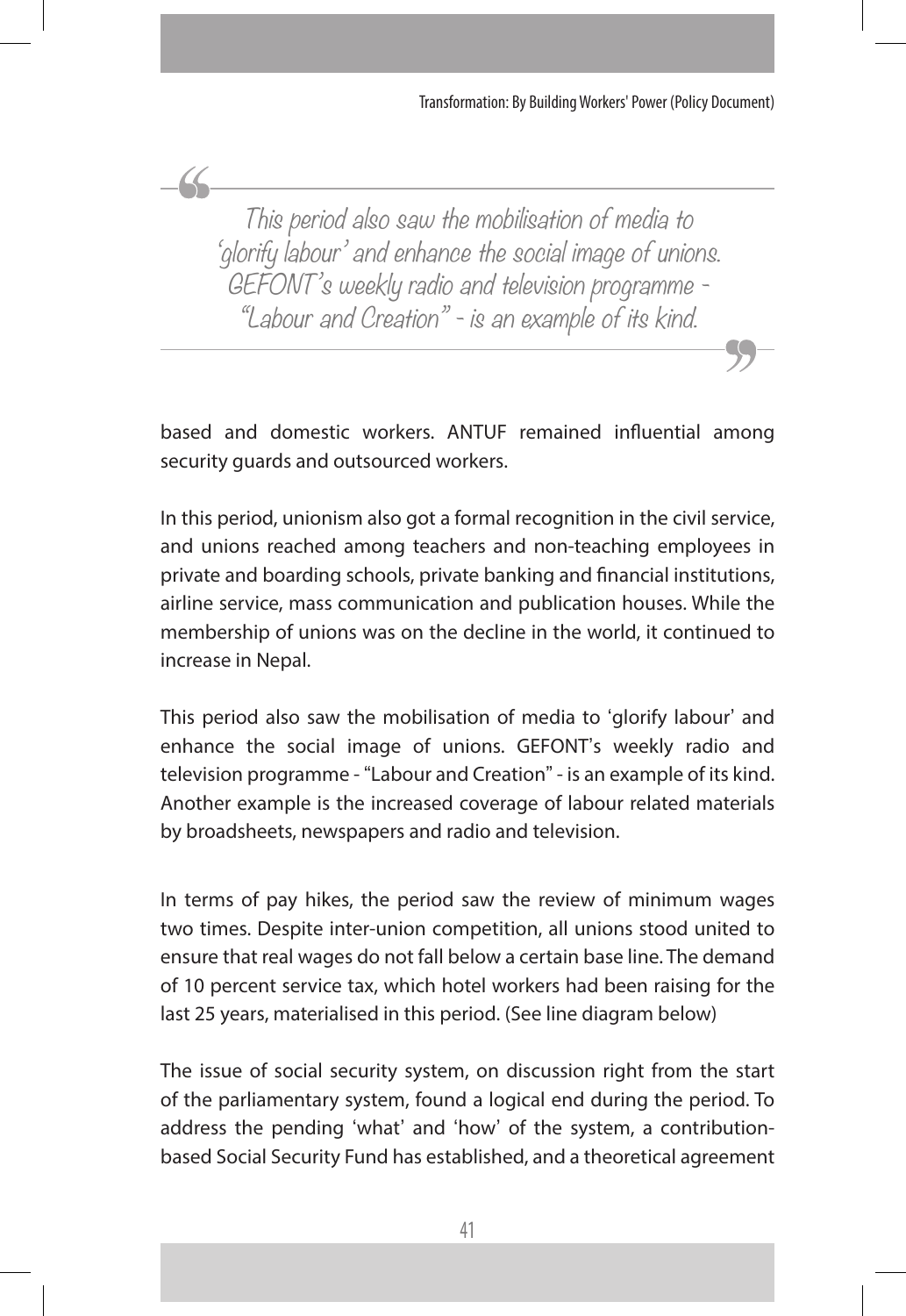Labour flexibility was tied compulsorily to the question of the social security system, and the laws contrary to reformed labour laws – such as Kamaiya/child labour, transportationbonus and foreign employment, to name a few – were nullified.



reached to operate various schemes under the Fund with 11 per cent contribution from the workers and 20 per cent from the employers. The system began with 1 per cent tax levied on the payment of all salaried workers.

Also a policy agreement was reached to make labour relations more practical. A tri-partite process was initiated to reform, or enact as necessary, labour laws, by-laws and procedures. Efforts were made to reform Labour Act 1992 to ensure the inclusion of permanent, temporary, contract-based, seasonal, piece-rate and outsourced works in its scope. Labour flexibility was tied compulsorily to the question of the social security system, and the laws contrary to reformed labour laws – such as Kamaiya/child labour, transportation-bonus and foreign employment, to name a few – were nullified.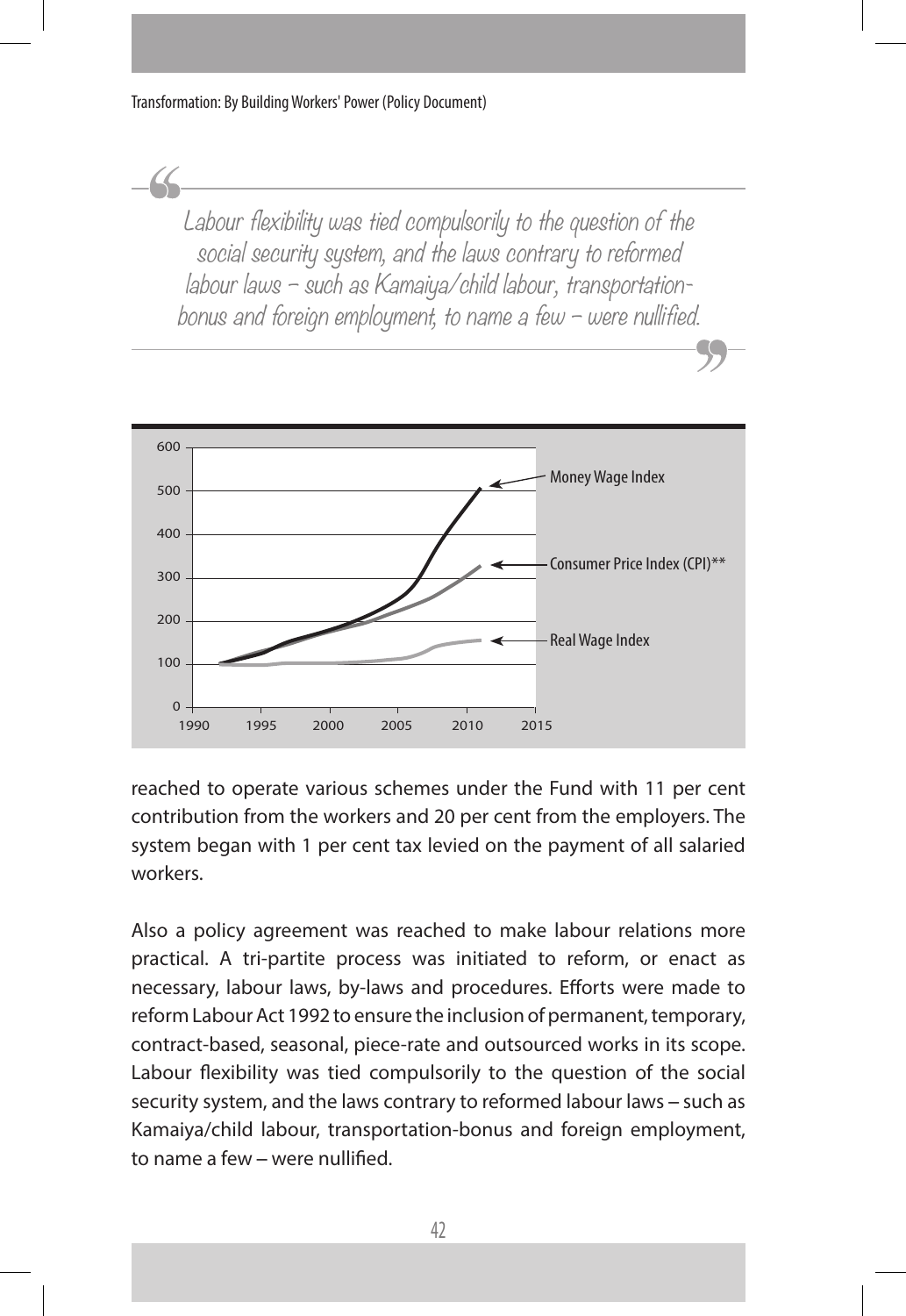To regulate the mushrooming 'paper' unions in the fertile environment created by democracy, a "compulsory provision of 25 percent members of the workers in the enterprise" was introduced.

In another important policy decision of this period, the demands of workers were classified as 'rights-based' and 'interest-based'. The former would be addressed through a strong labour inspection system, and the latter through collective bargaining. In the four-year tenure of the CA, a joint concept was developed to enlist the demands of workers under four categories of 'rights', 'commission', 'representation' and 'protection'. The Labour and Employment Rights discussed in the conceptual draft prepared by the Thematic Committees of the dissolved CA were an outcome of this process. These are significant achievements although it could not be materialised to reform labour laws, establish a labour commission, develop and implement schemes under the Social Security Fund, and ensure 10 percent representation of workers in all organs of the state.

# **16. Revisiting Trade Union Act 1992**

GEFONT initiated a debate as to whether the union formation process prescribed in the existing trade union act is appropriate. The Fifth National Congress of GEFONT held in April 2009 made following assessment with regards to the issue:

The trade union act provided a framework for trade union formation and operation. It adopted a bottom-up procedure of union formation as practised in some of the democratic countries in the world. It adopted the policy of negating external engagement in collective bargaining at the local level and entrusted lower committees all necessary powers. To regulate the mushrooming 'paper' unions in the fertile environment created by democracy, a "compulsory provision of 25 percent members of the workers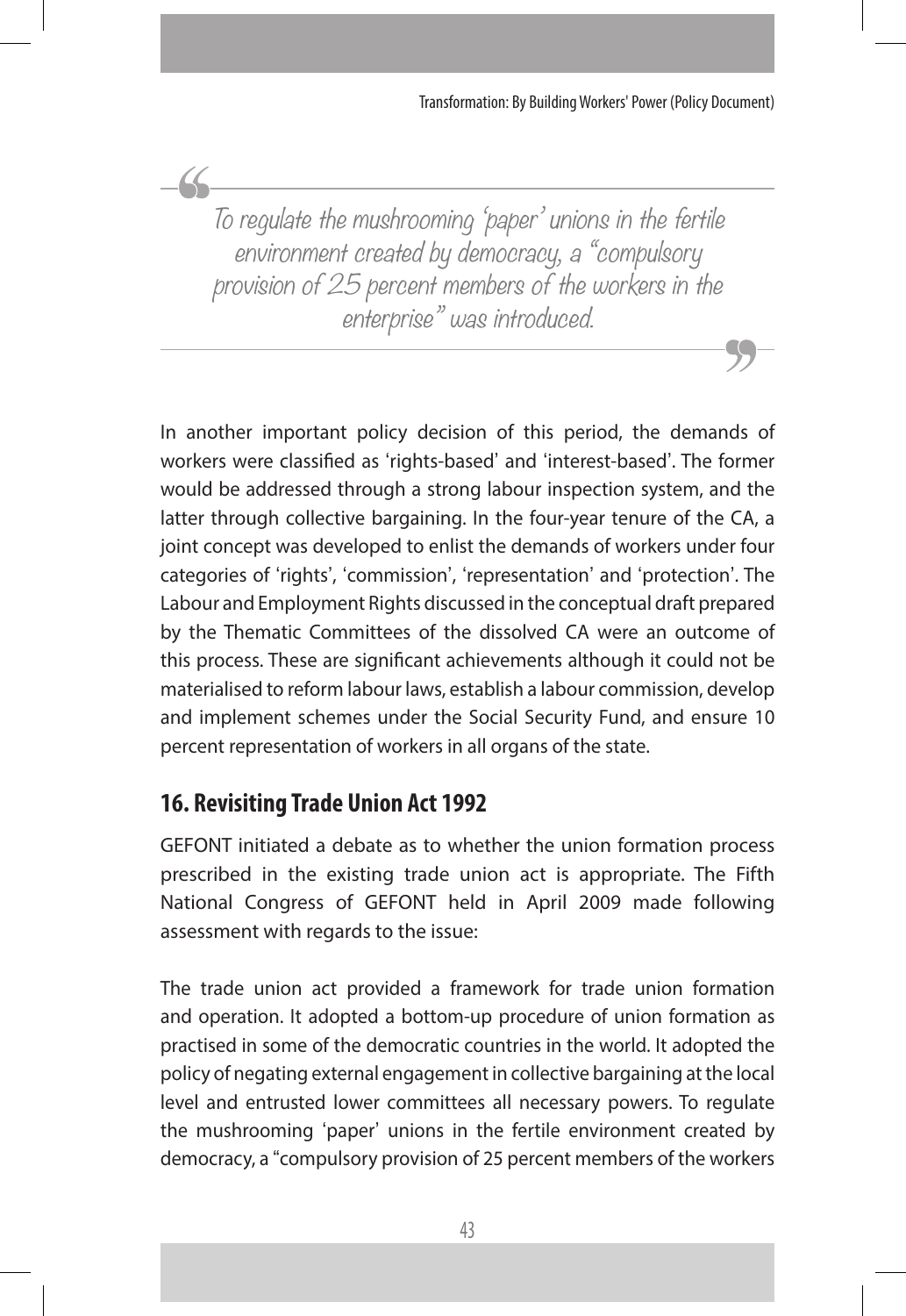As a few office bearers had to be engaged in union activities in all enterprises, the relation between union leaders and members became less 'comradely' and more of a 'master and worker.'

in the enterprise" was introduced. There was no ill intention in these policies and provisions. But their effects came in various colours and reflections.

The rule of the game, on a bottom-up scale, was that 25 percent members would constitute an enterprise-level union, 50 such unions would form one federation, and 10 federations would form one confederation. The policy aimed to regulate labour relations by enabling the workers to table demands before their managements and engage in collective bargaining with their representatives.

Such unionism was neither industry-based nor unitary. To federalise in general is to give more power to local units compared to the centre. In legal terms, this created a situation in which those trying to learn about the movement had to take up all responsibilities and the experienced and informed were pushed away from executive roles.

Enterprise union activists had to spend most of their time doing paperwork for the Labour Office. They could not give time to train and educate union activists. Some good leaders became a target of the management, while bad leaders in some enterprises reduced the structure to a 'yellow union'. As a few office bearers had to be engaged in union activities in all enterprises, the relation between union leaders and members became less 'comradely' and more of a 'master and worker.'

As such, GEFONT started to advocate for the replacement of the trade union act with a new one or for its overhaul among its collaborators. In the package of reform of contemporary labour legislations were also issues related to the trade union act.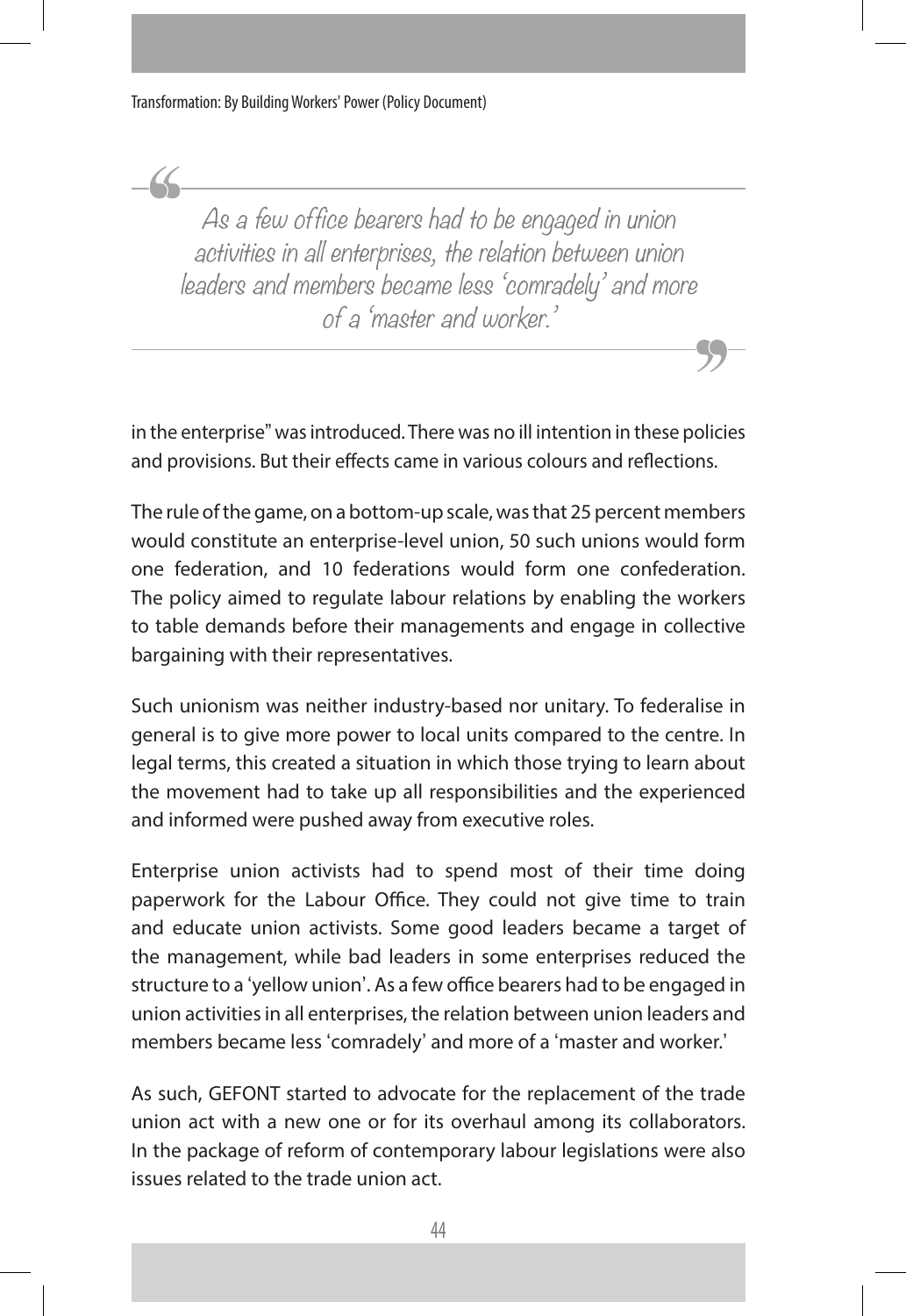"All rights to lower units" is pleasant hearing. But in practice, it only contributed to the hated wish of "divide and rule" of the opposing class.

 $\alpha$ 

Then, what is the alternative? This question is under discussion among trade unions. All agree that there should be a common voice. But the existing confederations, federations and local unions are still in confusion as to the scope of their authority. There is no difference that there should be a single platform. But the discussion is not settled as to how much power the umbrella organisation should yield. There is agreement that labour agenda should be common. But confusion prevails as to whether collective bargaining at an enterprise level requires a 'collective bargaining team' or no.

## **17. Proposition for Future Destination of Nepali Trade Union Movement**

Nepal's trade union movement is faced with two challenges. The first is to initiate an industry-based union movement in place of the existing enterprise-based one. The second is to create an integrated voice of the working class unifying the many scattered unions.

The role of the union movement is not just to ensure a pay hike of the workers in one or the other enterprise. The role is to uplift the entire working class, transform the political economy that derogates the working class and create a condition in which the working class stands on par with the middle and high class. It is not possible without class unity, hence the slogan "the workers of the world unite."

But our experience suggests that enterprise-level unionism does not contribute to the unity of the working class. "All rights to lower units" is pleasant hearing. But in practice, it only contributed to the hated wish of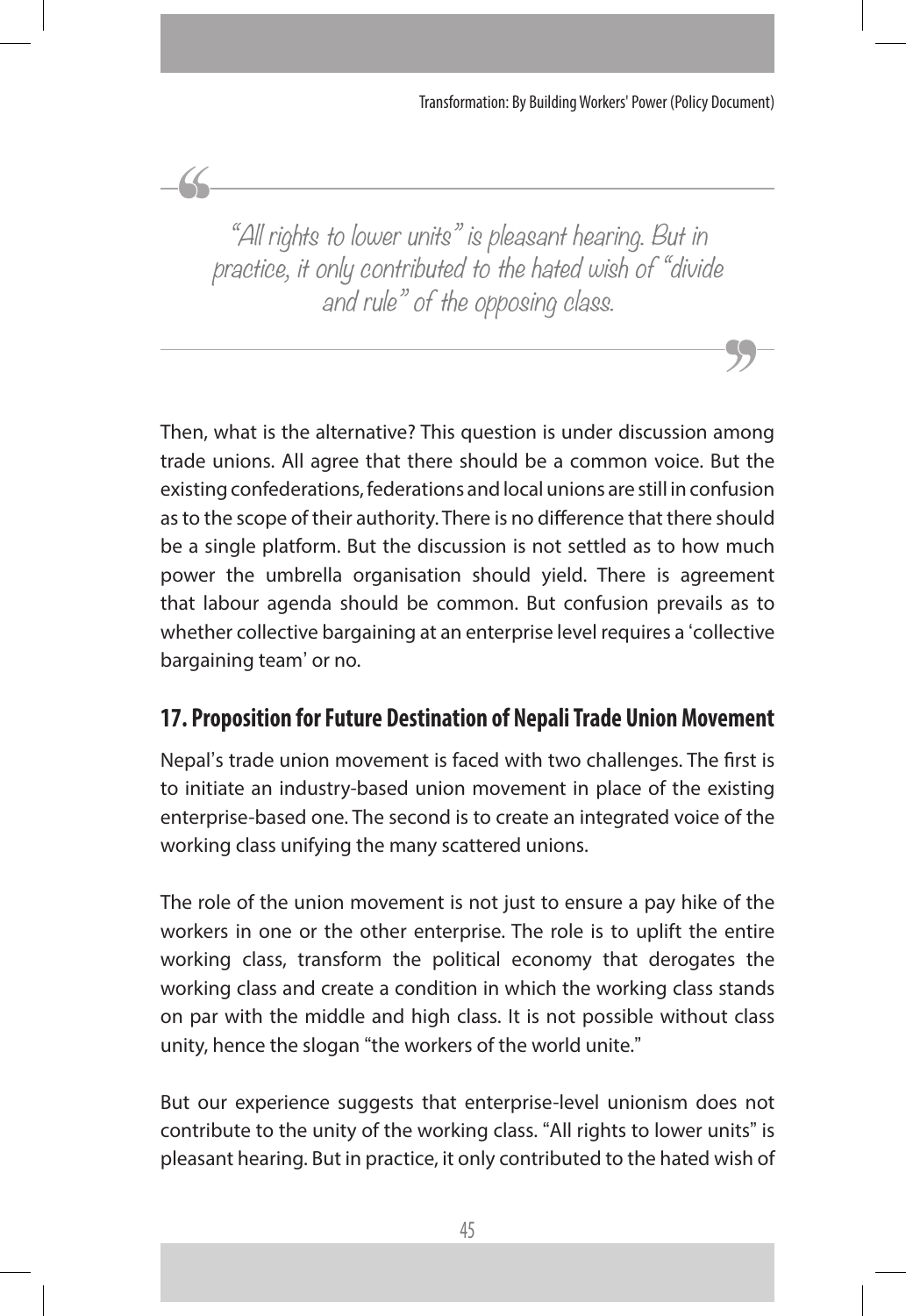How should the trade union movement go about in the future? What approach should it adopt? As one looks at the future of the trade union movement, one has to confront these basic questions.

"divide and rule" of the opposing class. The compulsion of the workers to deal with the conflicting situation of "more benefits here, and less benefits there" and the obligation to "protect the benefits available now and prepare for a movement for more" has prevented them from making a call for a national movement to ensure equal rights to all the workers.

How should the trade union movement go about in the future? What approach should it adopt? As one looks at the future of the trade union movement, one has to confront these basic questions. And the answer to these questions is clear and straight. The future is such that the country goes federal, sectoral unions go central, federations of central unions operate on the basis of an ideology, and the federations constitute a common confederation to represent the entire working class. To get to the vision requires the following step-by-step intervention:

**a. Industry-Based Central Union:** This union should replace the existing federation of unions and should engage only in policy work. It should be an integrated union with access down to enterpriselevel processes. Currently, in organised industries, 50 enterprise level registered unions elect a central trade union in the system of 'organised membership'. The proposed Industry-based Union will distribute individual membership.

The unions will have power to engage in collective bargaining with their own employers and industries they work for. Union members will have an automatic right to form a branch union wherever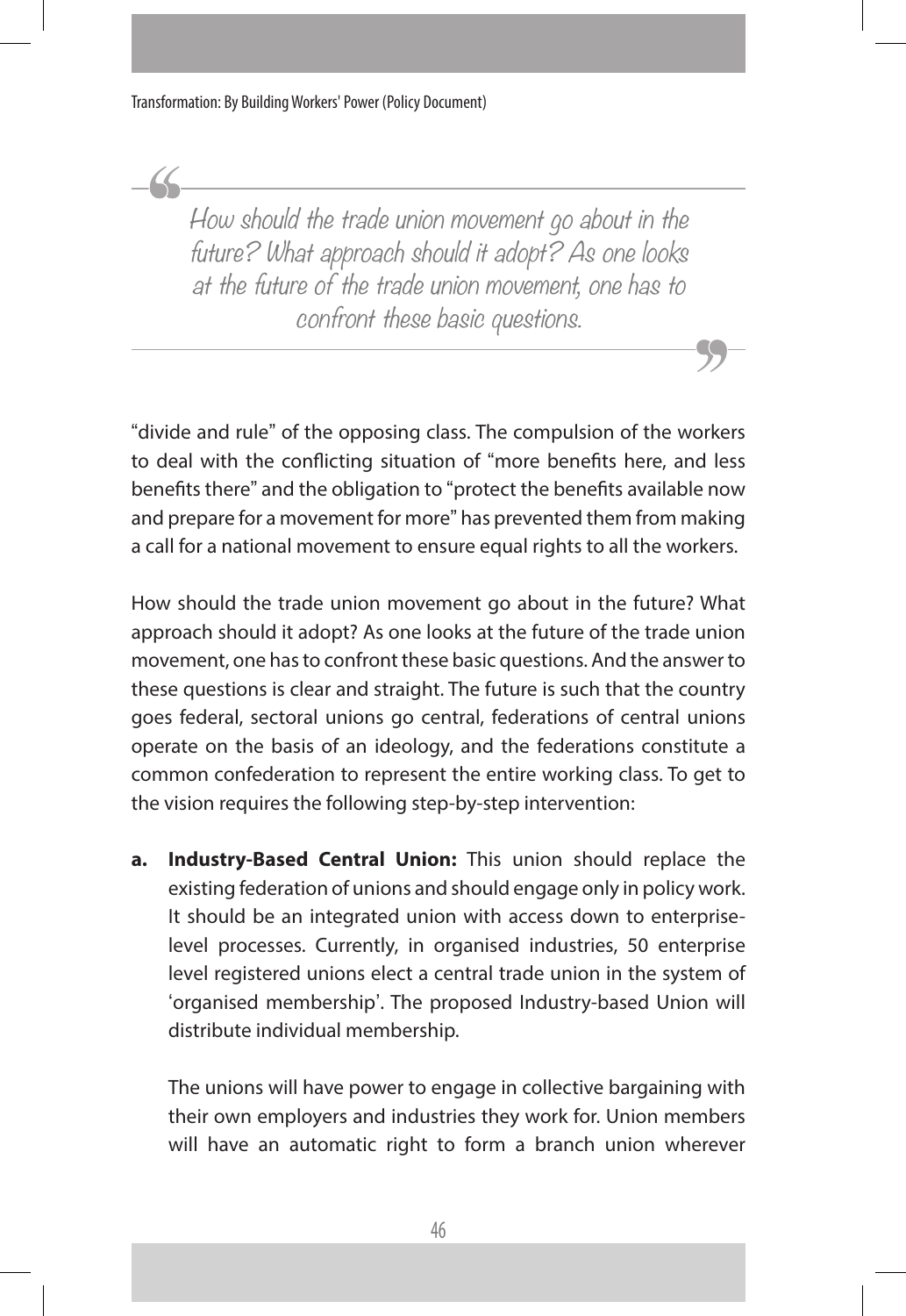How to give recognition of authenticity and to whom will be decided on the basis of the number of union members in the concerned enterprise or workplace.

they work. The central union will have the power to mobilise and consolidate its members and branches.

As in the existing practice, the proposed process will also have more than one union that will be based on ideological/political diversity, party affiliation or non-party values. How to give recognition of authenticity and to whom will be decided on the basis of the number of union members in the concerned enterprise or workplace.

**Local Unit at the Workplace:** The workplace/enterprise will have a branch of industry-based central union or a local unit. There will also be representative/s (or shop-stewards) of national federations. The local or enterprise level unit will have more than one union as each industry-based central union will have their direct activities at the local level. There can be three alternatives as to which of them should be considered as authentic union for collective bargaining:

- An authentic union elected at enterprise level can be recognised as an enterprise-level constituent of a single union and authorised to engage in collective bargaining. The participation of others – second, third or rest unions – can be ensured in decision-making processes through a 'labour relations committee' constituted on the basis of proportional representation of unions.
- Authentic unions can also be identified for collective bargaining following verification of levy paying members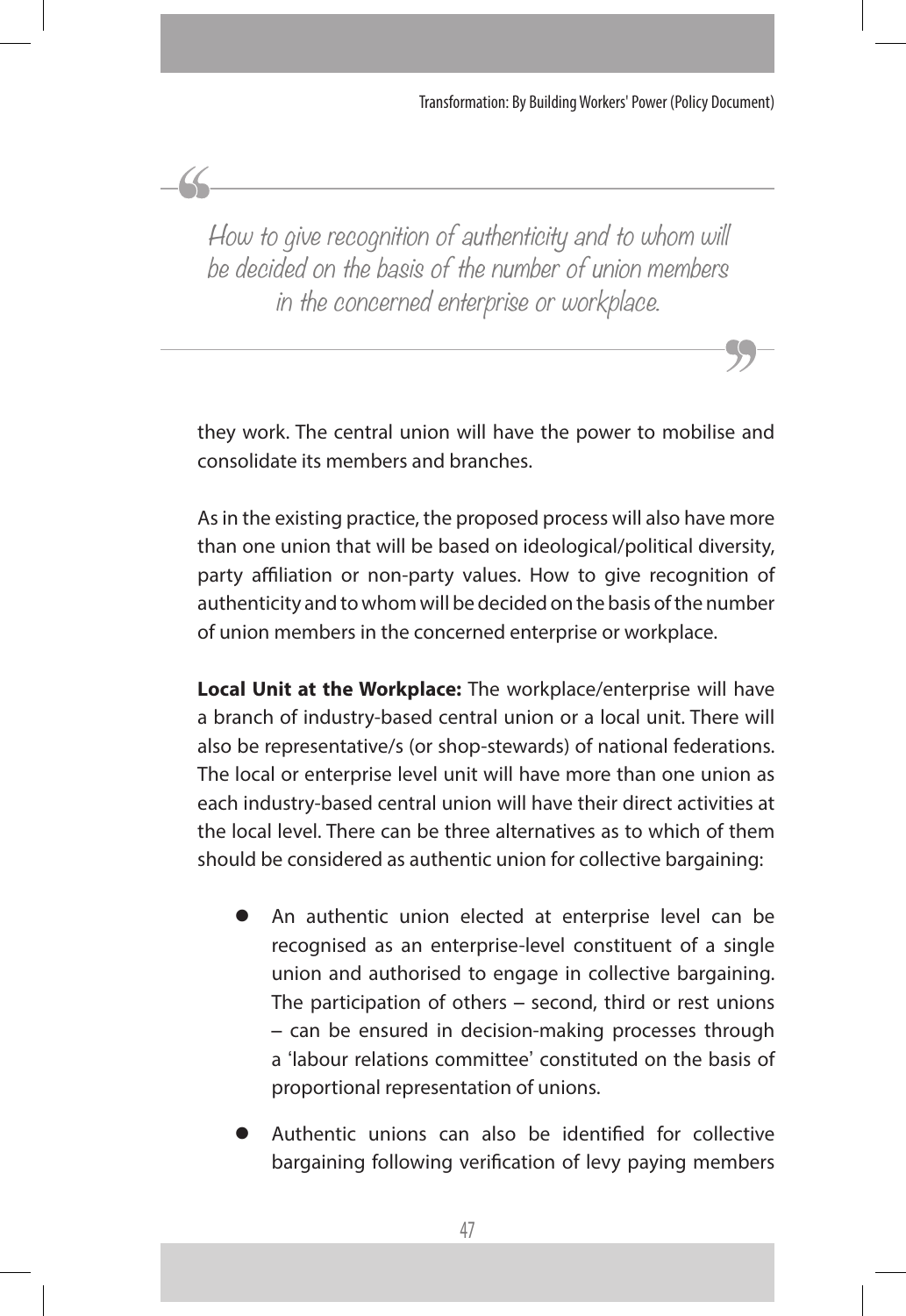The confederation will be a 'single union' representing multi-unions. Instead of the common 'majorityminority' procedure, its operation will be on the basis of 'consensus' among affiliated federations.

> of the union concerned, through a 'check-off' procedure. Such a unit/local branch of union/federation will replace existing enterprise-level unions.

- Authentic unions can be elected at the enterprise level as per existing procedures. However, for collective bargaining, a 'bargaining panel or negotiating team' can be formed with proportional representation of all active unions based on their votes in elections.
- **b. National-Level Federation:** National-Level Federations will be constituted by central unions based on their ideological affinity. In other words, existing trade union centres, such as GEFONT, ANTUF or NTUC, will be such federations. Since they will operate as per the existing procedure, there will still be a situation of multi-federations, which will continue representing their own central industrial unions.
- **c. Only One Confederation at National Level:** Only one confederation will be formed to represent the entire country. It will be a common organisation of all national federations with representations ensured on the basis of the number of levy-paying members of each federation.

The confederation will be a 'single union' representing multi-unions. Instead of the common 'majority-minority' procedure, its operation will be on the basis of 'consensus' among affiliated federations.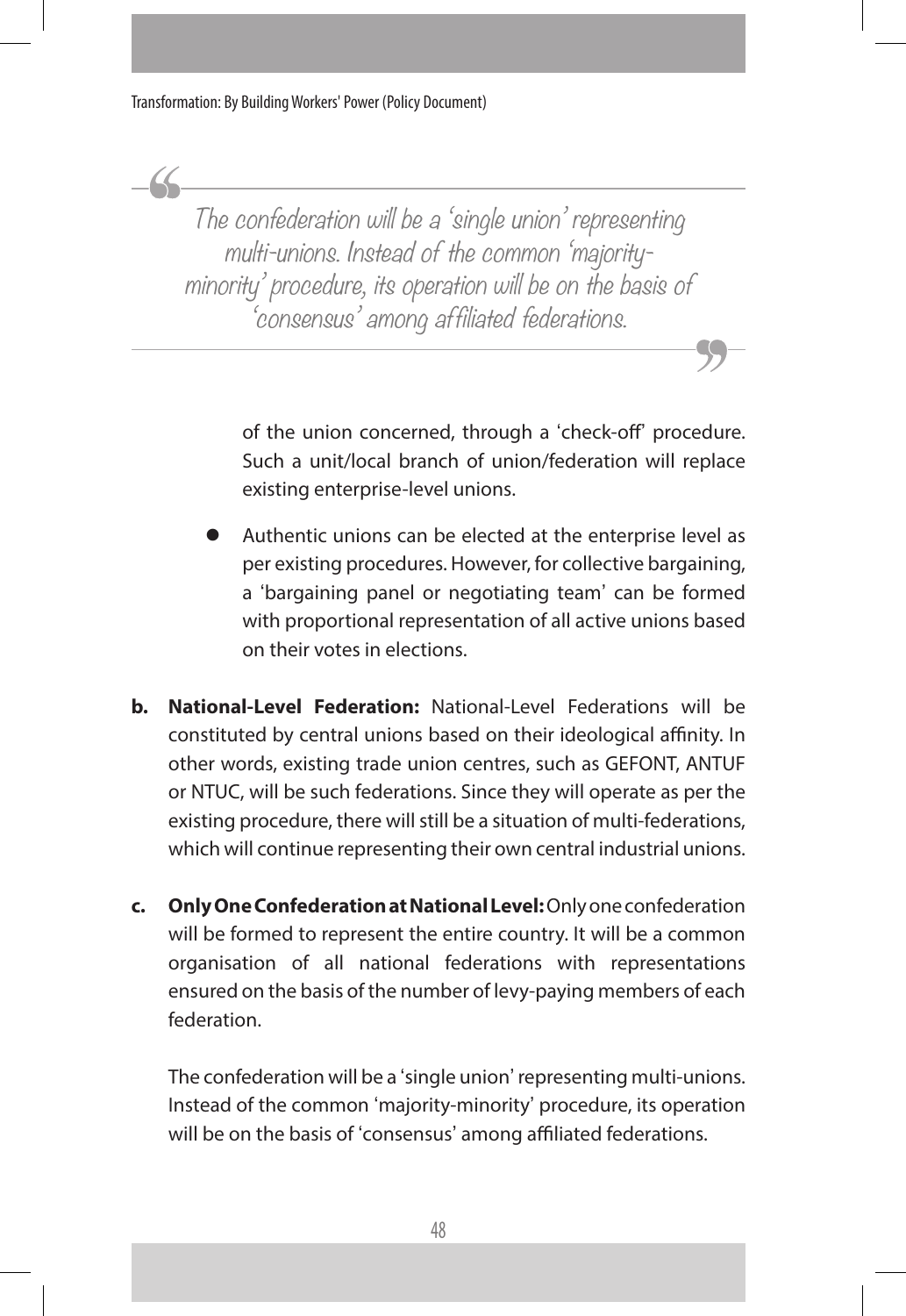After the restructuring of the state, the labour parliament should also be restructured. In the centre, representation should be ensured proportional to the total number of workers in all trades and industries.

The confederation will be a counterpart of the apex body of employers 'organisation but will represent the interest of the opposite class. The nation will recognize it as the nucleus of trade unions. It will be well-placed to represent Nepali trade unions also in international forums, such as the International Labour Organisation.

**d. Labour Parliament:** A new structures, such as a labour parliament, should also be created to set national labour agendas. Such a parliament should be at all three levels, namely in the centre, zone and district. After the restructuring of the state, the labour parliament should also be restructured. In the centre, representation should be ensured proportional to the total number of workers in all trades and industries. Similar procedure can be followed in the zonal level as well, but the representatives should be from the trade and industry at the same level. In the district level, it would be prudent, from the stand point of democratic representation, to form a large body with presidents of all local units of all federations. In the labour parliament and confederation, the workers can send their representatives through industry-based central unions.

It is through this process and procedure that we can correct the byproduct of the 1992 Trade Union Act, and also form a mechanism that brings together 'multi-unions' and creates 'unity based on diversity' of the working class.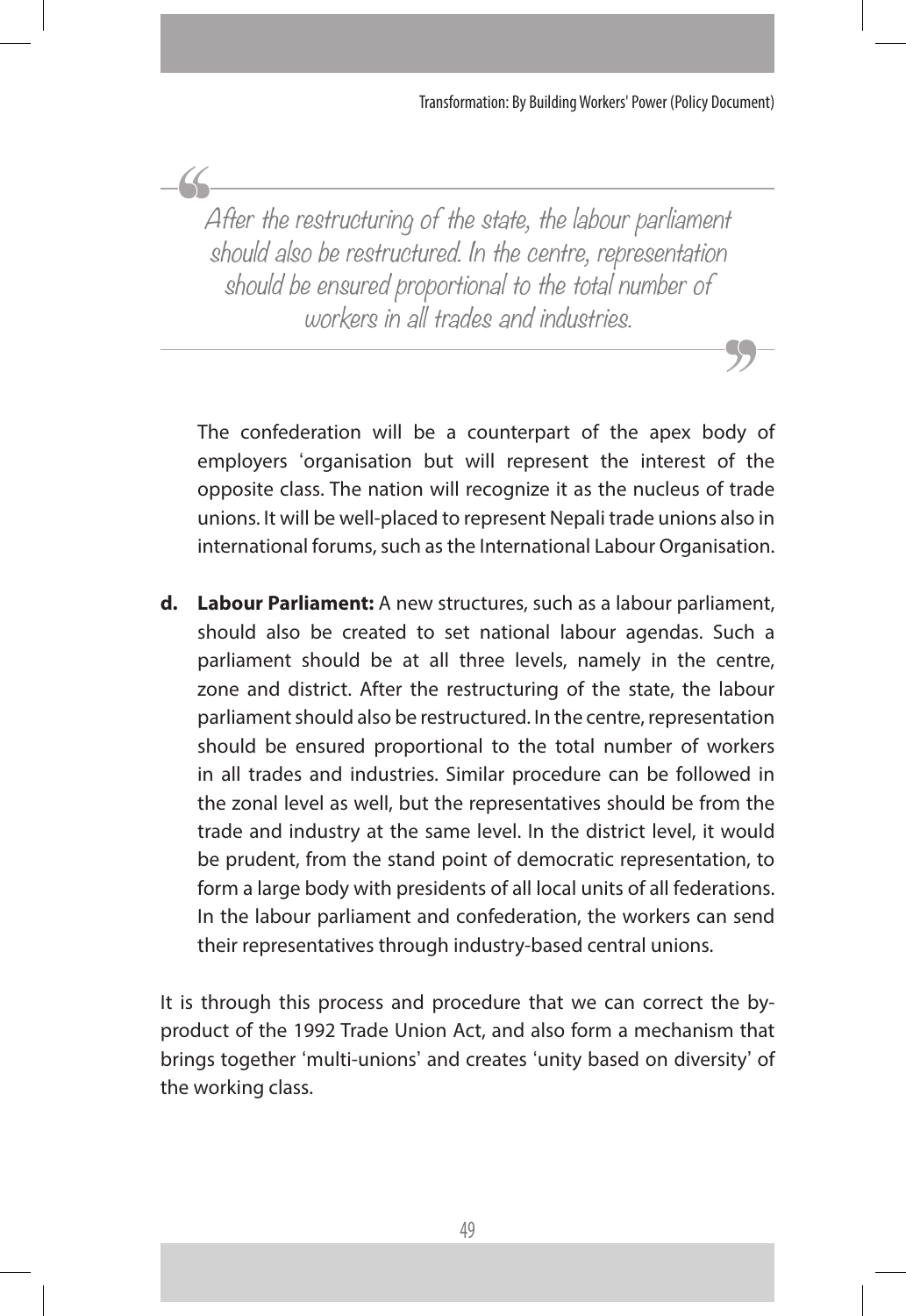Our movement is not for absolute equality, but for relative equality and hence we do not stop the journey of the rich class but explore ways to channelize a sufficient proportion of their income and property towards the …

#### **18. Realistic Ground for Labour Relation in days to come**

The method of class struggle being used by the union movement is a major factor to build workers power. The essence of the class struggle is also the upliftment of working class.

As already discussed, 40% of Nepal's population constitutes the poorest class in contemporary Nepal. Half of the total population in the middle class is flourishing and the journey of the upper class is continuing upwards.. Thus, whatever may be the method of struggle, our goal is to transform the condition of 'poor to sweet and rich to own' into decent work and equal share. During the Kamaiya liberation movement, our slogan of 'let us change slaves into the poor' produced good results. Likewise, the movement today onwards should have the immediate aim to 'shift the working class to the middle class'. Our movement is not for absolute equality, but for relative equality and hence we do not stop the journey of the rich class but explore ways to channelize a sufficient proportion of their income and property towards the upliftment of poor and poorest classes.

As we know, a labour relation should not be understood as production relations. If a labour relation is understood as production relations, then union movement will have wrong conclusion to consider 'labour action' as a class struggle 'to change production relations'. Naturally this type of conclusion will promote anarchy and wildcat strike in the name of 'revolutionary' unionism. Hence a labour relation is a very important issue.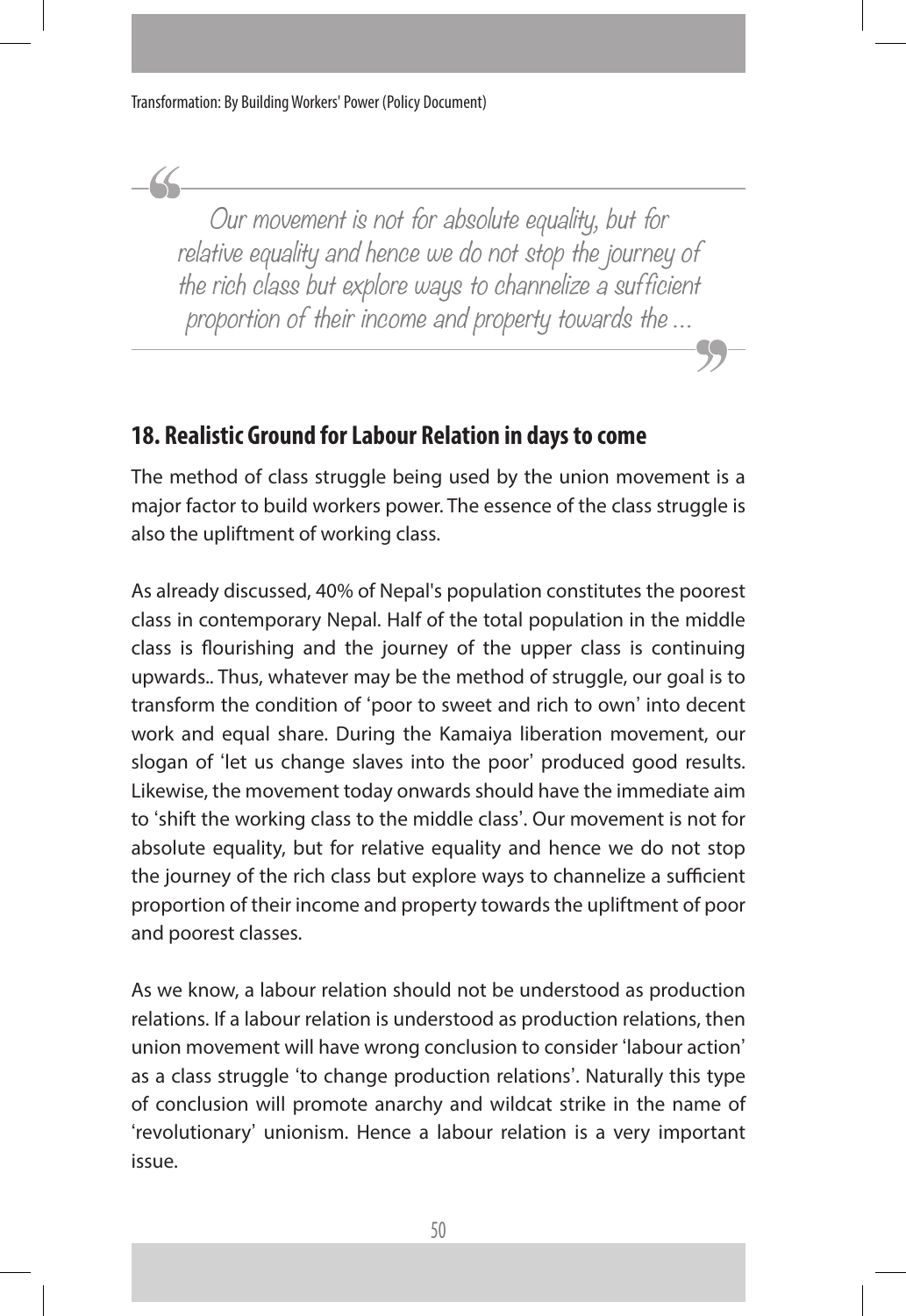In a labour relation, the adequate method of settlement of disputes is social dialogue. Collective bargaining is the most effective tool of social dialogue.

44

In a labour relation, the adequate method of settlement of disputes is social dialogue. Collective bargaining is the most effective tool of social dialogue. The process of collective bargaining depends on the nature of economy adopted by the political system. In socialist economy, it will be more based on cooperation. In capitalist economy, particularly in CMEs, both regulation and control work together, thus bargaining goes through dialogue in cooperation in a centrally bargaining frame. Centrally bargaining practice in Sweden, flexicurity in Denmark and codetermination in Germany are the examples. However in the capitalist economy, basically in LMEs, bargaining is decentralised and more conflicting as the system believes in laissez-faire where both employers and employees are left free to tousle or interact. Employers engage in hire and fire and employees go into unexpected strikes.

In general, the practice of collective bargaining can be theorised in 4 tendencies:

- *Negation of the opposite relation:* Employers, in this understanding, are bourgeois capitalists, like a tiger, and the workers are a helpless goat. Without the negation of the former, the latter's emancipation is not possible.
- **Coexistence relation:** In this relation, the employers and the workers are seen as two inseparable but opposing poles of magnet. To remain together, each should listen to, understand and negotiate with the other.
- **Co-determination relation**: This relation holds that relative cooperation is a must between capital investors and labour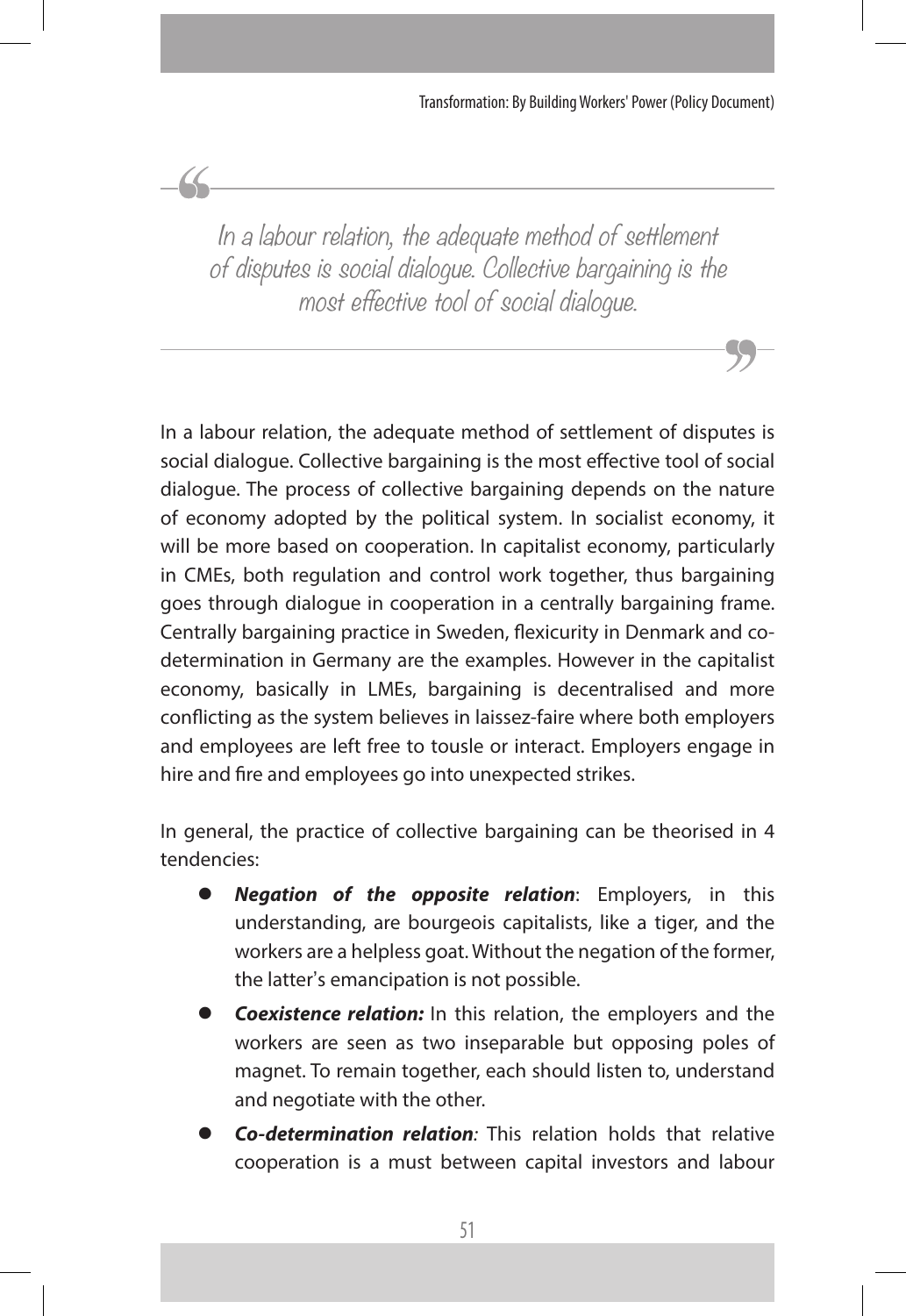If the new CA designs our economic roadmap in accordance with the same policy, then economic policies to be implemented in Nepal will take the form of almost that of Centrally Coordinated Market Economies.

investors in any production process. A nail protects flesh, but the nail cannot exist without flesh.

**Exploit-the-other relation:** Under this bargaining process, workers' leaders are exploited to gain personal benefits. Workers are highly charged and mobilised, but the issues and demands of workers are suppressed or denied on employers' instruction by manipulating the leaders.

After the Comprehensive Peace Accord, of November 2006, the character of mixed economy adopted by Nepal has been explained as a 'Three Pillar' policy. An elementary draft prepared by the dissolved CA has also integrated this policy. If the new CA designs our economic roadmap in accordance with the same policy, then economic policies to be implemented in Nepal will take the form of almost that of Centrally Coordinated Market Economies. Whether it is a 'new democratic system' termed by traditional communist parties or the system with the norm 'not to kill capitalism and also to benefit the working class' as mentioned above, the essence of the labour relation is 'Co-existence of Labour with Capital'. Hence, the model of collective bargaining should be based on co-existence.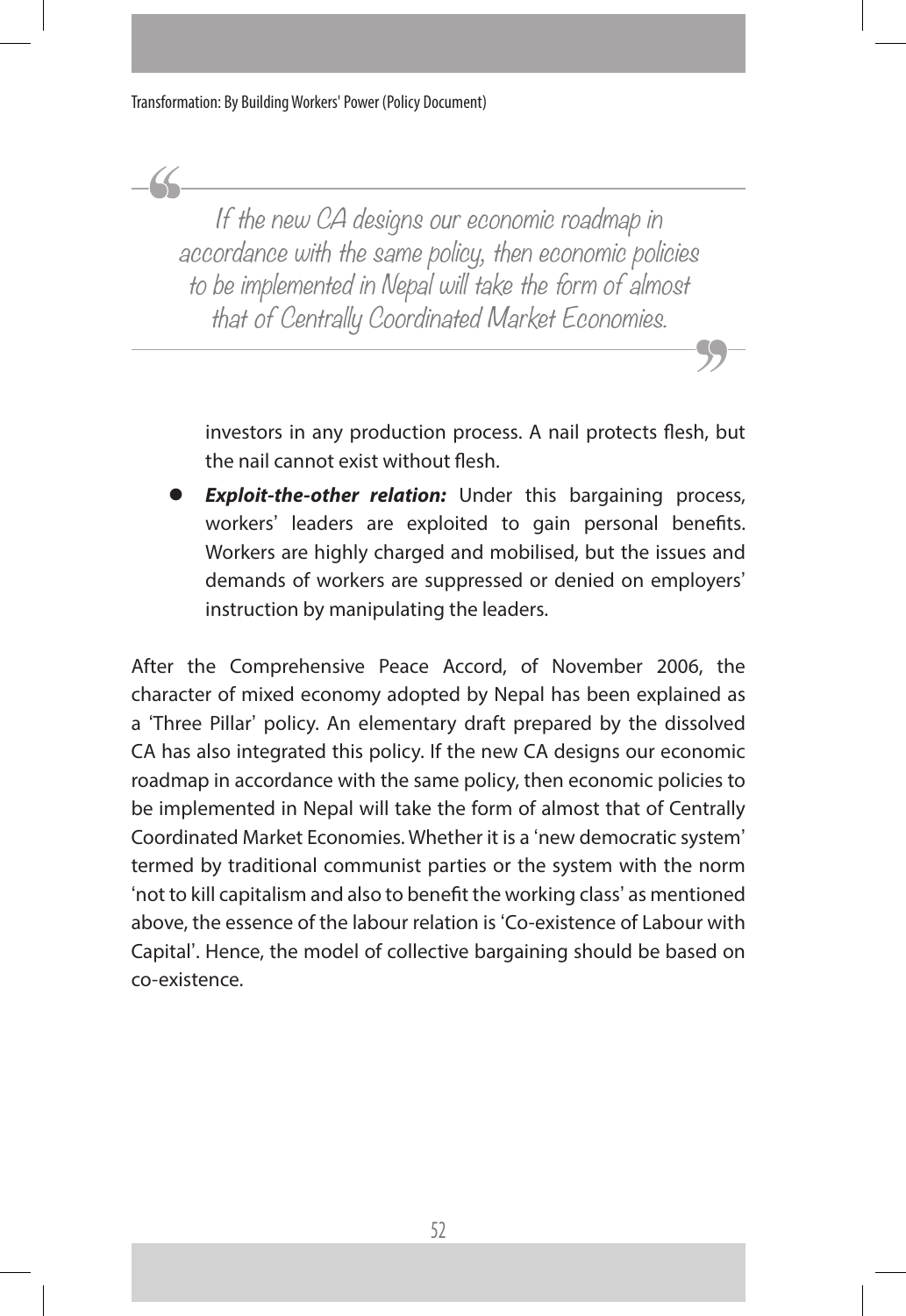# **Part 4:**

# Union Movement for Next Generation: The Future Plan for Building Workers' Power

## **19. Context**

It has been 35 years since the commencement of the second phase of Nepali trade union movement. Twenty-four years have elapsed since the establishment of GEFONT. Various methods have been used to organize workers in the formal sector and informal sectors of employment. From 1979 to 1989, we practiced the "organizing model" to organize the factory and service sector workers in the formal set up of work and employment. Our comrades were dedicated to follow the philosophy of organizing model to "form union for us at our own expense". After establishing GEFONT in 1989 along with "organising model" several other methods and techniques have been used for building and expansion of workers' power.

While reviewing and evaluating the past, there are three generations of unionists in GEFONT movement. Large number of youth and workers with high mobility are active in grassroots and adults – stable but active cadres are in decisive positions. In the GEFONT periphery, there is a considerable number also of the retired and retiring veteran unionists. After 1990, our movement has taken this height based on 10 years planning. Now we are in the juncture to form new 10 years plan for the coming decade. The planning for coming decade means formulating necessary policies, methods, structures and committed leadership for trade union movement. Undoubtedly for GEFONT family, this would mean intensive homework for regular but concrete education and training.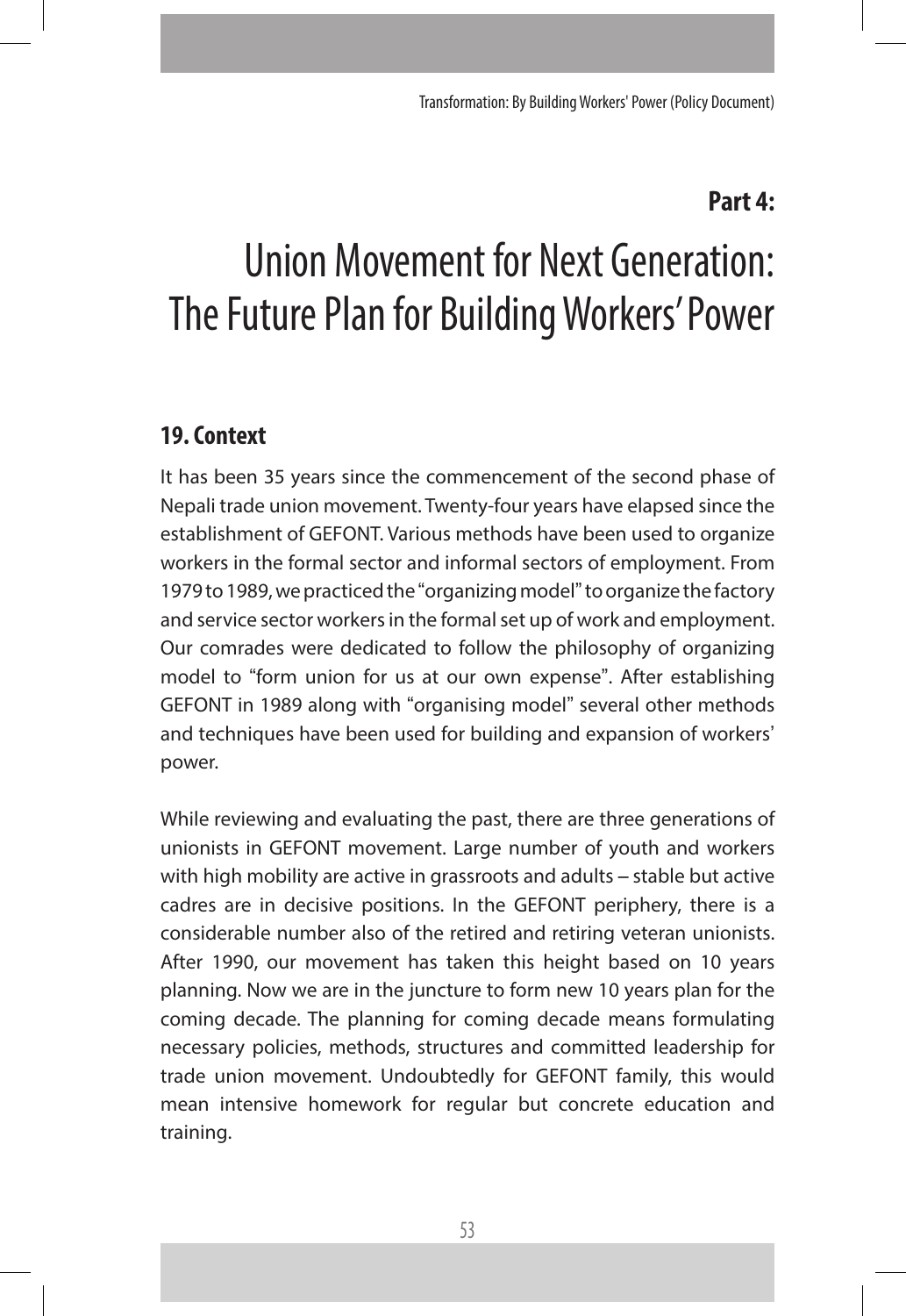But at the moment we need to educate our leaders and activists on ideology, principles, political economy and labor relations to prepare them for updated leadership.

According to the statistics of the Fast Track High Level Team Campaign mobilized during 2013, there are more than 2000 local committees of GEFONT which are being led by district, zonal and central structures. The senior generation will hand over responsibilities to fellow comrades currently working in these structures. We know that leadership cannot be formed haphazardly. Leadership is developed through formulation of team of people with knowledge and activities in diverse fields.

In the earlier two decades 'learning' was done through lecture method based on already designed curriculum covering a 9 month period. This initiative named as The Trade Union Education Campaign (TRUE Campaign) brought forward the concept of Mobile Trade Union School to move towards the idea of labour university. Not all but some of our plans produced encouraging results. This process has developed many structures ranging from GEFONT resource centre to National Labor Academy (NLA).

But at the moment we need to educate our leaders and activists on ideology, principles, political economy and labor relations to prepare them for updated leadership. Each country has developed different kinds of structures to build the workers' power. Looking from their experiences, structures like trade union education department, central planning commission, and national labor academy seem inadequate to address the expected demands of our movement. Generally, European trade unions have their own trade union institutes through which they conduct training campaigns; they have their own trade union schools. Several national centres and Global Union Federation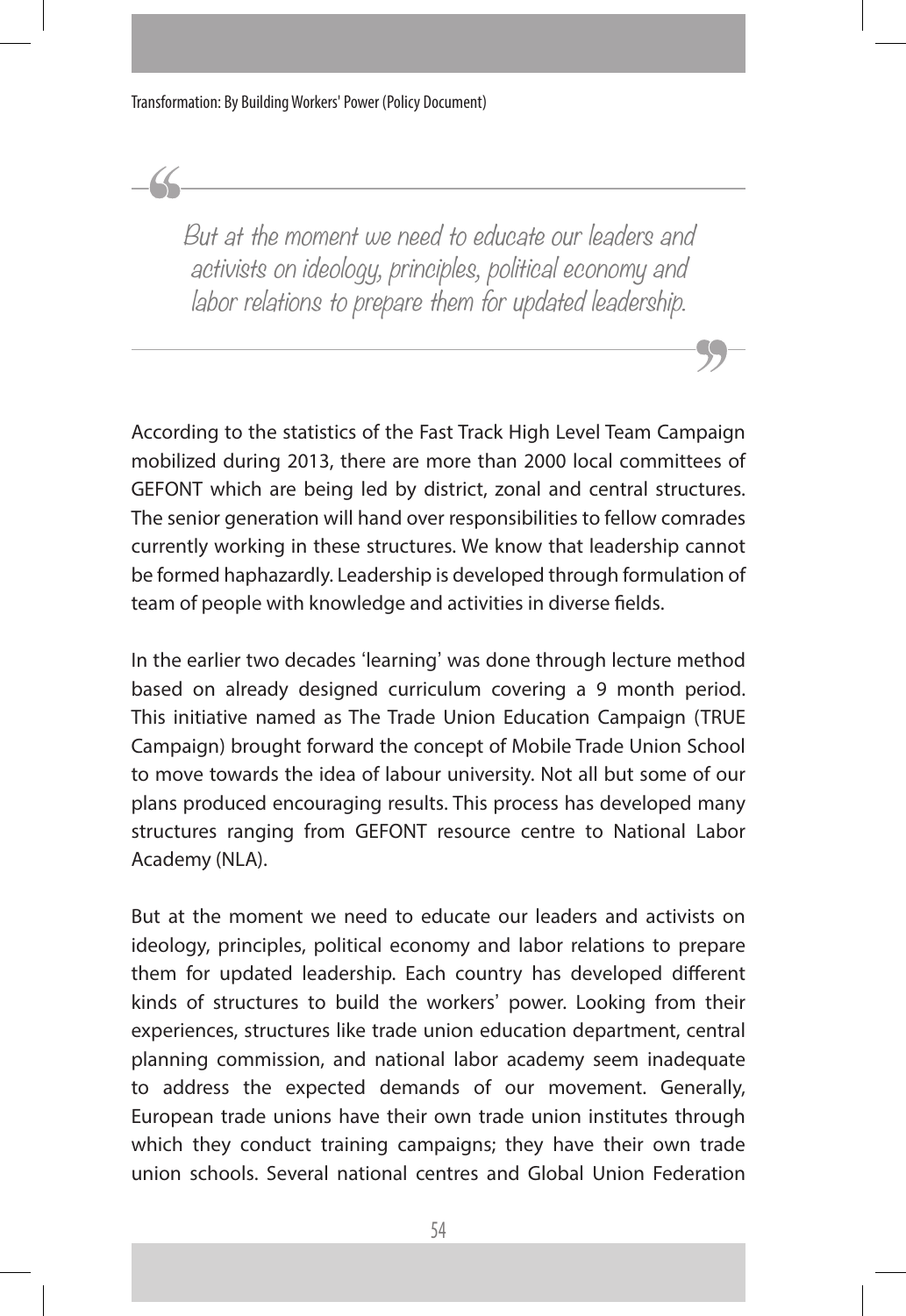We link the former one with social transformation and the latter one with wages and benefits based on investment of labour power.

annually operate 'Summer Trade Union School' to give training to a large group at a time. The Australian trade union centre–ACTU has a different approach in conducting training and campaigns. Trade Union Training Authority (TUTA) was established not only to help Australian Trade Union movement but also to benefit Trade Union movement outside Australia. In United Kingdom, Trade Union Centre has developed Organizing Academy functioning also in collaboration with different colleges/campus and universities. Since 25 years, American trade union centre (AFL CIO) is conducting its own organizing institutes. ITUC, the international centre with which we are affiliated, also has developed a plan for Organizing Academy. These are few examples of such practices among many worldwide. We have to take these international experiences and practices into consideration to formulate our own for forthcoming tenure.

# **20. Goal**

 $\alpha$ 

Broadly speaking, the working class has two areas of focus – right based and interest based. Right based area of focus is political one and interestbased area of focus is associated with constitution-law-agreement. We link the former one with social transformation and the latter one with wages and benefits based on investment of labour power. The former is significant to make the workers dignified citizen of the state and the later one is inevitable to ensure actual return for contribution of labour.

We have named the path to achieve these goals as "class struggle". We believe transformation of our society and political economy is possible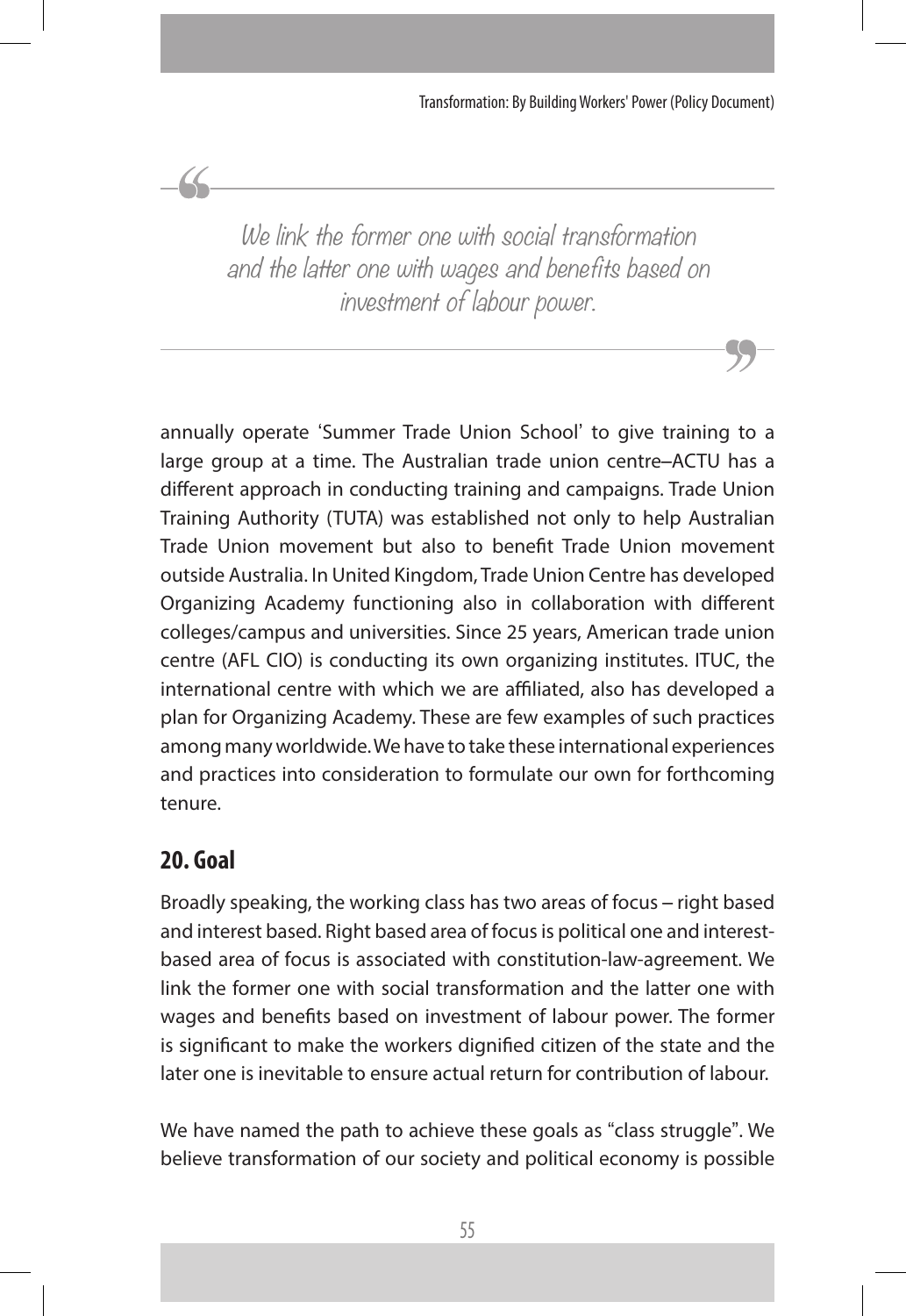There is general thinking that we should promote the growth of capitalism and facilitate capitalist class, which gives incentives to investors to invest more and more.

only through class struggle. And, we accept that class struggle can go ahead peacefully as directed by our political ideology and program. There is general thinking that we should promote the growth of capitalism and facilitate capitalist class, which gives incentives to investors to invest more and more. And the advocates of this thinking feel that it is possible only through curtailing wages and benefits of the workers.

In our understanding, economic activity is not possible by one actor alone as there are two actors – one who invests capital and money and the other side who invests in labor. First side invests all its capital/ property and the other all its life! Investors ask for three things – result, sustainability and security. This is true for both sides. The first side looks for profit in result, risk free environment to invest for sustainability and protection of its property for security. The second side looks for decent wage in result, uninterrupted regular income in sustainability and social security in security. These two are opposing sides of class struggle. These two struggle and will continue to struggle for the development of society. Their existence depends on one another so we look for common existence and translate this conflict into social dialogue. Social dialogue means collective bargaining between two investing sides. Therefore, collective bargaining, as we believe, is a legitimate and peaceful medium of the expression of class struggle. Each and every member, cadre and leader of the trade unions should understand this goal on equal footing. So, the forthcoming plan for 10 years should be on "learning and teaching".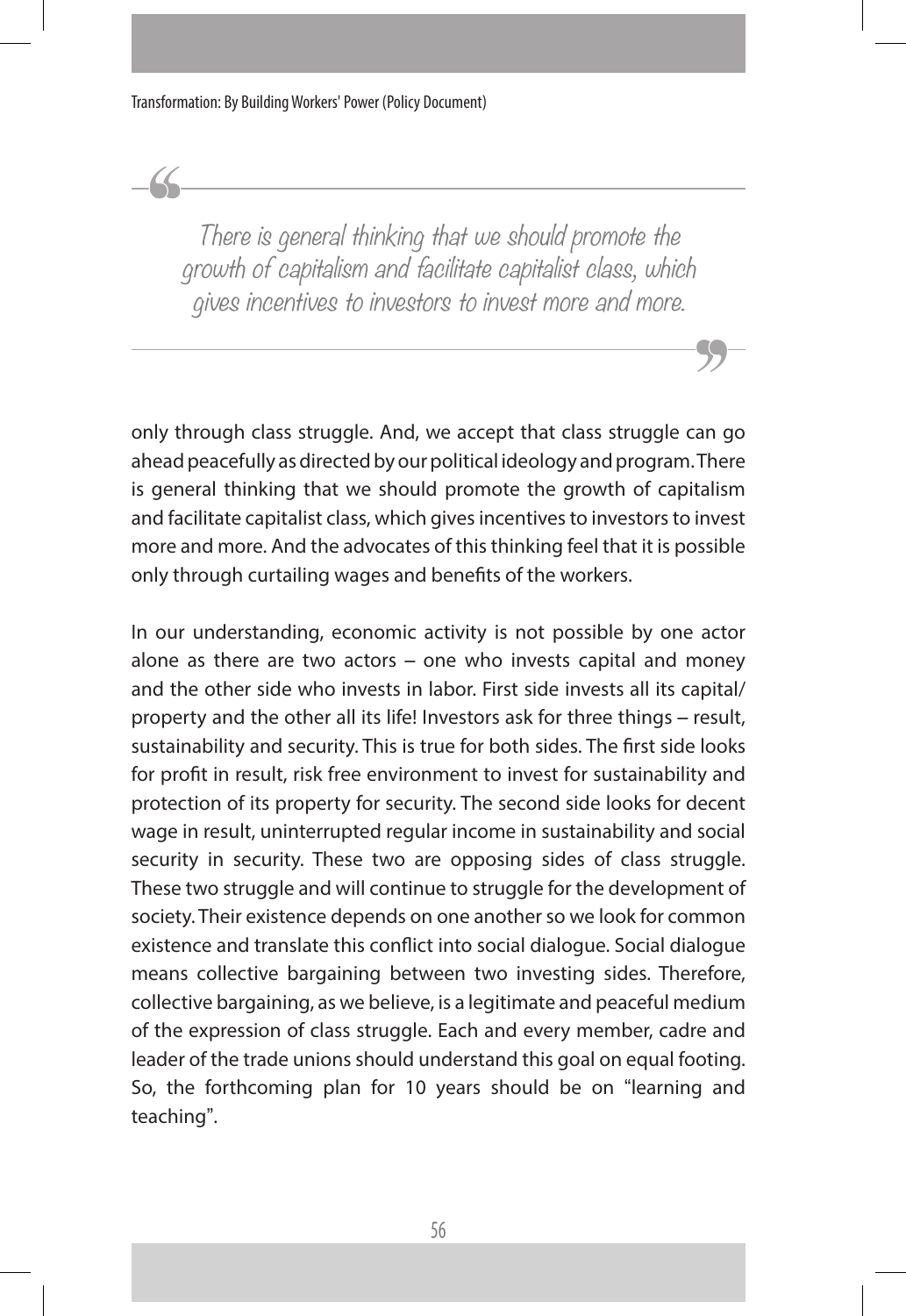Social dialogue means collective bargaining between two investing sides. Therefore, collective bargaining, as we believe, is a legitimate and peaceful medium of the expression of class struggle.

# **21. Future Plan: Back-up Structures**

44

Proposed planning will have two parts: Research and Policy Analysis and Union Building and Mobilisation. In short, it can be presented as follows:

- **1) Policy Analysis** GEFONT Trade Union Policy Institute (GEFONT-TUPI) for policy analysis will be established. GEFONT-TUPI will be a reliable "Think Tank Wing" of GEFONT and will be in functioning through GEFONT –NEC 'Directives'. It will involve high level professionals from labor and political sector to formulate material for contemporary policy matters and give feedback to National Executive Committee. Trade Union Policy institute is expected to cover a broader scope more than existing Central Planning Commission. So, CPC will be removed after the establishment of TUPI.
- **2) Research**: National Labor Academy (NLA) will be strengthened for research on policy matters. Its conclusion will be reference for TUPI to develop policy conclusions and relevant document. GEFONT Resource Centre and NLA Library will be combined and Labor Resource Centre will be located in NLA building.
- **3) Training**: Regular trade union school to train large number of trade unionists will be set up. The school will conduct classes ranging from few hours or a day to a weeklong residential training. For example, if one thousand committees with 11 persons in each are considered, a total of 11 thousand can be trained in first phase. One week long class with 30 in each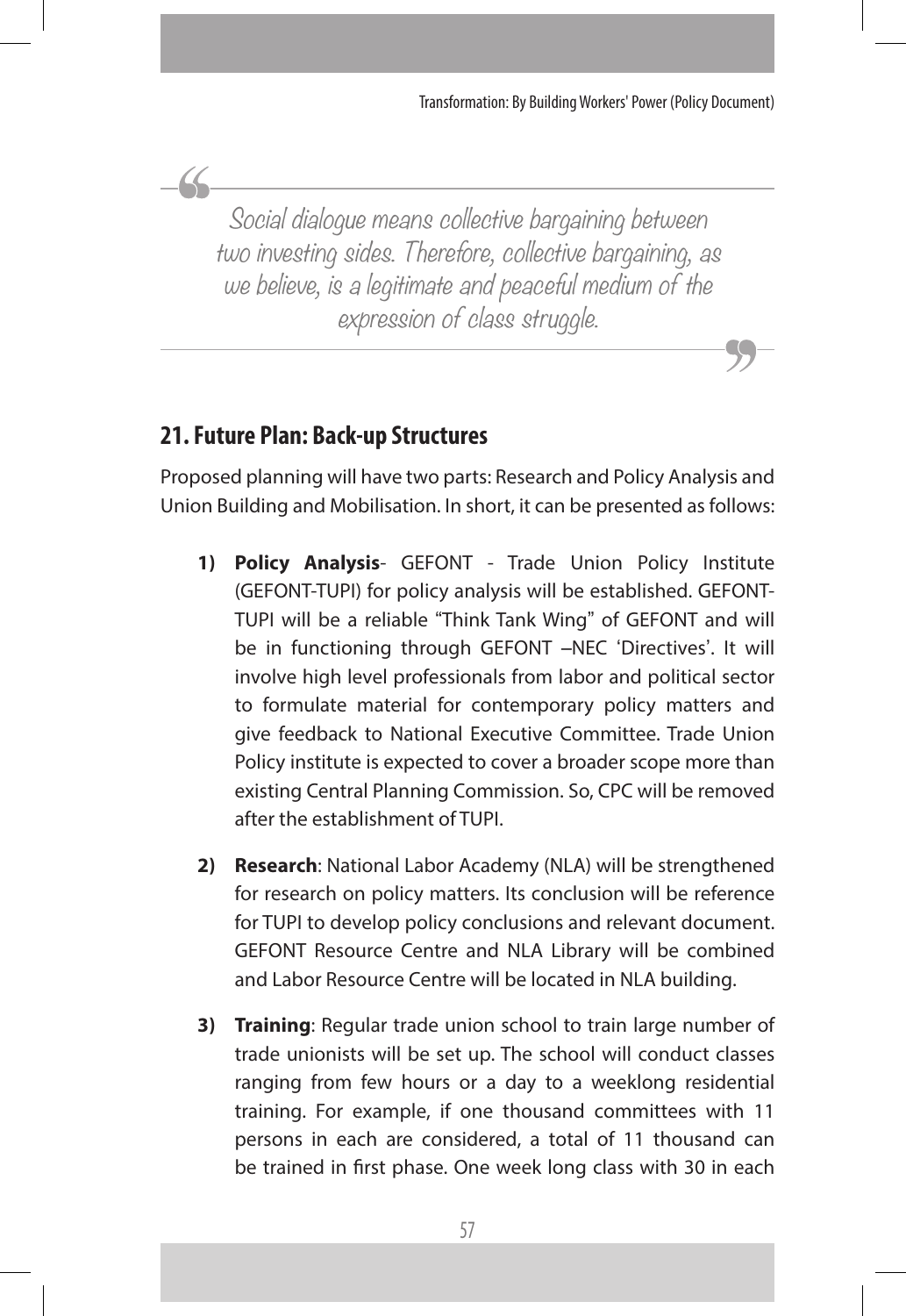<u>U</u>

Concept of "Organizing Academy" as a time-bound campaign should be implemented to increase union membership in practice.

class will have 367 classes. If the pair of two trainers could continue conduct training for two months, we will require 46 pairs of trainers. This requirement can be fulfilled by selecting the trainers who were developed during the past and who had participated in the last Educators Conference. These trainers should be immediately given residential refresher training in the beginning of next tenure to prepare them for their responsibilities. GEFONT Trade Union Education Department will develop necessary curriculum from the policy conclusions and documents prepared by GEFONT- TUPI. Department will be responsible for management and coordination of trainers and operation of regular trade union school.

- **4) Mobilisation**: It will be difficult to face the forthcoming challenges if organizers are not mobilized for union membership expansion. Concept of "Organizing Academy" as a time-bound campaign should be implemented to increase union membership in practice. Organizing academy is not a structure but a concept so the trained organizers by the school are mobilized as campaigners. This will be coordinated by Union Councils and by Central Labor Relation Council with the help of zonal and district level GEFONT committees. Mobilisation should include GEFONT youth and women committee.
- **5) Program 'From Centre to Door to Door'**: This program will be launched in coordination with Veterans Network. The Veterans Network is established to involve the unionists in trade union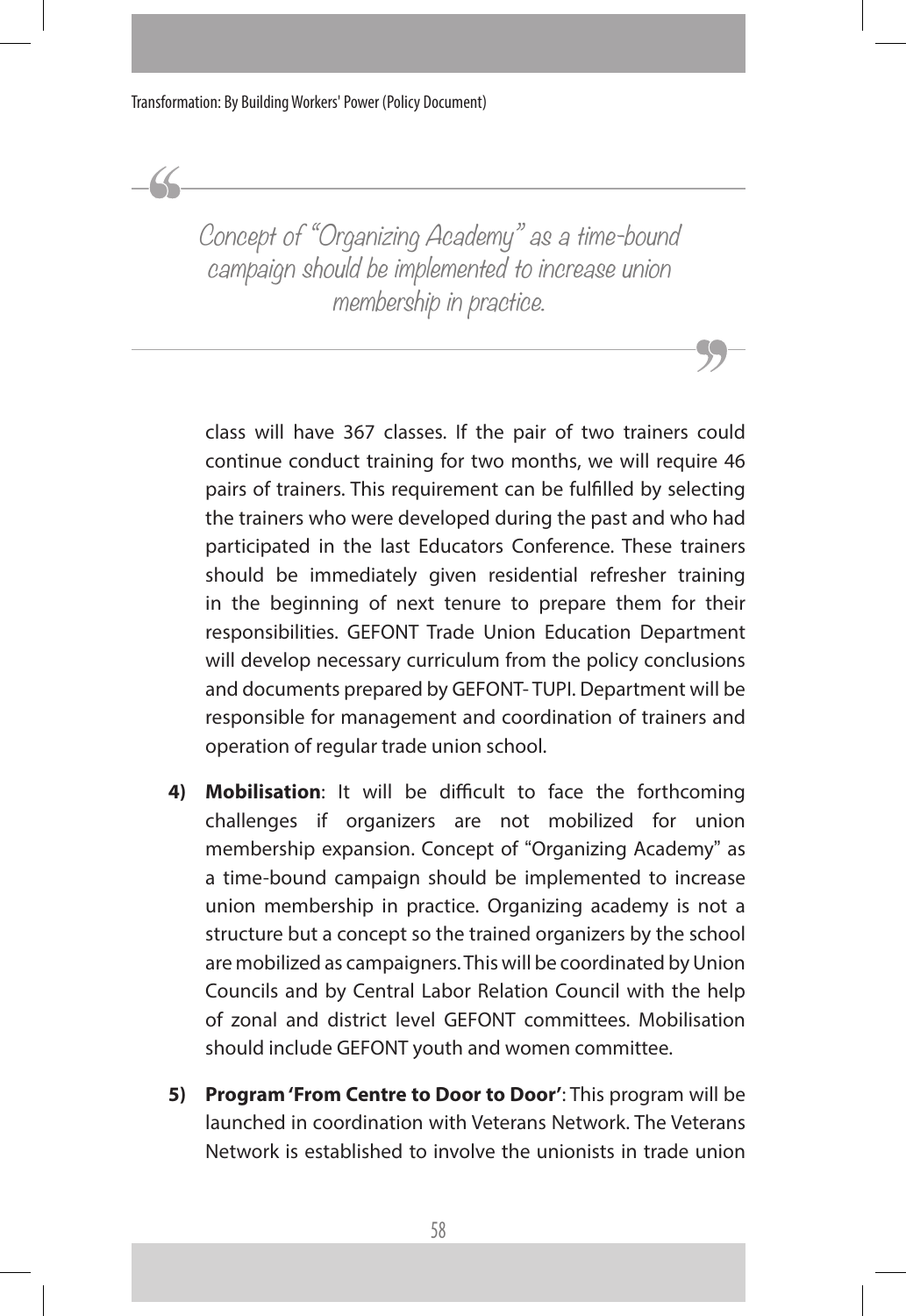We are hopeful to derive positive results by establishing Central Workers Cooperative Promotion Committee consisting of Veteran unionists and experienced l eaders and activists.

movement even after retirement from the executive role and portfolio. Unionists above 50 years of age, working for more than 15 years in union, senior leaders at district, zone or central level in confederation or affiliates are to be considered as Veterans. As Veteran live in community with their families, Veterans Network will have a coordinating role to mobilize GEFONT Community Workers Club. Cooperative Campaign may prove to be a practical link to join the Veterans Network and the Workers Clubs. However, our past experience in cooperative is not very encouraging. Therefore, we can study and analyze several cooperatives run by affiliates at local level and coordinate with them to address the problems challenges witnessed in past. We are hopeful to derive positive results by establishing Central Workers Cooperative Promotion Committee consisting of Veteran unionists and experienced leaders and activists. This program can be promoted as program "From Centre To Door to door."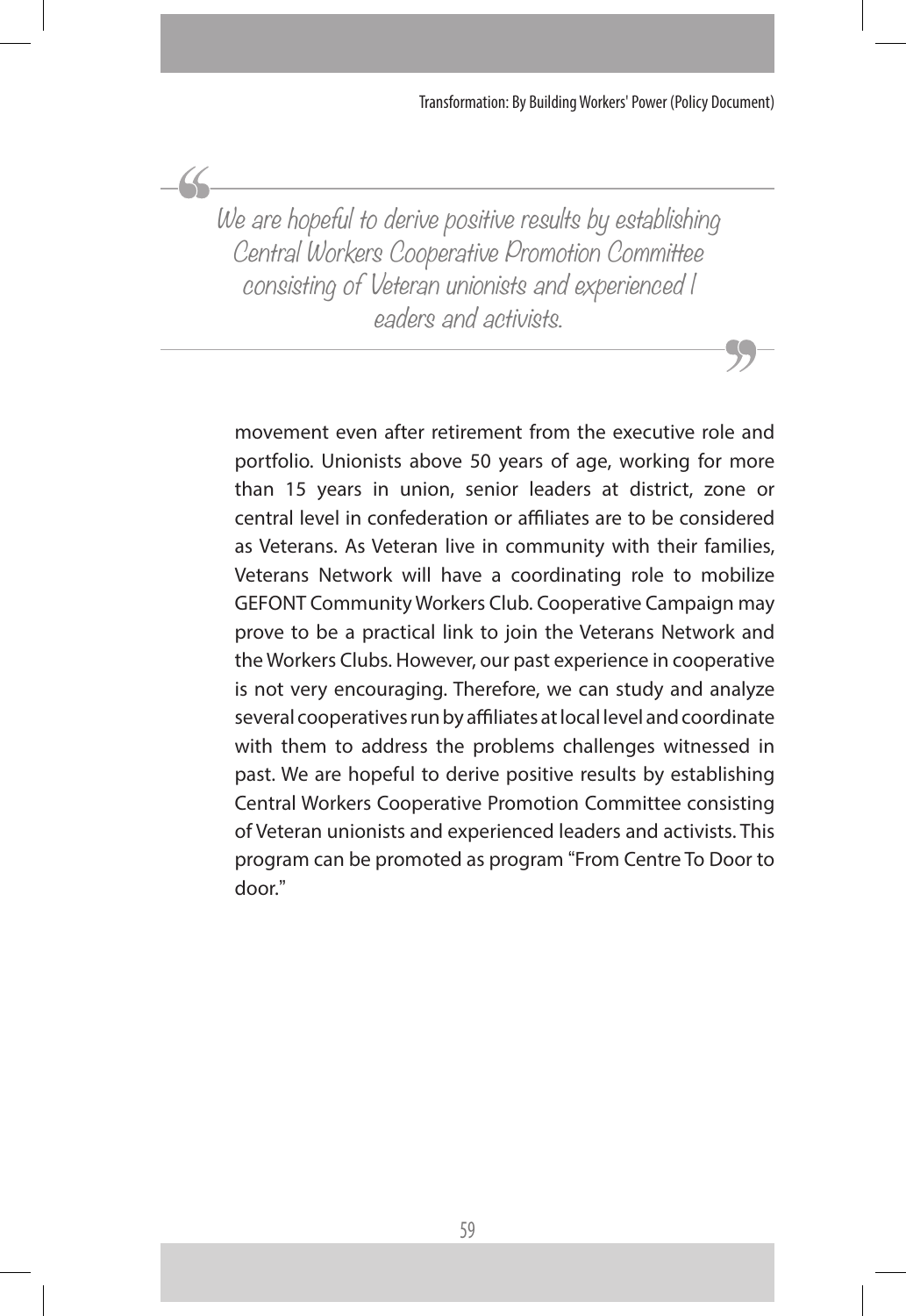### **References**

- 1) CPN UML, *Election Manifesto*, 2013, Kathmandu
- 2) Pokharel Shankar, *Nepali society, the working class and Nepali revolution*, 2013; Kathmandu
- 3) GEFONT, *Unity for transformation*, 2009; Kathmandu
- 4) Gyawali Pradip; *Class, party and trade union in a changing context*; 2013; Kathmandu
- 5) Dahal Devraj, *Issue of social transformation in weak state Nepal*, 2010; Kathmandu
- 6) Mishra Chaitanya (Prof), *Social democracy: the most progressive system*, 2013; Kathmandu
- 7) Gurung P.S, interaction with GEFONT, 2013; Kathmandu
- 8) Bhusal Ghanashyam, Discussion on the Programme of Nepal's Communist Movement, 2013; Kathmandu
- 9) Rimal Bishnu, *Trade union movement before and after rhododendron revolution*, 2013; Kathmandu
- 10) K.C Sharan PhD, *Changing Scenario of International Trade Union movement*, 2013; Kathmandu
- 11) Upadhyaya Umesh, *Building forces of production and transformation of life*, 2013; Kathmandu
- 12) ITUC, *Building Workers Power*, 2013, Brussels
- 13) Sassoon Donald, *One hundred years of socialism, the experience of west European socialists*, 1996; London
- 14) Standing G., Precariat, *the dangerous New class*, 2009; London
- 15) ILO: *World of work global report*, 2012; Geneva
- 16) ILO: *Global Wage report*, 2012; Geneva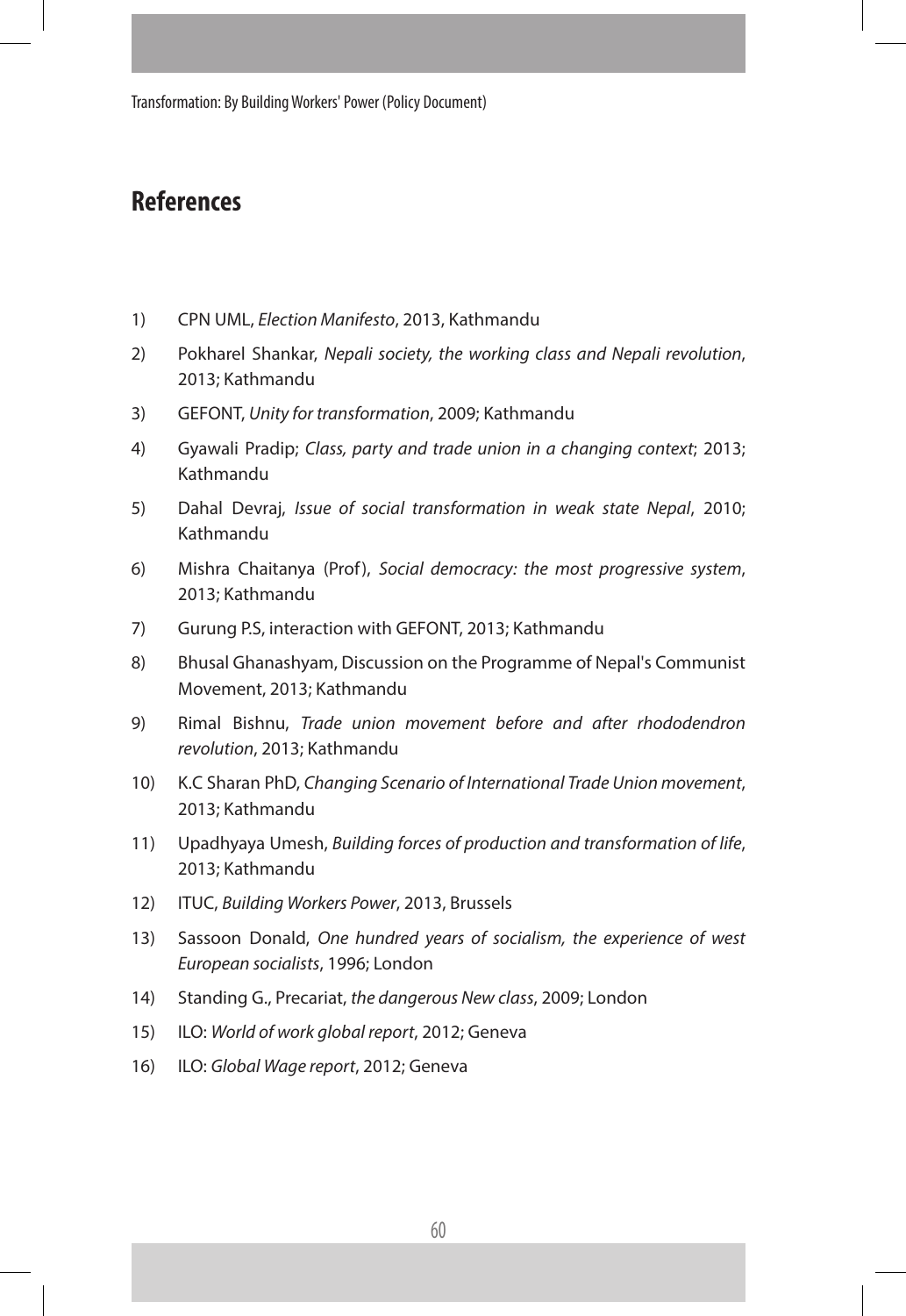#### **Appendix 1**

# Initiations of Trade Union for Formulating Constitution

#### **a) Labor related provisions in the first draft prepared by the dissolved Constituent Assembly:**

In the past, through a joint forum JTUCC, Nepali trade unions raised worker-related agendas. Workers' agendas raised by thes4 forums and committees are as follows:

| Subject/Issue              | <b>Provision</b>                                                                                                                                                                                                                                                                                                                                                                                                                                                                                                                                                          | Committee                                                                                 |
|----------------------------|---------------------------------------------------------------------------------------------------------------------------------------------------------------------------------------------------------------------------------------------------------------------------------------------------------------------------------------------------------------------------------------------------------------------------------------------------------------------------------------------------------------------------------------------------------------------------|-------------------------------------------------------------------------------------------|
| 1. Right to<br>freedom     | Every citizen has the right to association and union and<br>to any profession or business                                                                                                                                                                                                                                                                                                                                                                                                                                                                                 | Committee on Fundamental<br><b>Rights and Directive</b><br>Principles                     |
| Right to<br>2.<br>equality | No citizen shall be discriminated on the basis of religion,<br>caste, gender, sexual orientation, physical status,<br>disability, health, marital status, economic status,<br>language of origin and region, and ideological belief.<br>Special provision in law to protect, empower and<br>develop women, dalits, indigenous groups, ethnic<br>groups, madhesis, farmers and workers who are<br>economically, socially or culturally marginalized.                                                                                                                       | Committee on Fundamental<br><b>Rights and Directive</b><br>Principles                     |
|                            | No persons shall be discriminated in the entitlement<br>of salary/ wage along with other benefits on the basis<br>of being indigenous groups, ethnicity, dalit, habitant<br>of Terai, madhesi, muslim or being member of certain<br>religion, caste, gender, sexual identity, language,<br>political or other ideological belief, social origin,<br>property, birth, physical or mental disability or any<br>other criteria<br>Citizen can protect and promote his/her community's<br>arts, skill, knowledge and can register and utilize it as<br>intellectual property. | Committee on Protection<br>of Rights of Minorities and<br><b>Marginalized Communities</b> |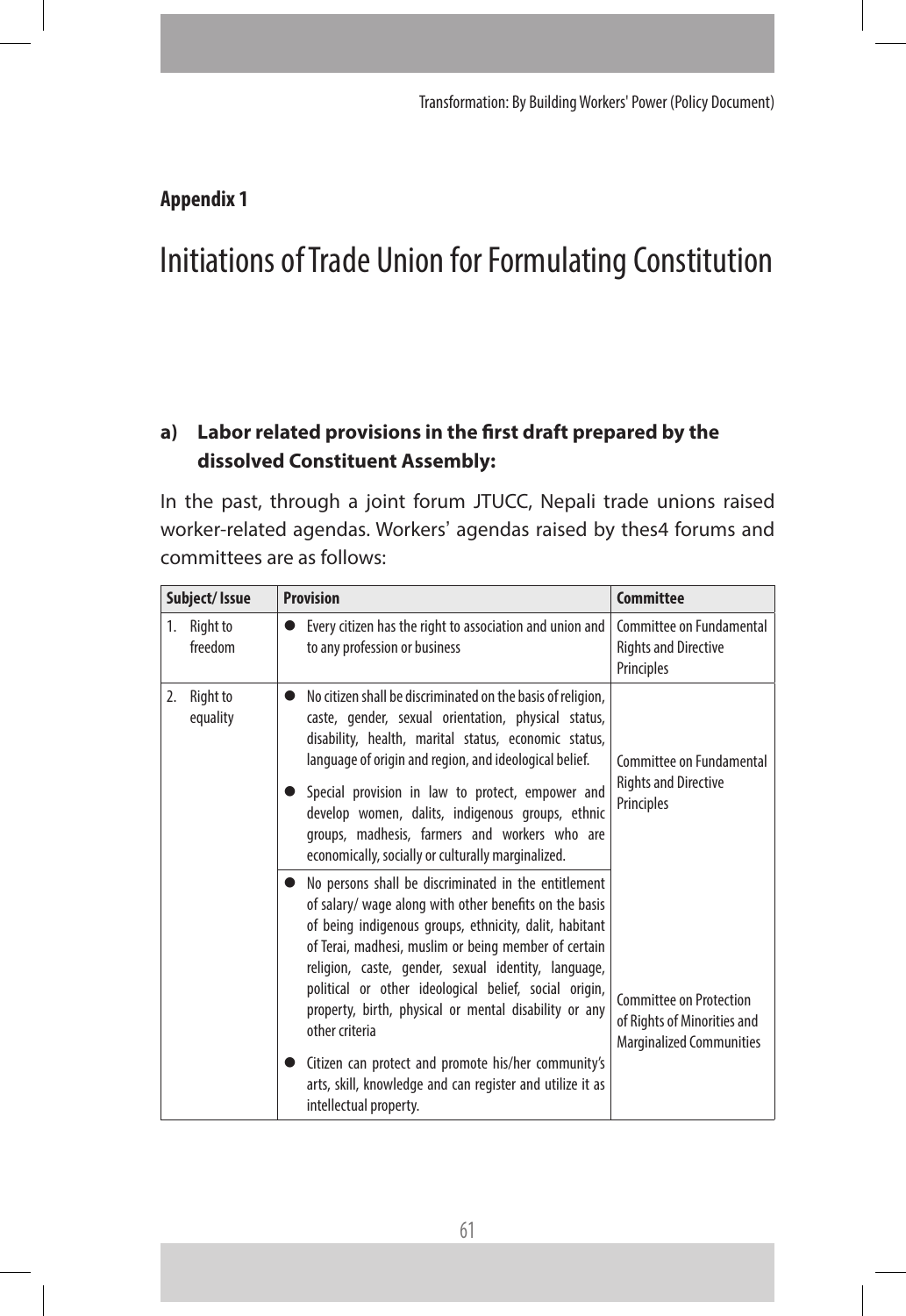| Subject/Issue |                                                                | <b>Provision</b>                                                                                                                                                                                                                                                                                                                                                      | <b>Committee</b>                                                                          |
|---------------|----------------------------------------------------------------|-----------------------------------------------------------------------------------------------------------------------------------------------------------------------------------------------------------------------------------------------------------------------------------------------------------------------------------------------------------------------|-------------------------------------------------------------------------------------------|
| 3.            | Right against<br>exploitation                                  | Every person shall have right against exploitation. No<br>$\bullet$<br>person can be exploited on the basis of religion, culture,<br>tradition or any other basis. People cannot be sold,<br>enslaved or bonded as slave. Such acts shall be punishable<br>by law and perpetrator shall compensate the victim. No<br>person can be made to work against his/her will. | Committee on Fundamental<br><b>Rights and Directive</b><br>Principles                     |
|               |                                                                | People cannot be sold, used as child labor, slave or<br>bonded labor.                                                                                                                                                                                                                                                                                                 | Committee on Natural<br>Resources, Economic Rights<br>and Tax Distribution                |
| 4.            | Right to<br>employment                                         | Every citizen shall have right to employment. Terms and<br>$\bullet$<br>conditions of employment will be in according to the<br>rule set by national laws. Every citizen will have right to<br>choose employment. Every unemployed citizen will be<br>entitled to unemployment allowances                                                                             | Committee on Fundamental<br><b>Rights and Directive</b><br>Principles                     |
|               |                                                                | Every citizen shall have right to employment. State shall<br>manage this with suitable laws in place.                                                                                                                                                                                                                                                                 | Committee on Natural<br>Resources, Economic Rights<br>and Tax Distribution                |
| 5.            | Labor related<br>rights                                        | Every worker has right to decent work practice. Every<br>$\bullet$<br>worker has right to fair wage, benefits and social<br>security. Every citizen has right to open trade union,<br>involve in trade union activities and participate in<br>collective bargaining and strikes as provided by law.                                                                   | Committee on Fundamental<br><b>Rights and Directive</b><br>Principles                     |
| 6.            | Rights of<br>women                                             | Women shall not be discriminated against gender.<br>$\bullet$                                                                                                                                                                                                                                                                                                         | Committee on Fundamental<br><b>Rights and Directive Principles</b>                        |
|               |                                                                | Right to equal pay for equal work<br>$\bullet$                                                                                                                                                                                                                                                                                                                        | <b>Committee on Natural</b><br>Resources, Economic Rights<br>and Tax Distribution         |
| 7.            | Child rights                                                   | Nobody can put the children at work in factories, mines<br>$\bullet$<br>and similar precarious work environment. Children cannot<br>be used as solider, police and in armed conflict groups                                                                                                                                                                           | Committee on Fundamental<br><b>Rights and Directive</b><br>Principles                     |
| 8.            | Right to social<br>justice                                     | Under the proportional and inclusive principles labor class<br>$\bullet$<br>will be involved in states structures and public services                                                                                                                                                                                                                                 | Committee on Fundamental<br><b>Rights and Directive</b><br>Principles                     |
| 9.            | Right against<br>untouchability<br>and caste<br>discrimination | $\bullet$<br>No person shall be discriminated against on the basis<br>of caste, lineage, community and profession. Any<br>discriminatory act will be a serious offence of law and<br>shall be punishable as provided in law. Victim of such act<br>will be compensated as provided by law.                                                                            | Committee on Building<br><b>Social and Cultural</b><br>Solidarity                         |
|               |                                                                | No person shall be maligned, treated untouchables on<br>$\bullet$<br>the basis of caste, indigenous, ethnicity, dalit, habitant<br>of terai, madhesi, muslim, disable, religion, gender,<br>lineage, community, profession or any other basis.                                                                                                                        | Committee on Protection<br>of Rights of Minorities and<br><b>Marginalized Communities</b> |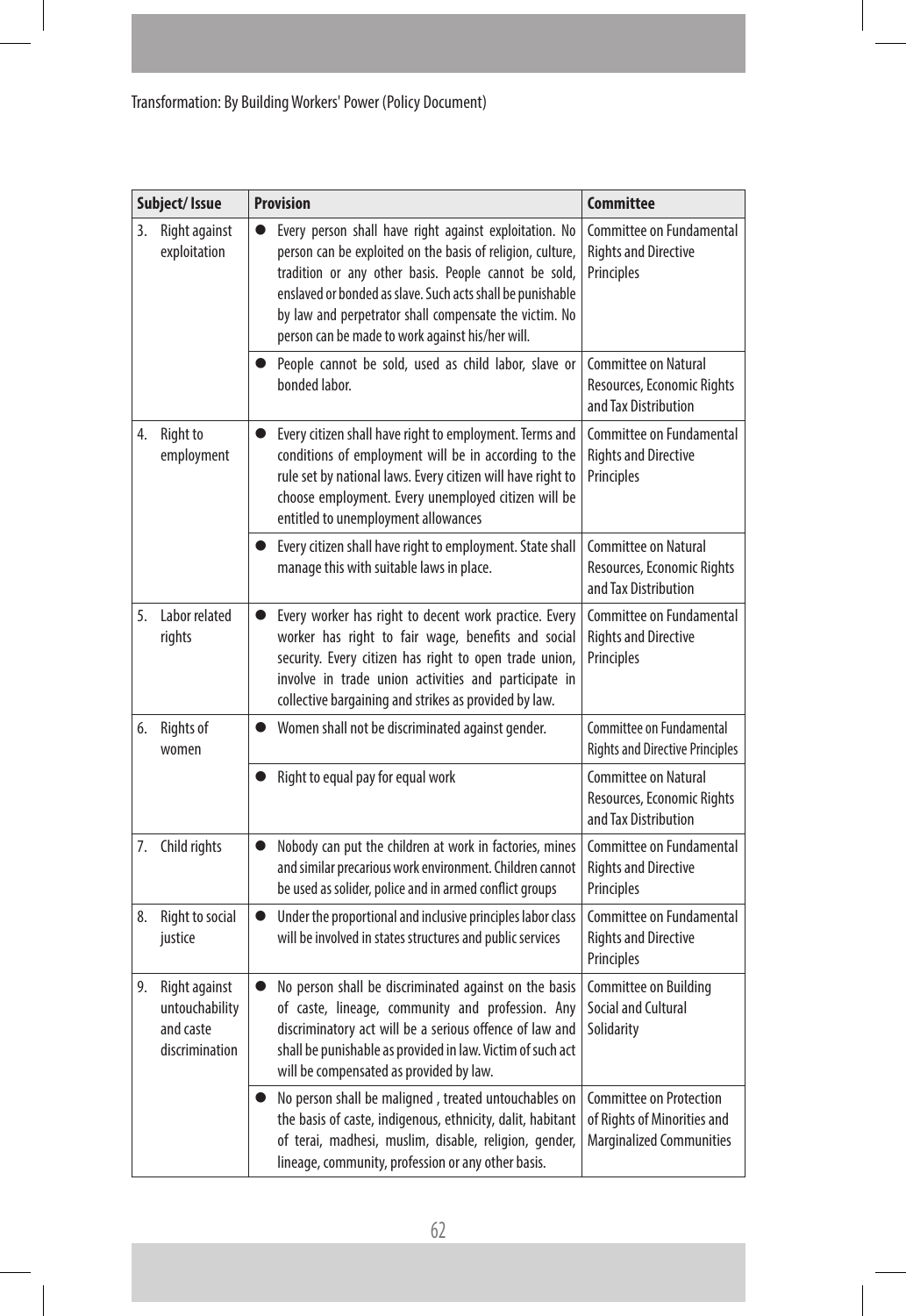| Subject/Issue                                                                    | <b>Provision</b>                                                                                                                                                                                                                                                                                                                                                                                                                                                                                                                                                                                                                                                                                                                                                                                                                                                                                           | <b>Committee</b>                                                           |
|----------------------------------------------------------------------------------|------------------------------------------------------------------------------------------------------------------------------------------------------------------------------------------------------------------------------------------------------------------------------------------------------------------------------------------------------------------------------------------------------------------------------------------------------------------------------------------------------------------------------------------------------------------------------------------------------------------------------------------------------------------------------------------------------------------------------------------------------------------------------------------------------------------------------------------------------------------------------------------------------------|----------------------------------------------------------------------------|
| 10. Right for dalit<br>community                                                 | Right to get special opportunity (positive discrimination)<br>to use, protect and develop the traditional profession,<br>knowledge, skill and technology and utilize these<br>opportunities for benefit as provided by the law                                                                                                                                                                                                                                                                                                                                                                                                                                                                                                                                                                                                                                                                             | Committee on Fundamental<br><b>Rights and Directive</b><br>Principles      |
| 11. Economic<br>rights                                                           | Work security, labor relation, trade union and likewise<br>$\bullet$<br>matters are kept under federal bounds                                                                                                                                                                                                                                                                                                                                                                                                                                                                                                                                                                                                                                                                                                                                                                                              | Committee on Natural<br>Resources, Economic Rights<br>and Tax Distribution |
| 12. Basic directive<br>principles<br>on public<br>administration                 | Ensuring decent work practice in government services<br>through trade union                                                                                                                                                                                                                                                                                                                                                                                                                                                                                                                                                                                                                                                                                                                                                                                                                                |                                                                            |
| 13. Fundamental<br>duties                                                        | Respect for work: Proposed to make respect for work as<br>a duty of citizen                                                                                                                                                                                                                                                                                                                                                                                                                                                                                                                                                                                                                                                                                                                                                                                                                                | Committee on Fundamental<br><b>Rights and Directive</b><br>Principles      |
| 14. Directive<br>principles,<br>policies and<br>responsibilities<br>of the State | Policy on work and employment: Ensure right to<br>employment to strengthen and upgrade capacity<br>of workers' power to utilize the worker power in<br>the country. Based on the concept of decent work<br>ensure rights of all types of workers of all fields and<br>ensure occupational safety and health. End all kind of<br>labor abuse and exploitations including child labor.<br>Ensure participation of workers in vocation/ trade.<br>Monitoring and managing the labor sector to end<br>foreign employment exploitation, ensure safe foreign<br>employment and workers' right. Encourage to invest the<br>remittance, technical experiences and skills at domestic<br>level in production area.<br>Policy on social justice and inclusion: Based on principle<br>of Inclusive and proportional participation start<br>participation of working class in state structures and<br>public services. | Committee on Fundamental<br><b>Rights and Directive</b><br>Principles      |

## **b) Agendas raised by JTUCC but not included in the first draft:**

- Right to fair work practice for citizen and foreign workers
- z Establishment of a National Labor Commission as a constitutional body
- Every trade union member having right to participation in internal management and affiliating with confederation or other organisations without interference from the employer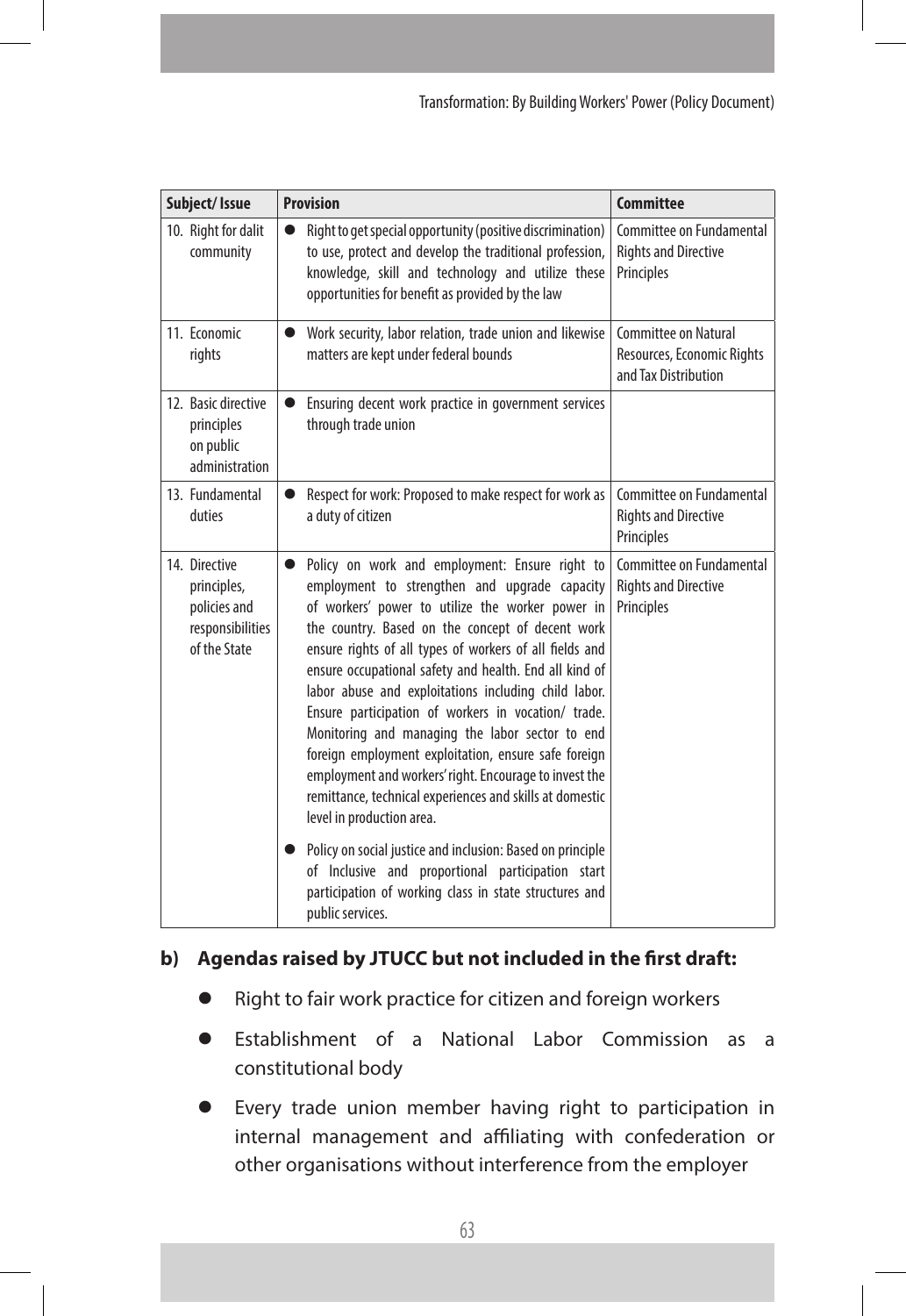Transformation: By Building Workers' Power (Policy Document)

- **Ensure social security and equal pay for workers working under** the condition of contract, piece-rate and wage
- **•** State shall not discriminate against employer and trade union
- Along with ensuring participation of working class in the state structure as guided by the principle of inclusion and proportional participation, there should be provision of 10% reservation for working class representation at federal states
- Every citizen should have the right to Gratuity, Medicare, life insurance and health insurance